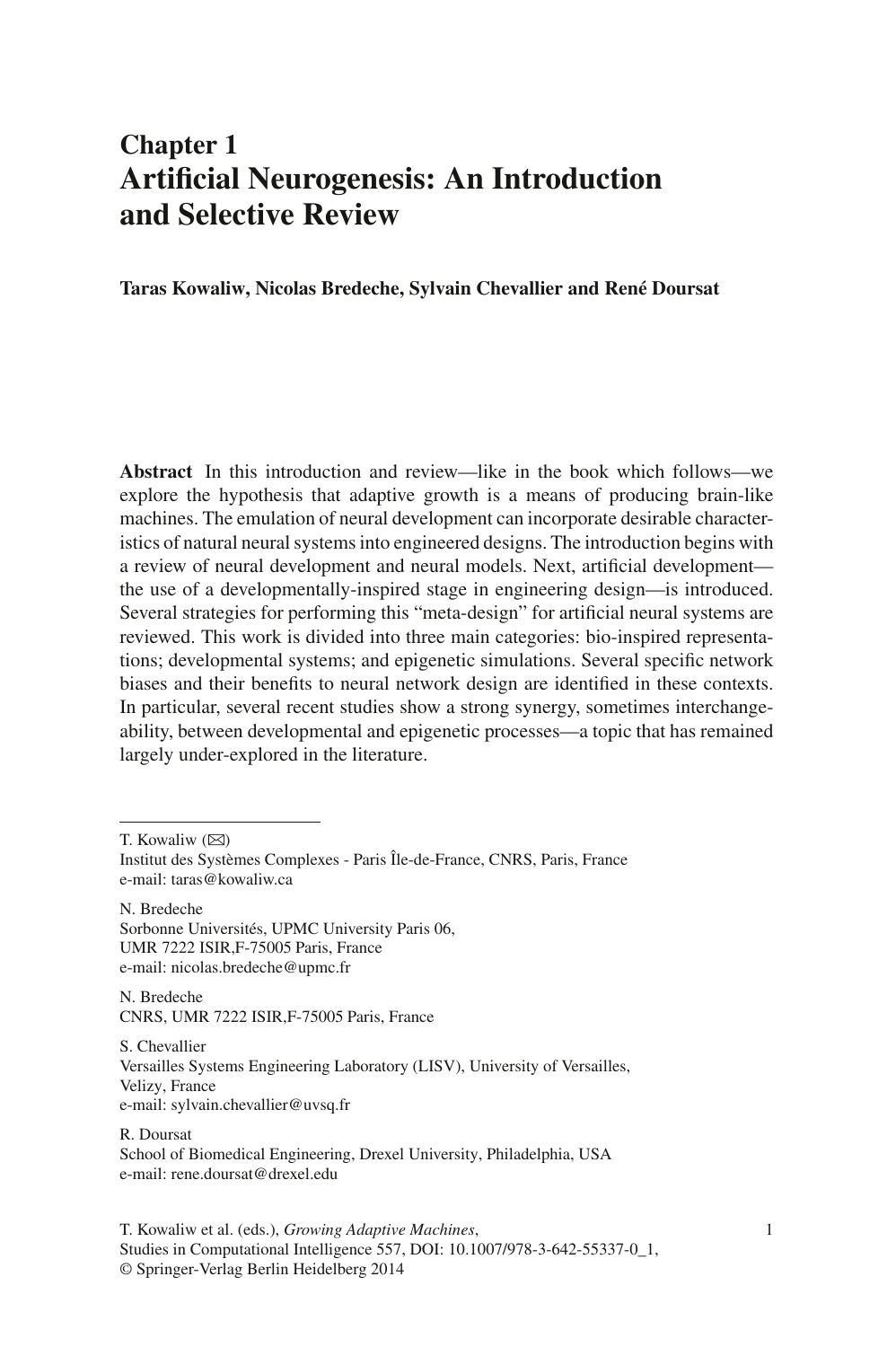This book is about growing adaptive machines. By this, we mean producing programs that generate neural networks, which, in turn, are capable of learning. We think this is possible because nature routinely does so. And despite the fact that animals—those multicellular organisms that possess a nervous system—are staggeringly complex, they develop from a relatively small set of instructions. Accordingly, our strategy concerns the simulation of biological development as a means of *generating*, in contrast to directly designing, machines that can learn. By creating abstractions of the growth process, we can explore their contribution to neural networks from the viewpoint of complex systems, which self-organize from relatively simple agents, and identify model choices that will help us generate functional and useful artefacts. This pursuit is highly interdisciplinary: it is inspired by, and overlaps with, computational neuroscience, systems biology, machine learning, complex systems science, and artificial life.

Through growing adaptive machines, our ambition is also to contribute to a radical reconception of engineering. We want to focus on the design of component-level behaviour from which higher-level intelligent machines can emerge. The success of this "meta-design" [63] endeavour will be measured by our capacity to generate new learning machines: machines that scale, machines that adapt to novel environments, in short, machines that exhibit the richness we encounter in animals, but presently eludes artificial systems.

This chapter and the book that it introduces are centred around developmental and learning neural networks. It is a timely topic considering the recent resurgence of the neural paradigm as a major representation formalism in many technological areas, such as computer vision, signal processing, and robotic controllers, together with rapid progress in the modelling and applications of complex systems and highly decentralized processes. Researchers generally establish a distinction between *structural* design, focusing on the network topology, and *synaptic* design, defining the weights of the connections in a network [278]. This book examines how one could create a biologically inspired network structure capable of synaptic training, and blend synaptic and structural processes to let functionally suitable networks selforganize. In so doing, the aim is to recreate some of the natural phenomena that have inspired this approach.

The present chapter is organized as follows: it begins with a broad description of neural systems and an overview of existing models in computational neuroscience. This is followed by a discussion of *artificial development* and *artificial neurogenesis* in general terms, with the objective of presenting an introduction and motivation for both. Finally, three high-level strategies related to artificial neurogenesis are explored: first, *bio-inspired representations*, where network organization is inspired by empirical studies and used as a template for network design; then, *developmental simulation*, where networks grow by a process simulating biological embryogenesis; finally, *epigenetic simulation*, where learning is used as the main step in the design of the network. The contributions gathered in this book are written by experts in the field and contain state-of-the-art descriptions of these domains, including reviews of original research. We summarize their work here and place it in the context of the meta-design of developmental learning machines.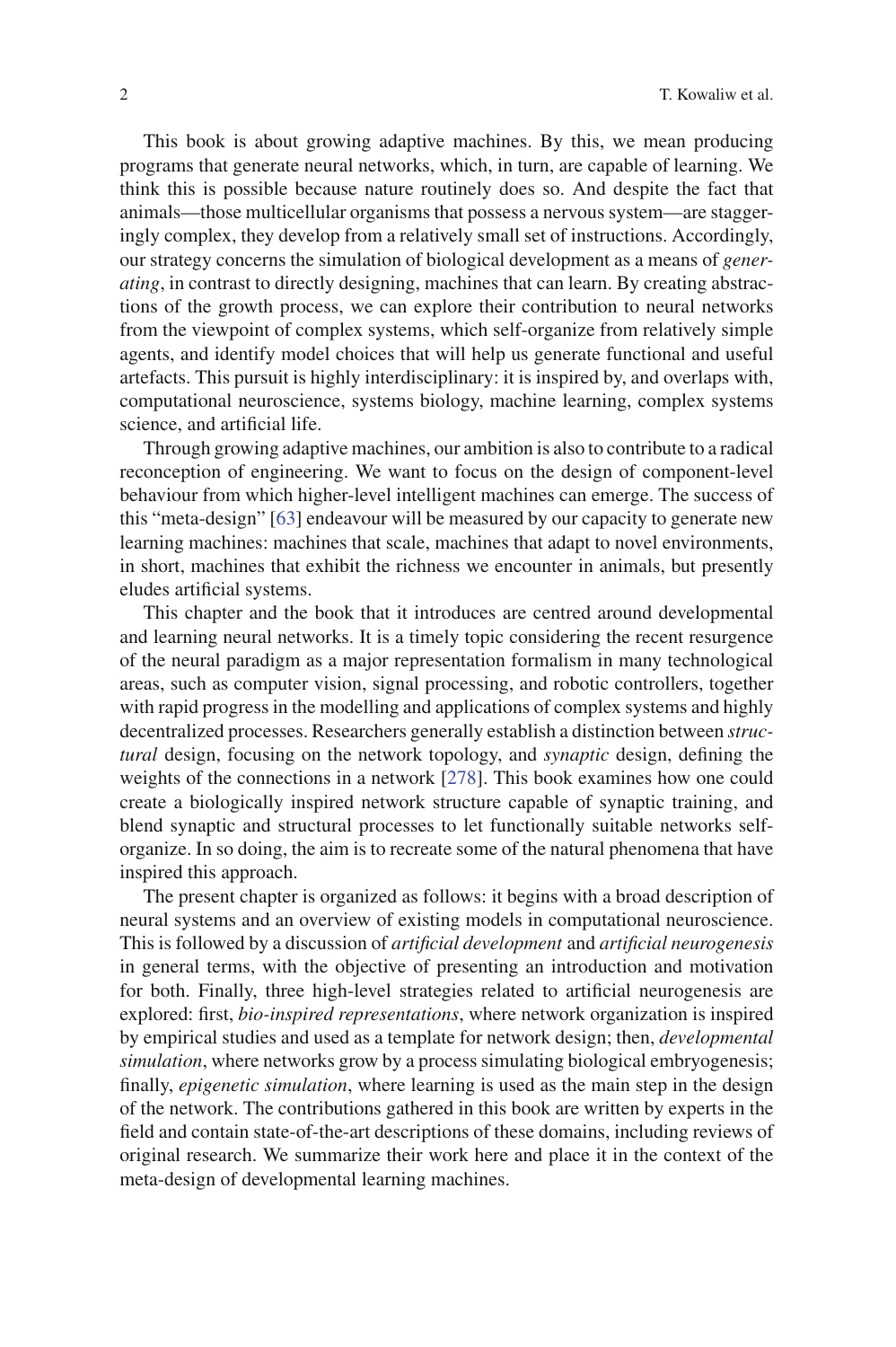# **1 The Brain and Its Models**

# *1.1 Generating a Brain*

Natural reproduction is, to date, the only one known way to generate true "intelligence". In humans, a mere six million  $(6 \times 10^6)$  base pairs, of which the majority is not directly expressed, code for an organism of some hundred trillion  $(10^{14})$  cells. Assuming that a great part of this genetic information concerns neural development and function [253], it gives us a rough estimate of a brain-to-genome "compression ratio". In the central nervous system of adult humans, which contains approximately  $8.5 \times 10^{10}$  neural cells and an equivalent number of non-neural (mostly glial) cells [8], this ratio would be of the order of  $10<sup>4</sup>$ . However, the mind is not equal to its neurons, but considered to emerge from the specific synaptic connections and transmission efficacies between neurons [234, 255]. Since a neural cell makes contacts with 10<sup>3</sup> other cells on average,<sup>1</sup> the number of connections in the brain reaches  $10^{14}$ , raising our compression ratio to  $10^8$ , a level beyond any of today's compression algorithms.

From there, one is tempted to infer that the brain is not as complex as it appears based solely on the number of its components, and even that something similar might be generated via a relatively simple parallel process. The brain's remarkable structural complexity is the result of several dynamical processes that have emerged over the course of evolution and are often categorized on four levels, based on their time scale and the mechanisms involved:

| level      | time scale      | change                                                                                                                                                                                          |
|------------|-----------------|-------------------------------------------------------------------------------------------------------------------------------------------------------------------------------------------------|
| phylogenic | generations     | genetic: randomly mutated genes propagate or perish<br>with the success of their organisms                                                                                                      |
| ontogenic  | days to years   | cellular: cells follow their genetic instructions, which<br>make them divide, differentiate, or die                                                                                             |
| epigenetic | seconds to days | cellular, connective: cells respond to external stimuli,<br>and behave differently depending on the environment;<br>in neurons, these changes include contact modifica-<br>tions and cell death |
|            |                 | inferential milliseconds to seconds connective, activation: neurons send electrical signals<br>to their neighbours, generating reactions to stimuli                                             |

However, a strict separation between these levels is difficult in neural development and learning processes.<sup>2</sup> Any attempt to estimate the phenotype-to-genotype com-

<sup>&</sup>lt;sup>1</sup> Further complicating this picture are recent results showing that these connections might themselves be information processing units, which would increase this estimation by several orders of magnitude [196].

<sup>&</sup>lt;sup>2</sup> By epigenetic, we mean here any heritable and non-genetic changes in cellular expression. (The same term is also used in another context to refer strictly to DNA methylation and transcription-level mechanisms.) This includes processes such as learning for an animal, or growing toward a light source for a plant. The mentioned time scale represents a rough average over cellular responses to environmental stimuli.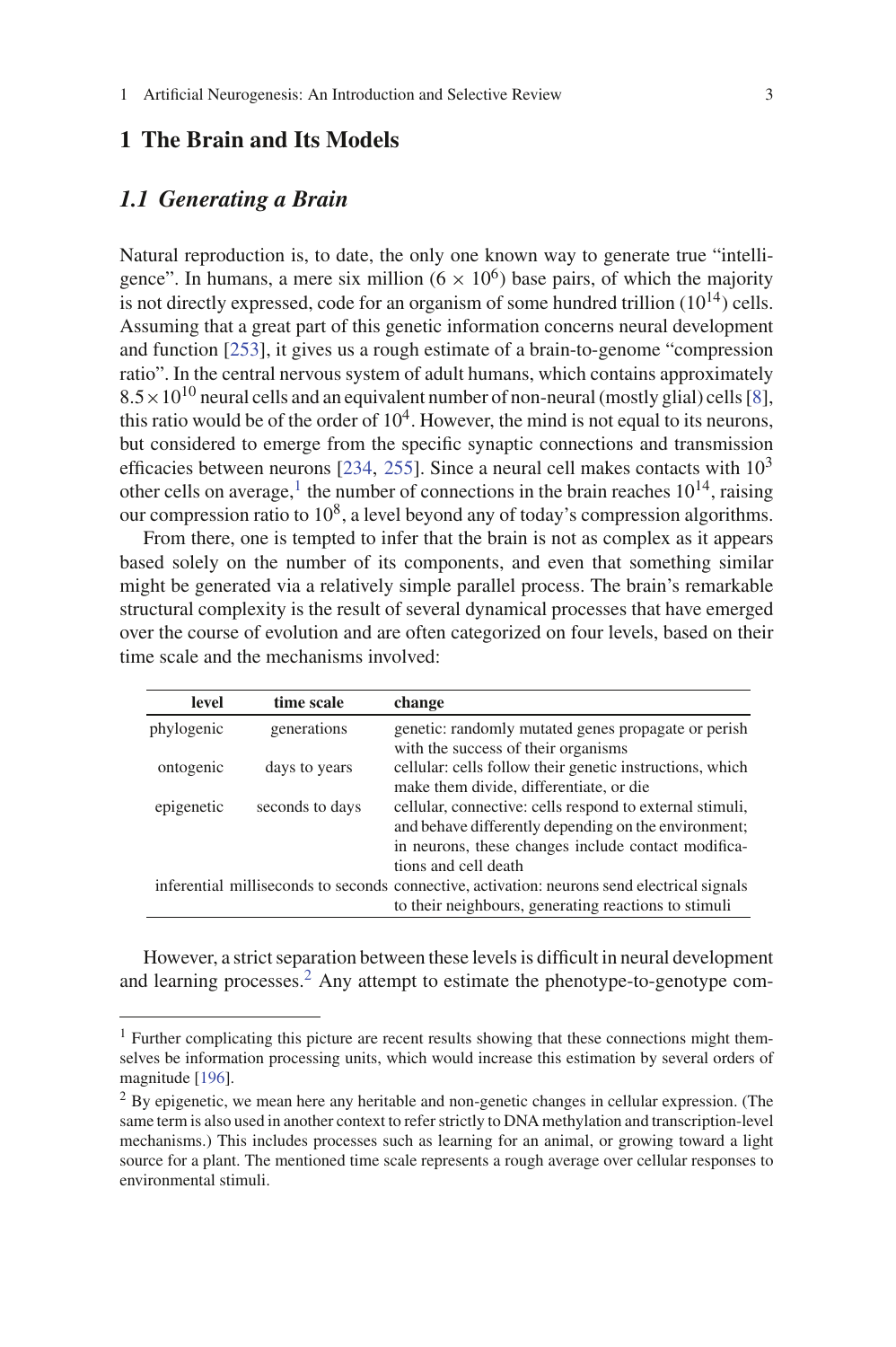pression ratio must also take into account epigenetic, not just genetic, information. More realistic or bio-inspired models of brain development will need to include models of environmental influences as well.

# *1.2 Neural Development*

We briefly describe in this section the development of the human brain, noting that the general pattern is similar in most mammals, despite the fact that size and durations vastly differ. A few weeks after conception, a sheet of cells is formed along the dorsal side of the embryo. This neural plate is the source of all neural and glial cells in the future body. Later, this sheet closes and creates a neural tube whose anterior part develops into the brain, while the posterior part produces the spinal cord. Three bulges appear in the anterior part, eventually becoming the forebrain, midbrain, and hindbrain. A neural crest also forms on both sides of the neural tube, giving rise to the nervous cells outside of the brain, including the spinal cord. After approximately eight weeks, all these structures can be identified: for the next 13-months they grow in size at a fantastic rate, sometimes generating as many as 500,000 neurons per minute.

Between three to six months after birth, the number of neurons in a human reaches a peak. Nearly all of the neural cells used throughout the lifetime of the individual have been produced [69, 93]. Concurrently, they disappear at a rapid rate in various regions of the brain as programmed cell death (apoptosis) sets in. This overproduction of cells is thought to have evolved as a competitive strategy for the establishment of efficient connectivity in axonal outgrowth [34]. It is also regional: for instance, neural death comes later and is less significant in the cortex compared to the spinal cord, which loses a majority of its neurons before birth.

Despite this continual loss of neurons, the total brain mass keeps increasing rapidly until the age of three in humans, then more slowly until about 20. This second peak marks a reversal of the trend, as the brain now undergoes a gradual but steady loss of matter [53]. The primary cause of weight increase can be found in the connective structures: as the size of the neurons increase, so does their dendritic tree and glial support. Most dendritic growth is postnatal, but is not simply about adding more connections: the number of synapses across the whole brain also peaks at eight months of age. Rather, mass is added in a more selective manner through specific phases of neural, dendritic, and glial development.

These phenomena of maturation—neural, dendritic, and glial growth, combined with programmed cell death—do not occur uniformly across the brain, but regionally. This can be measured by the level of myelination, the insulation provided by glial cells that wrap themselves around the axons and greatly improve the propagation of membrane potential. Taken as an indication of more permanent connectivity, myelination reveals that maturation proceeds in the posterior-anterior direction: the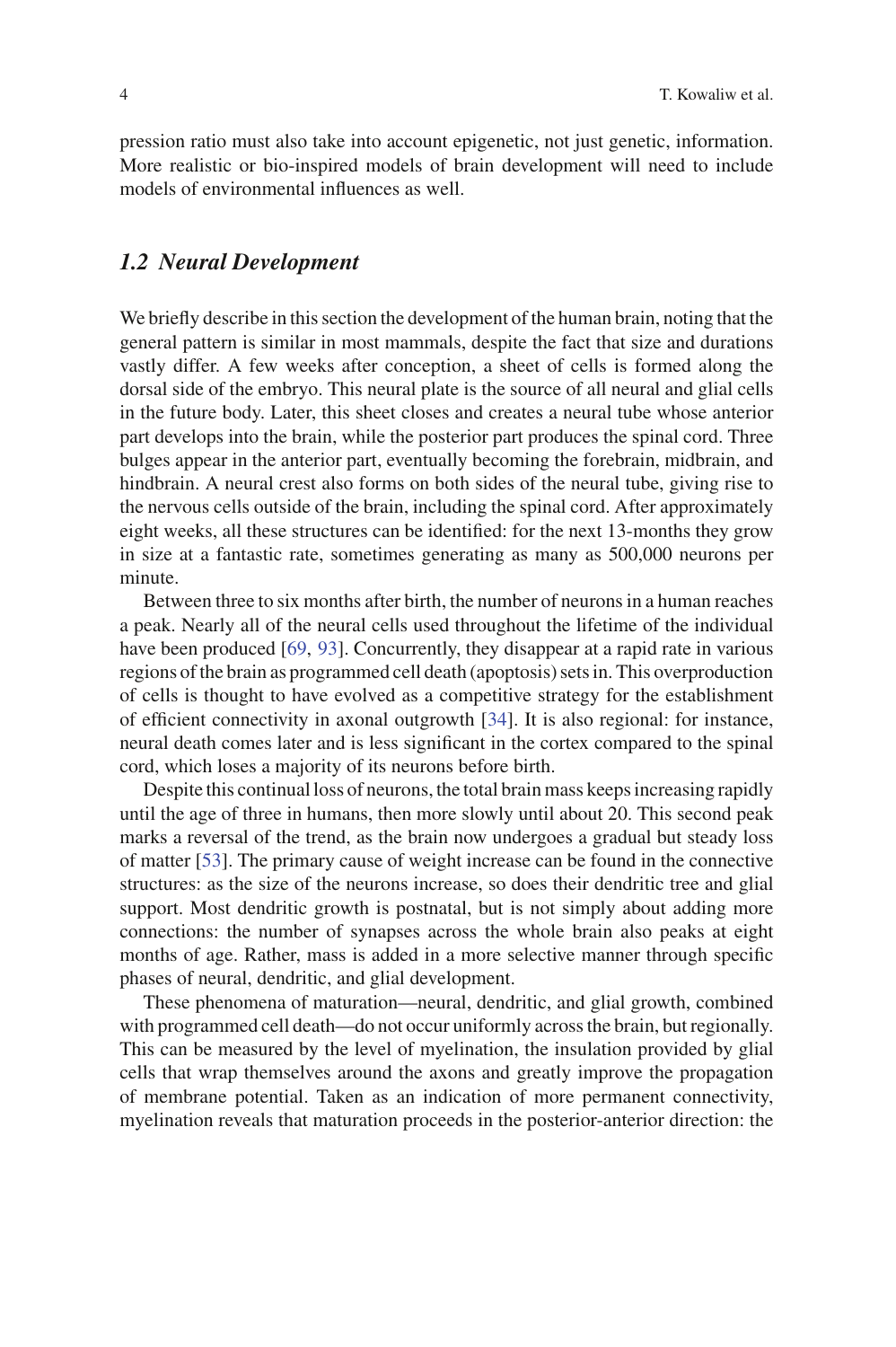

**Fig. 1** Illustration of the general steps in neural dendritic development

spinal cord and brain stem (controlling vital bodily function) are generally mature at birth, the cerebellum and midbrain mature in the few months following birth, and after a couple of years the various parts of the forebrain also begin to mature. The first areas to be completed concern sensory processing, and the last ones are the higher-level "association areas" in the frontal cortex, which are the site of myelination and drastic reorganization until as late as 18-years old [69]. In fact, development in mammals never ends: dendritic growth, myelination, and selective cell death continue throughout the life of an individual, albeit at a reduced pace.

### **1.2.1 Neuronal Morphology**

Neurons come in many types and shapes. The particular geometric configuration of a neural cell affects the connectivity patterns that it creates in a given brain region, including the density of synaptic contacts with other neurons and the direction of signal propagation. The shape of a neuron is determined by the outgrowth of *neurites*, an adaptive process steered by a combination of genetic instructions and environmental cues.

Although neurons can differ greatly, there are general steps in dendritic and axonal development that are common to many species. Initially, a neuron begins its life as a roughly spherical body. From there, neurites start sprouting, guided by *growth cones*. Elongation works by addition of material to relatively stable spines. Sprouts extend or retract, and one of them ultimately self-identifies as the cell's axon. Dendrites then continue to grow out, either from branching or from new dendritic spines that seem to pop up randomly along the membrane. Neurites stop developing, for example, when they have encountered a neighbouring cell or have reached a certain size. These general steps are illustrated in Fig. 1 [230, 251].

Dendritic growth is guided by several principles, generally thought to be controlled regionally: a cell's dendrites do not connect to other specific cells but, instead, are drawn to regions of the developing brain defined by diffusive signals. Axonal growth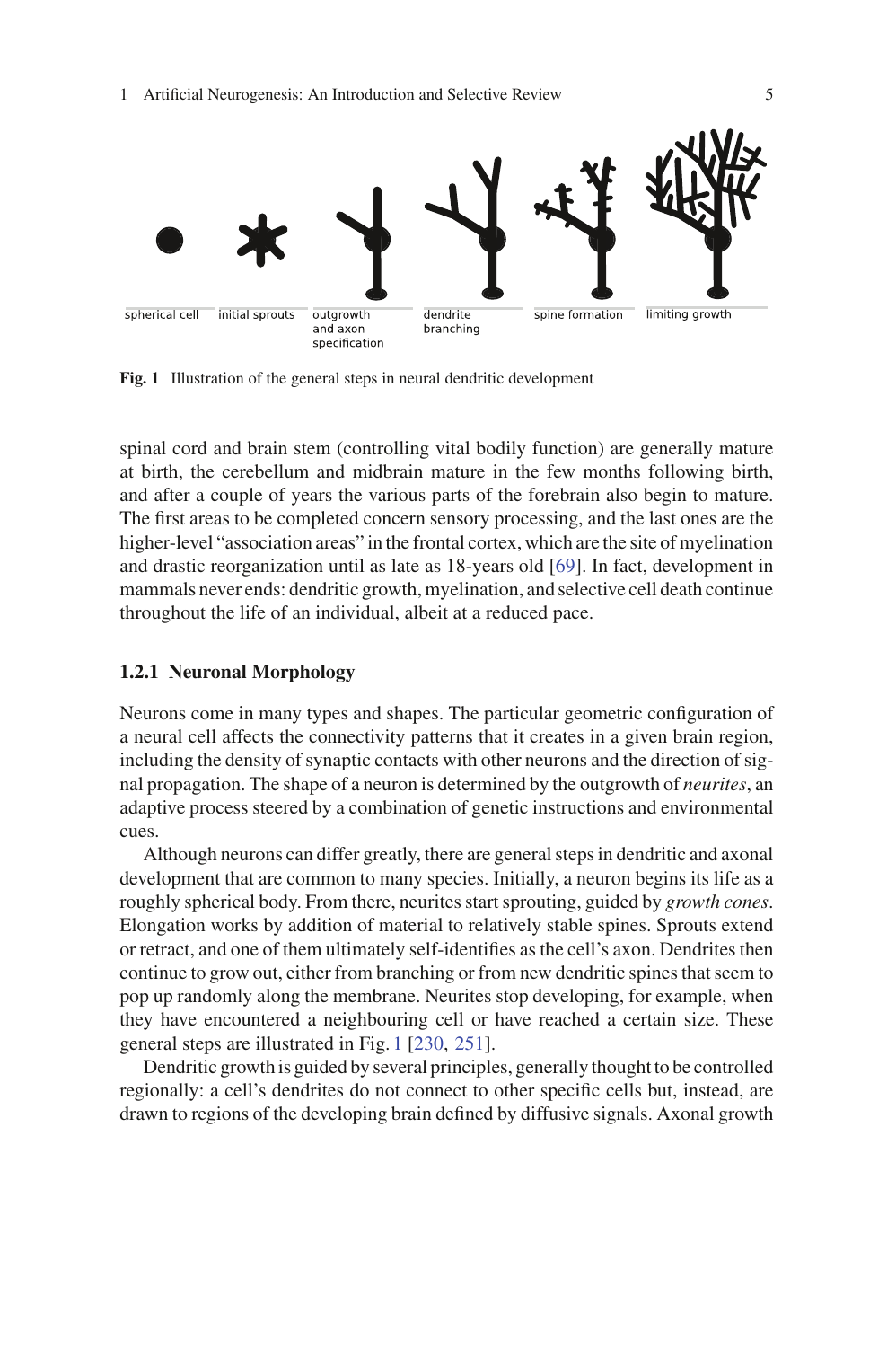tends to be more nuanced: some axons grow to a fixed distance in the direction of a simple gradient; others grow to long distances in a multistage process requiring a large number of guidance cells. While dendritic and axonal development is most active during early development, by no means does it end at maturity. The continual generation of dendritic spines plays a crucial role throughout the lifetime of an organism.

Experiments show that neurons isolated in cultures will regenerate neurites. It is also well known that various extracellular molecules can promote, inhibit, or otherwise bias neurite growth. In fact, there is evidence that in some cases context alone can be sufficient to trigger differentiation into specific neural types. For example, the introduction of catalysts can radically alter certain neuron morphologies to the point that they transform into other morphologies [230]. This has important consequences on any attempt to classify and model neural types [268].

In any case, the product of neural growth is a network possessing several key properties that are thought to be conducive to learning. It is an open question in neuroscience how much of neural organization is a result of genetic and epigenetic targeting, and how much is pure randomness. However, it is known that on the mesoscopic scale, seemingly random networks have consistent properties that are thought to be typical of effective networks. For instance, in several species, cortical axonal outgrowth can be modelled by a gamma distribution. Moreover, cortical structures in several species have properties such as relatively high clustering along certain axes, but not other axes [28, 146]. Cortical connectivity patterns are also "small-world" networks (with high local specialization, and minimal wiring lengths), which provide efficient long-range connections [263] and are probably a consequence of dense packing constraints inside a small space.

### **1.2.2 Neural Plasticity**

There are also many forms of plasticity in a nervous system. While neural cell behaviour is clearly different during development and maturity (for instance, the drastic changes in programmed cell death), many of the same mechanisms are at play throughout the lifetime of the brain. The remaining differences between developmental and mature plasticity seem to be regulated by a variety of signals, especially in the extracellular matrix, which trigger the end of sensitive periods and a decrease in spine formation dynamics [230].

Originally, it was Hebb who postulated in 1949 what is now called *Hebbian learning*: repeated simultaneous activity (understood as mean-rate firing) between two neurons or assemblies of neurons reinforces the connections between them, further encouraging this co-activity. Since then, biologists have discovered a great variety of mechanisms governing synaptic plasticity in the brain, clearly establishing reciprocal causal relations between wiring patterns and firing patterns. For example, longterm potentiation (LTP) and long-term depression (LTD) refer to ositiveor negative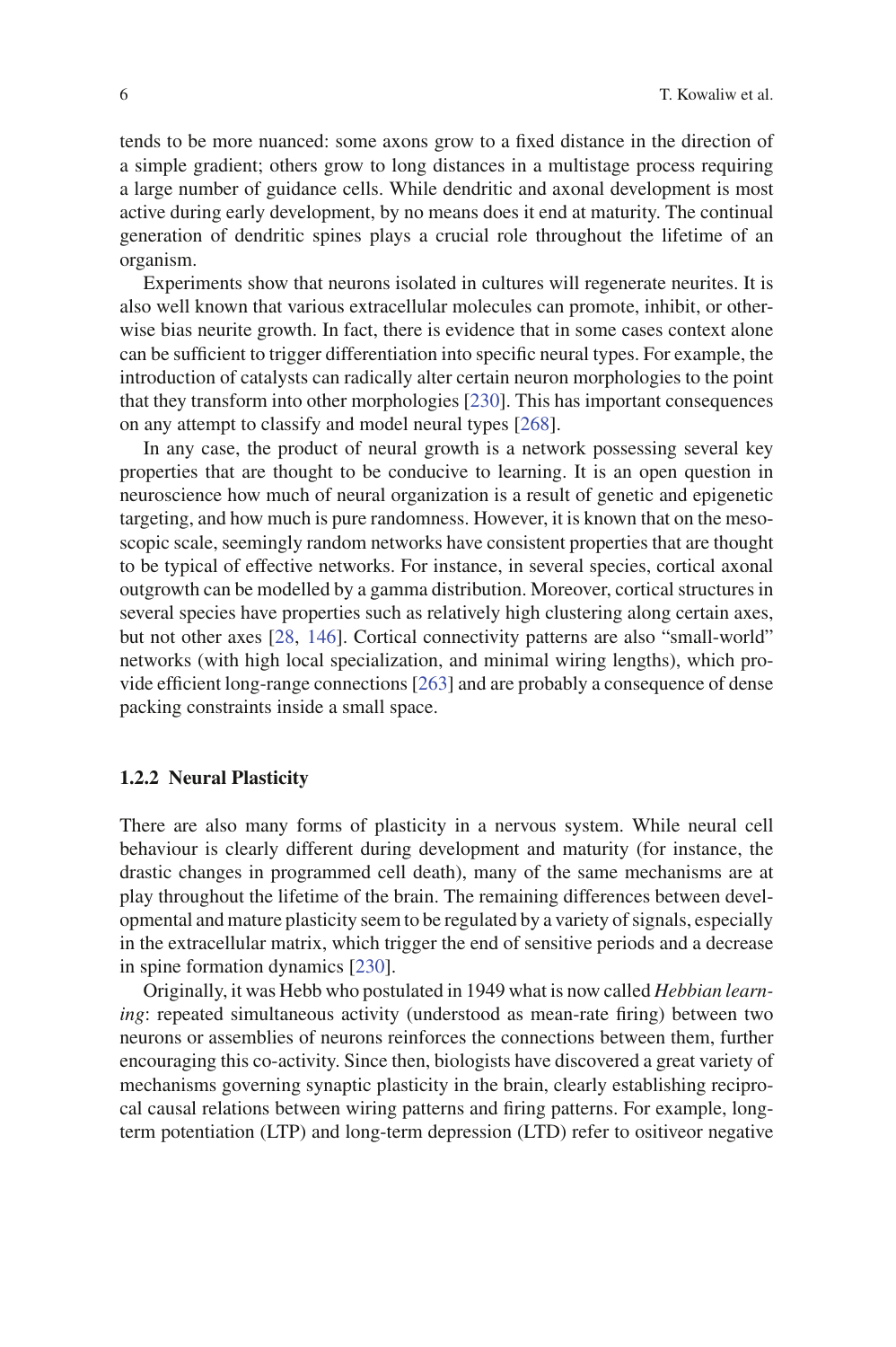changes in the probability of successful signal transmission from a resynapticaction potential to the generation of a postsynaptic potential. These "long-term" changes can last for several minutes, but are generally less pronounced over hours or days [230]. Prior to synaptic efficacies, synaptogenesis itself can also be driven by activitydependent mechanisms, as dendrites "seek out" appropriate partner axons in a process that can take as little as a few hours [310]. Other types of plasticity come from glial cells, which stabilize and accelerate the propagation of signals along mature axons (through myelination and extracellular regulation), and can also depend on activity [135].

Many others forms and functions of plasticity are known, or assumed, to exist. For instance, "fast synaptic plasticity", a type of versatile Hebbian learning on the 1-ms time scale, was posited by von der Malsburg [286–288]. Together with a neural code based on temporal correlations between units rather than individual firing rates, it provides a theoretical framework to solve the well-known "binding problem", the question of how the brain is able to compose sensory information into multi-feature concepts without losing relational information. In collaboration with Bienenstock and Doursat, this assumption led to a format of representation using graphs, and models of pattern recognition based on *graph matching* [19–21]. Similarly, "spike-timing dependent plasticity" (STDP) describes the dependence of transmission efficacies between connected neurons on the *ordering* of neural spikes. Among other effects, this allows for pre-synaptic spikes which precede post-synaptic spikes to have greater influence on the resulting efficacy of the connection, potentially capturing a notion of causality [183]. It is posited that Hebbian-like mechanisms also operate on non-neural cells or neural groups [310]. "Metaplasticity" refers to the ability of neurons to alter the threshold at which LTP and LTD occur [2]. "Homeostatic plasticity" refers to the phenomenon where groups of neurons self-normalize their own level of activity [208].

### **1.2.3 Theories of Neural Organization**

Empirical insights into mammalian brain development have spawned several theories regarding neural organization. We briefly present three of them in this section: *nativism*, *selectivism*, and *neural constructivism*.

The nativist view of neural development posits a strong genetic role in the construction of cognitive function. It claims that, after millions of years of evolutionary shaping, development is capable of generating highly specialized, innate neural structures that are appropriate for the various cognitive tasks that humans accomplish. On top of these fundamental neural structures, details can be adjusted by learning, like parameters. In cognitive science, it is argued that since children learn from a relative poverty of data (based on single examples and "one-shot learning"), there must be a native processing unit in the brain that preexists independently of environmental influence. Famously, this hypothesis led to the idea of a "universal grammar" for language [36], and some authors even posit that *all* basic concepts are innate [181]. According to a neurological (and controversial) theory, the cortex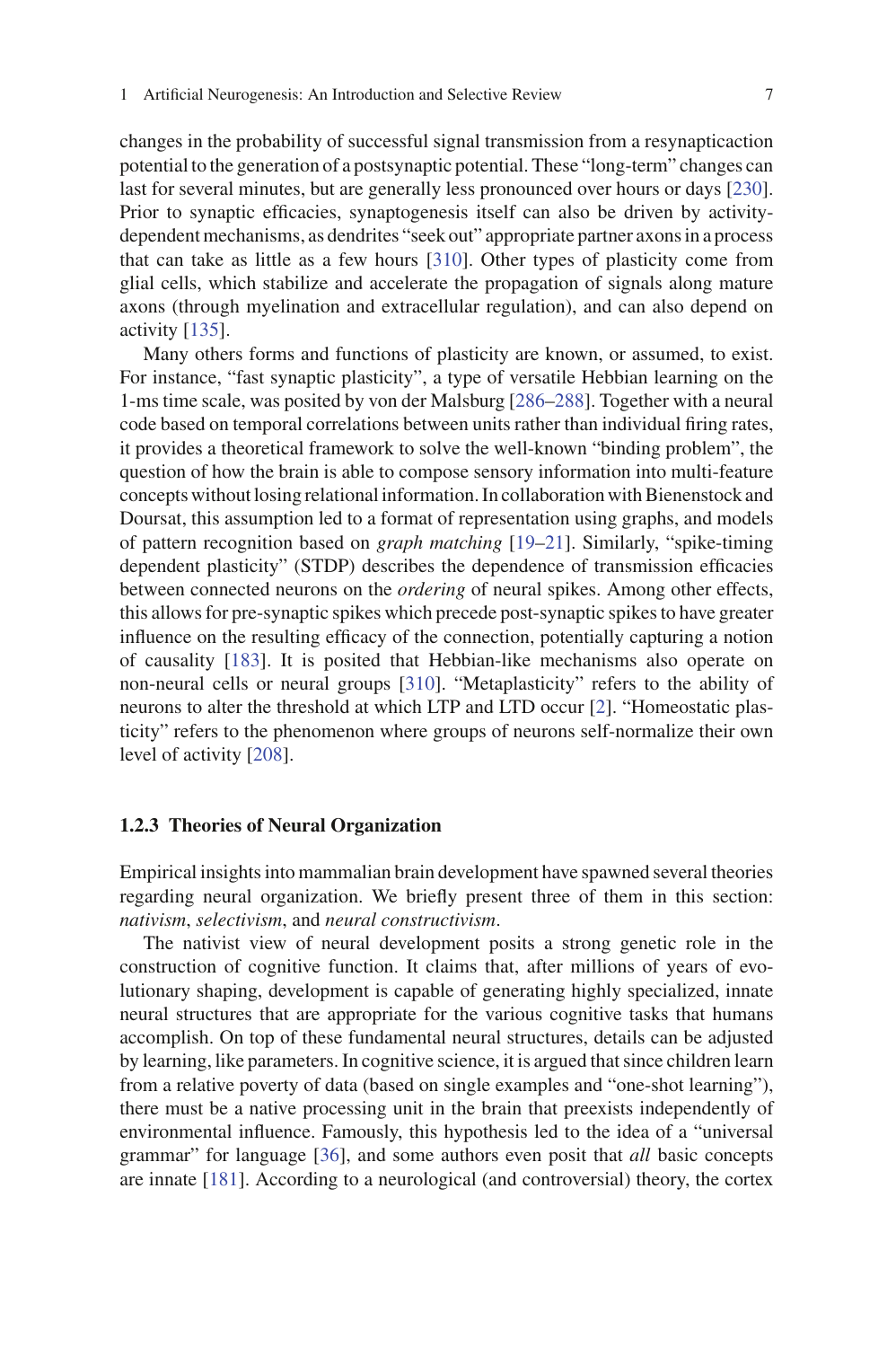

**Fig. 2** Illustration of axonal outgrowth: initial overproduction of axonal connections and competitive selection for efficient branches leads to a globally efficient map (adapted from [294])

is composed of a repetitive lattice of nearly identical "computational units", typically identified with cortical columns [45]. While histological evidence is unclear, this view seems to be supported by physiological evidence that cortical regions can adapt to their input sources, and are somewhat interchangeable or "reusable" by other modalities, especially in vision- or hearing-impaired subjects. Recent neuro-imaging research on the mammalian cortex has revived this perspective. It showed that cortical structure is highly regular, *even across species*: fibre pathways appear to form a rectilinear 3D grid containing parallel sheets of interwoven paths [290]. Imaging also revealed the existence of arrays of assemblies of cells whose connectivity is highly structured and predictable *across species* [227]. Both discoveries suggest a significant role for regular and innate structuring in cortex layout (Fig. 2).

In contrast to nativism, selectivist theories focus on *competitive mechanisms* as the lead principle of structural organization. Here, the brain initially overproduces neurons and neural connections, after which plasticity-based competitive mechanisms choose those that can generate useful representations. For instance, theories such as Changeux's "selective stabilization" [34] and Katz's "epigenetic population matching" [149] describe the competition in growing axons for postsynaptic sites, explaining how the number of projected neurons matches the number of available cells. The quantity of axons and contacts in an embryo can also be artificially decreased or increased by excising target sites or by surgically attaching supernumerary limbs [272]. This is an important reason for the high degree of evolvability of the nervous system, since adaptation can be easily obtained under the same developmental mechanisms without the need for genetic modifications.

The regularities of neocortical connectivity can also be explained as a self-organization process during pre- and post-natal development via epigenetic factors such as ongoing biochemical and electrophysiological activity. These principles have been at the foundation of biological models of "topographically ordered mappings", i.e. the preservation of neighborhood relationships between cells from one sheet to another, most famously the bundle of fibers of the "retinotopic projection" from the retina to the visual cortex, via relays [293]. Bienenstock and Doursat have also proposed a model of selectivist self-structuration of the cortex [61, 65],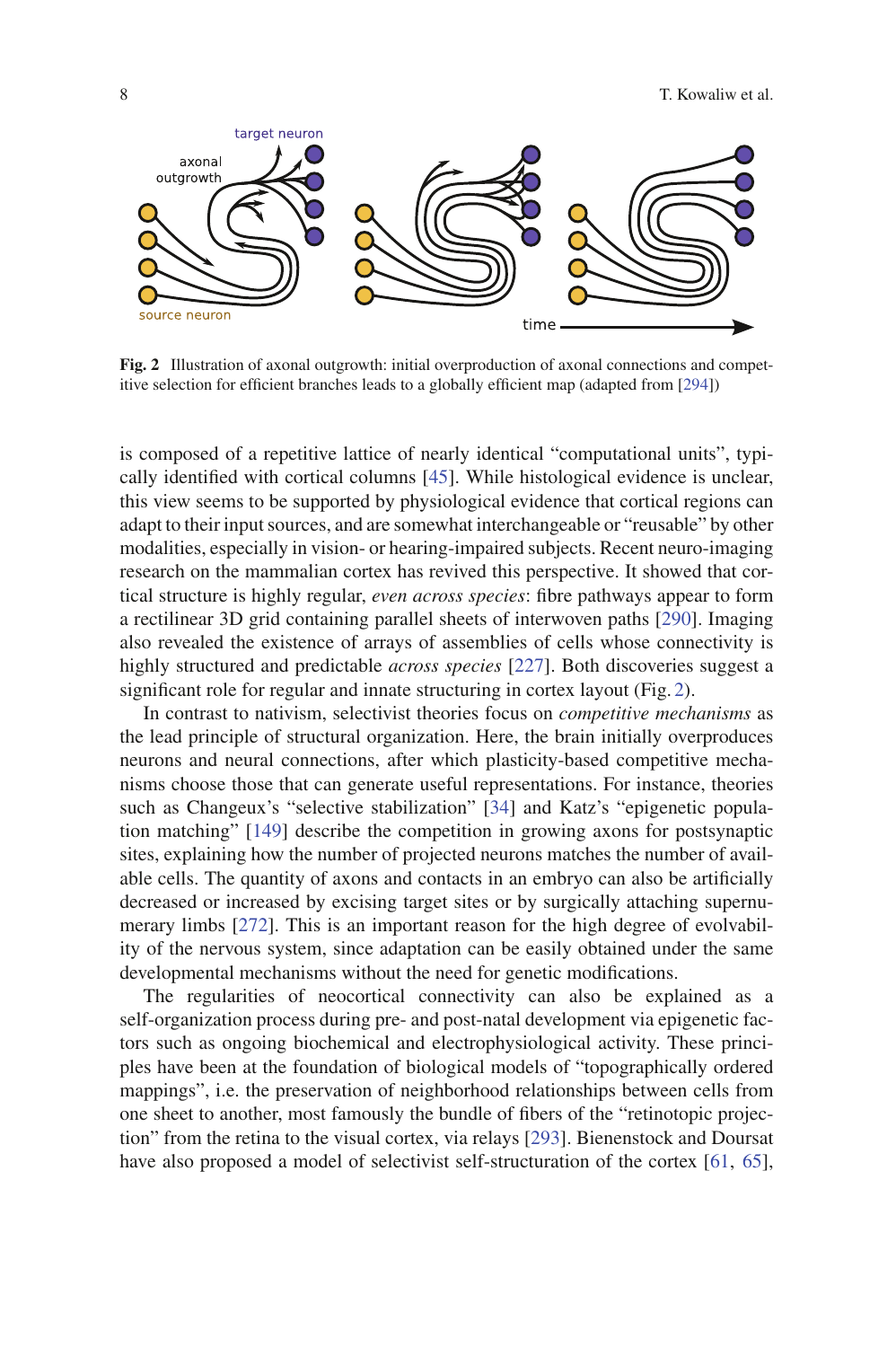showing the possibility of simultaneous emergence of ordered chains of synaptic connectivity together with wave-like propagation of neuronal activity (also called "synfire chains" [1]). Bednar discusses an alternate model in Chap. 7.

A more debated selectivist hypothesis involves the existence of "epigenetic cascades" [268], which refer to a series of events driven by epigenetic populationmatching that affect successive interconnected regions of the brain. Evidence for phenomena of epigenetic cascades is mixed: they seem to exist in only certain regions of the brain but not in others. The selectivist viewpoint also leads to several intriguing hypotheses about brain development over the evolutionary time scale. For instance, Ebbesson's "parcellation hypothesis" [74] is an attempt to explain the emergence of specialized brain regions. As the brain becomes larger over evolutionary time, the number of inter-region connections increases but due to competition and geometric constraints, these connections will preferentially target neighbouring regions. Therefore, the increase in brain mass will tend to form "parcels" with specialized functions. Another hypothesis is Deacon's "displacement theory" [51], which tries to account for the differential enlargement and multiplication of cortical areas.

More recently, the neural constructivism of Quartz and Sejnowski [234] casts doubt on both the nativist and selectivist perspectives. First, the developing cortex appears to be free of functionally specialized structures. Second, finer measures of neural diversity, such as type-dependent synapse counts or axonal/dendritic arborization, provide a better assessment of cognitive function than total quantities of neurons and synapses. According to this view, development consists of a long period of dendritic development, which slowly generates a neural structure mediated by, and appropriately biased toward, the environment.

These three paradigms highlight principles that are clearly at play in one form or another during brain development. However, their relative merits are still a subject of debate, which could be settled through modelling and computational experiments.

# *1.3 Brain Modelling*

Computational neuroscience promotes the theoretical study of the brain, with the goal of uncovering the principles and mechanisms that guide the organization, information-processing and cognitive abilities of the nervous system [278]. A great variety of brain structures and functions have already been the topic of many modelling and simulation works, at various levels of abstraction or data-dependency. Models range from the highly detailed and generic, where as many possible phenomena are reproduced in as much detail as possible, to the highly abstract and specific, where the focus is one particular organization or behaviour, such as feed-forward neural networks. These different levels and features serve different motivations: for example, concrete simulations can try to predict the outcome of medical treatment, or demonstrate the generic power of certain neural theories, while abstract systems are the tool of choice for higher-level conceptual endeavours.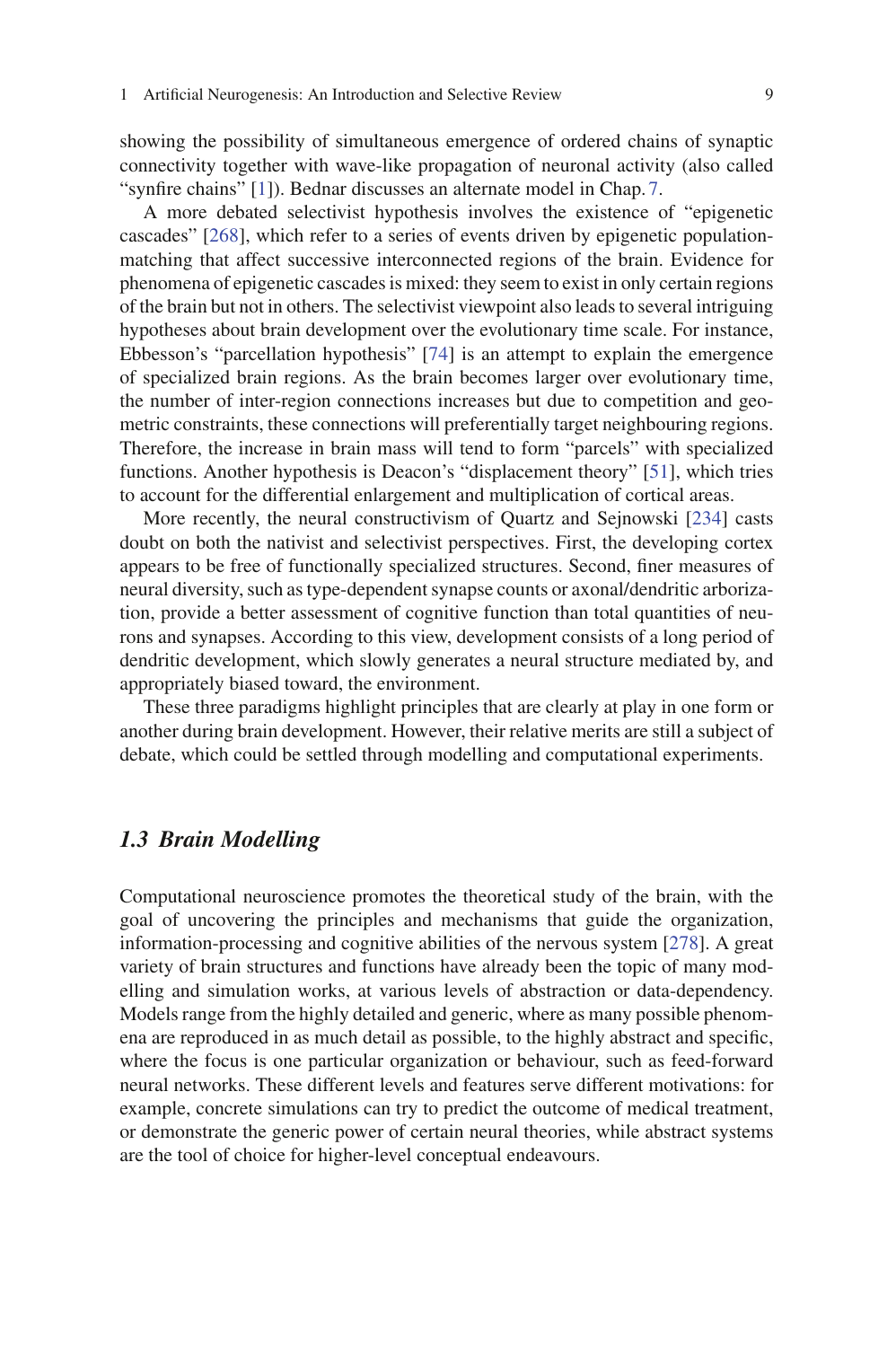In contrast with the majority of computational neuroscience research, our main interest with this book, as exposed in this introductory chapter, resides in the potential to *use brain-inspired mechanisms for engineering challenges*.

## **1.3.1 Challenges in Large-Scale Brain Modelling**

Creating a model and simulation of the brain is a daunting task. One immediate challenge is the scale involved, as billions of elements are each interacting with thousands of other elements nonlinearly. Yet, there have already been several attempts to create large-scale neural simulations (see reviews in [27, 32, 95]). Although it is a hard problem, researchers remain optimistic that it will be possible to create a system with sufficient resources to mimic all connections in the human brain within a few years [182]. A prominent example of this trend is the Blue Brain project, whose ultimate goal is to reconstruct the entire brain numerically at a molecular level. To date, it has generated a simulation of an array of cortical columns (based on data from the rat) containing approximately a million cells. Among other applications, this project allows generating and testing hypotheses about the macroscopic structures that result from the collective behaviours of instances of neural models [116, 184]. Other recent examples of large-scale simulations include a new proof-of-concept using the Japanese K computer simulating a (non-functional) collection of nearly  $2 \times 10^9$  neurons connected via  $10^{12}$  synapses [118], and Spaun, a more functional system consisting of  $2.5 \times 10^6$  neurons and their associated connections. Interestingly, Spaun was created by top-down design, and is capable of executing several different functional behaviours [80]. With the exception of one submodule, however, Spaun does not "learn" in a classical sense.

Other important challenges of brain simulation projects, as reviewed by Cattell and Parker [32], include neural diversity and complexity, interconnectivity, plasticity mechanisms in neural and glial cells, and power consumption. Even more critically, the fast progress in computing resources able to support massive brain-like simulations is not any guarantee that such simulations will behave "intelligently". This requires a much greater understanding of neural behaviour and plasticity, at the individual and population scales, than what we currently have. After the recent announcements of two major funded programs, the EU Human Brain Project and the US Brain Initiative, it is hoped that research on large-scale brain modelling and simulation should progress rapidly.

### **1.3.2 Machine Learning and Neural Networks**

Today, examples of abstract learning models are legion, and *machine learning* as a whole is a field of great importance attracting a vast community of researchers. While some learning machines bear little resemblance to the brain, many are inspired by their natural source, and a great part of current research is devoted to reverseengineering natural intelligence.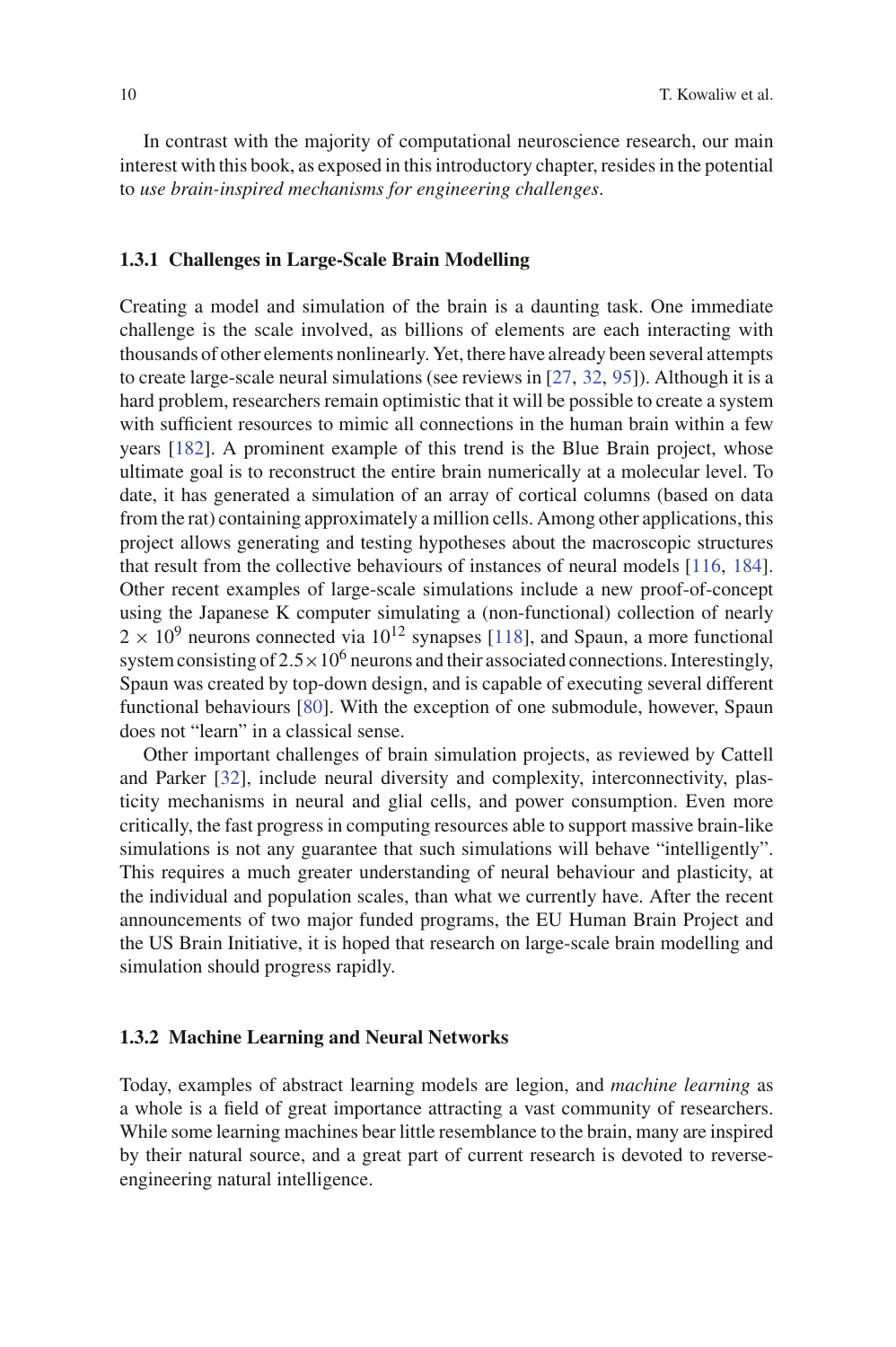#### 1 Artificial Neurogenesis: An Introduction and Selective Review 11



**Fig. 3** Example of neural network with three *input neurons*, three *hidden neurons*, two *output neurons*, and nine connections. One feedback connection (5→*4*) creates a cycle. Therefore, this is a recurrent NN. If that connection was removed, the network would be feed-forward only

# **Chapter** 2**: A brief introduction to probabilistic machine learning and its relation to neuroscience.**

In Chap. 2, Trappenberg provides an overview of the most important ideas in modern machine learning, such as support vector machines and Bayesian networks. Meant as an introduction to the probabilistic formulation of machine learning, this chapter outlines a contemporary view of learning theories across three main paradigms: unsupervised learning, close to certain developmental aspects of an organism, supervised learning, and reinforcement learning viewed as an important generalization of supervised learning in the temporal domain. Beside general comments on organizational mechanisms, the author discusses the relations between these learning theories and biological analogies: unsupervised learning and the development of filters in early sensory cortical areas, synaptic plasticity as the physical basis of learning, and research that relates models of basal ganglia to reinforcement learning theories. He also argues that, while lines can be drawn between development and learning to distinguish between different scientific camps, this distinction is not as clear as it seems since, ultimately, all model implementations have to be reflected by some morphological changes in the syste [279].

In this book, we focus on neural networks (NNs). Of all the machine learning algorithms, NNs provide perhaps the most direct analogy with the nervous system. They are also highly effective as engineering systems, often achieving state-of-theart results in computer vision, signal processing, speech recognition, and many other areas (see [113] for an introduction). In what follows, we introduce a summary of a few concepts and terminology.

For our purposes, a neural network consists of a graph of neurons indexed by *i*. A connection  $i \rightarrow j$  between two neurons is directed and has a weight  $w_{ij}$ . Typically, input neurons are application-specific (for example, sensors), output neurons are desired responses (for example, actuators or categories), and hidden neurons are information processing units located in-between (Fig. 3).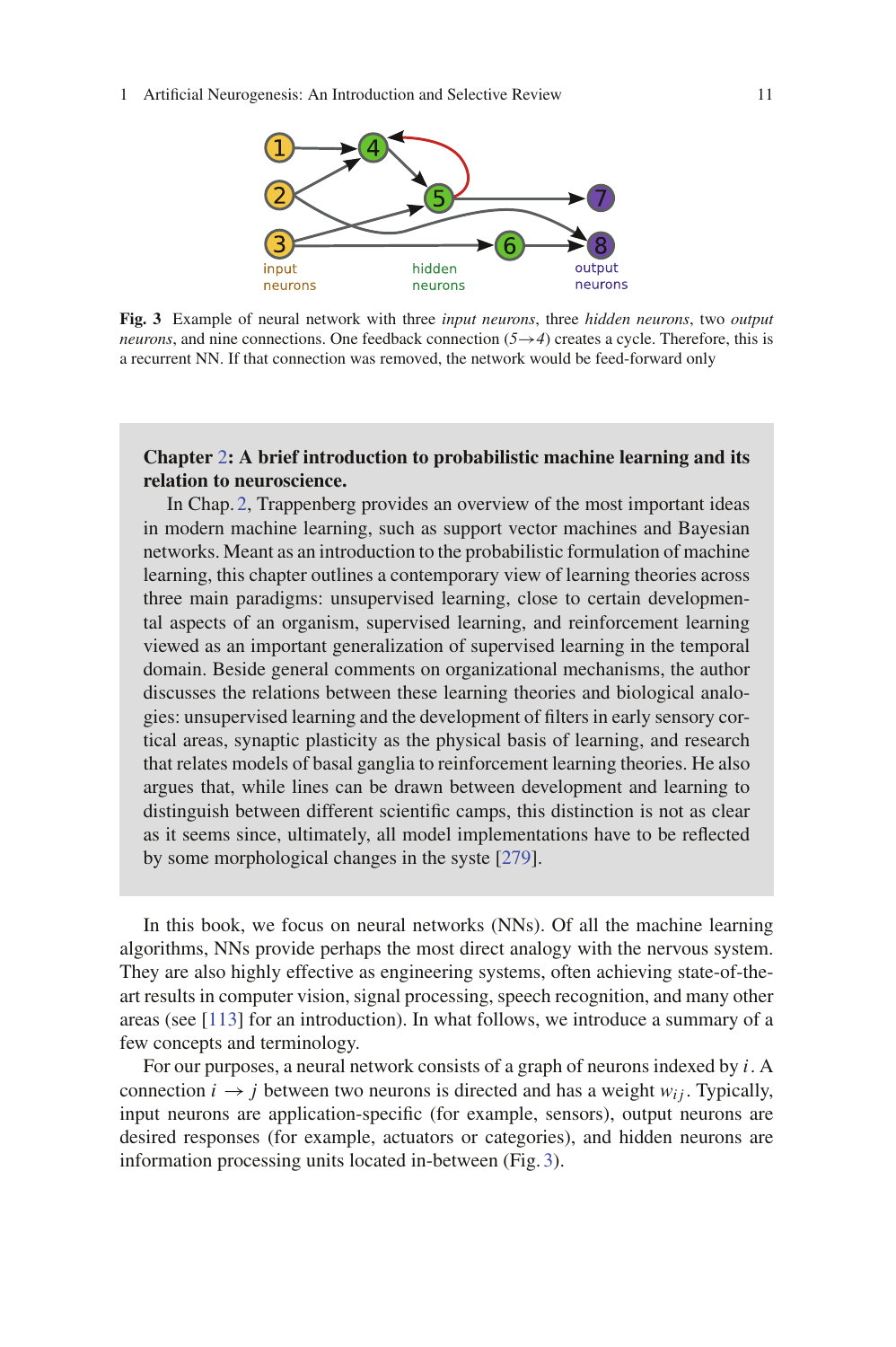| Fig. 4 Two representations       |
|----------------------------------|
| for the neural network of Fig. 3 |

|   |   | Matrix representation: |   | Graph        |                   |   |          |          |                                       |
|---|---|------------------------|---|--------------|-------------------|---|----------|----------|---------------------------------------|
|   |   |                        | 3 | 4            | 5                 | 6 |          | 8        | representation:                       |
|   |   | Ω                      | 0 | $W_{14}$ 0   |                   | 0 | 0        |          | $(1,4,w_{14}),$                       |
|   | 0 |                        |   | $0 W_{24} 0$ |                   | 0 | 0        | $W_{28}$ | $(2,4,w_{24}),$<br>$(3,5,w_{35})$ ,   |
| 3 | 0 |                        | 0 |              | $0 W_{35} W_{36}$ |   |          | 0        | $(3,6,w_{36})$ ,                      |
| 4 | 0 |                        | 0 |              | $0 W_{45} 0$      |   | 0        |          | $(4,5,w_{45})$ ,<br>$(5,4, W_{54})$ , |
| 5 | 0 |                        | 0 | $W_{54}$ O   |                   | 0 | $W_{57}$ |          | $(5,7,w_{57}),$                       |
| 6 | 0 |                        | 0 | 0            | 0                 | 0 | 0        | $W_{68}$ | $(2,8,w_{28})$ ,<br>$(6,8,w_{68})$    |
|   | 0 | Ω                      | 0 | 0            | 0                 | 0 | 0        | 0        |                                       |
|   |   |                        |   | 0            | 0                 | 0 |          |          |                                       |

A neural network typically processes signals propagating through its units: a vector of floating-point numbers, *s*, originates in input neurons and resulting signals are transmitted along the connections. Each neuron  $j$  generates an output value  $v_j$ by collecting input from its connected neighbours and computing a weighted sum via an *activation function*, ϕ:

$$
v_j(s) = \varphi\left(\sum_{i \mid (i \to j)} w_{ij} v_i(s)\right)
$$

where  $\varphi(x)$  is often a sigmoid function, such as tanh(x), making the output nonlinear. For example, in the neural network of Fig. 3, the output of neuron 8 can be written in terms of input signals  $v_1$ ,  $v_2$ ,  $v_3$  as follows:

$$
v_8(s) = \varphi(w_{28} v_2 + w_{68} v_6)
$$
  
=  $\varphi(w_{28} v_2 + w_{68} \varphi(w_{36} v_3))$ 

Graph topologies without cycles are known as*feedforward* NNs, while topologies with cycles are called *recurrent* NNs. The former are necessarily stateless machines, while the latter might possess some memory capacity. With sufficient size, even simple feed-forward topologies can approximate any continuous function [44]. It is possible to build a Turing machine in a recurrent NN [260].

A critical question in this chapter concerns the *representation* format of such a network. Two common representations are adjacency matrices, which list every possible connection between nodes, and graph-based representations, typically represented as a list of nodes and edges (Fig. 4). Given sufficient space, any NN topology and set of weights can be represented in either format.

Neural networks can be used to solve a variety of problems. In classification or regression problems, when examples of input-output pairs are available to the network during the learning phase, the training is said to be *supervised*. In this scenario, the fitness function is typically a mean square error (MSE) measured between the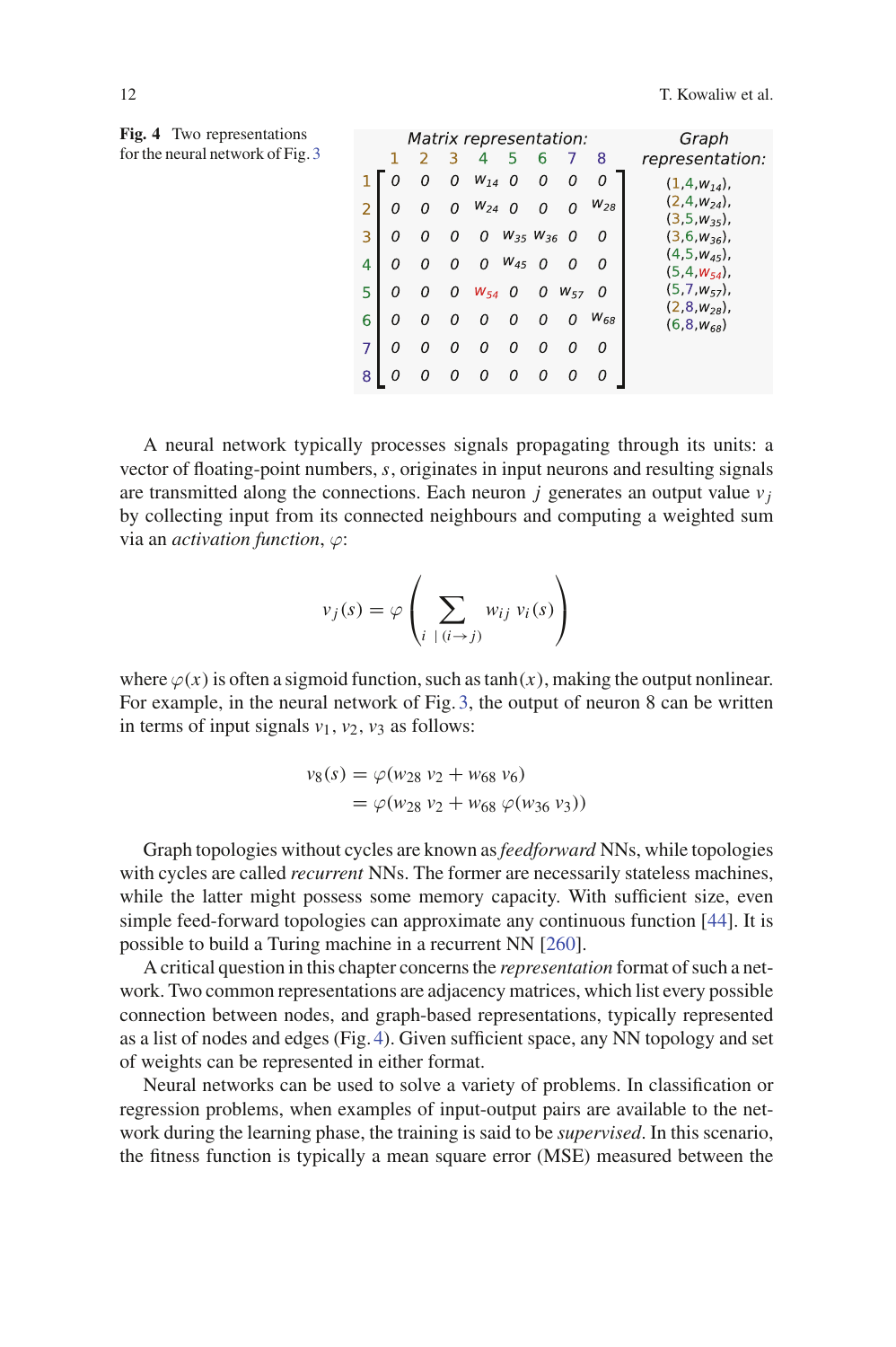network outputs and the actual outputs over the known examples. With feedback available for each training signal sent, NNs can be trained through several means, most often via gradient descent (as in the "backpropagation" algorithm). Here, a error or "loss function" *E* is defined between the desired and actual responses of the network, and each weight is updated according to the derivative of that function:

$$
w_{ij}(t+1) = w_{ij}(t) - \eta \frac{\partial E}{\partial w_{ij}}
$$

where  $\eta$  is the learning rate. Generally, this kind of approach assumes a fixed topology and its goal is to optimize the weights.

On the other hand, *unsupervised learning* concerns cases where no output samples are available and data-driven self-organization mechanisms are at work, such as Hebbian learning. Finally,*reinforcement learning* (including neuroevolution) is concerned with delayed, sparse and possibly noisy rewards. Typical examples include robotic control problems, decision problems, and a large array of inverse problems in engineering. These various topics will be discussed later.

### **1.3.3 Brain-Like AI: What's Missing?**

It is generally agreed that, at present, artificial intelligence (AI) is not "brain-like". While AI is successful at many specialized tasks, none of them shows the versatility and adaptability of animal intelligence. Several authors have compiled a list of "missing" properties, which would be necessary for brain-like AI. These include: the capacity to engage in a behavioural tasks; control via a simulated nervous system; continuously changing self-defined representations; and embodiment in the real world [165, 253, 263, 292]. Embodiment, especially, is viewed as critical because by exploiting the richness of information contained in the morphology and the dynamics of the body and the environment, intelligent behaviour could be generated with far less representational complexity [228, 291].

The hypothesis explored in this book is that *the missing feature is development*. The brain is not built from a blueprint; instead, it grows *in situ* from a complex multicellular process, and it is this adaptive growth process that leads to the adaptive intelligence of the brain. Our goal is not to account for all properties observed in nature, but rather to *identify the relevance of a developmental approach with respect to an engineering objective* driven by performance alone. In the remainder of this chapter, we review several approaches incorporating developmentally inspired strategies into artificial neural networks.

# **2 Artificial Development**

There are about 1.5 million known species of multicellular organisms, representing an extraordinary diversity of body plans and shapes. Each individual grows from the division and self-assembly of a great number of cells. Yet, this developmental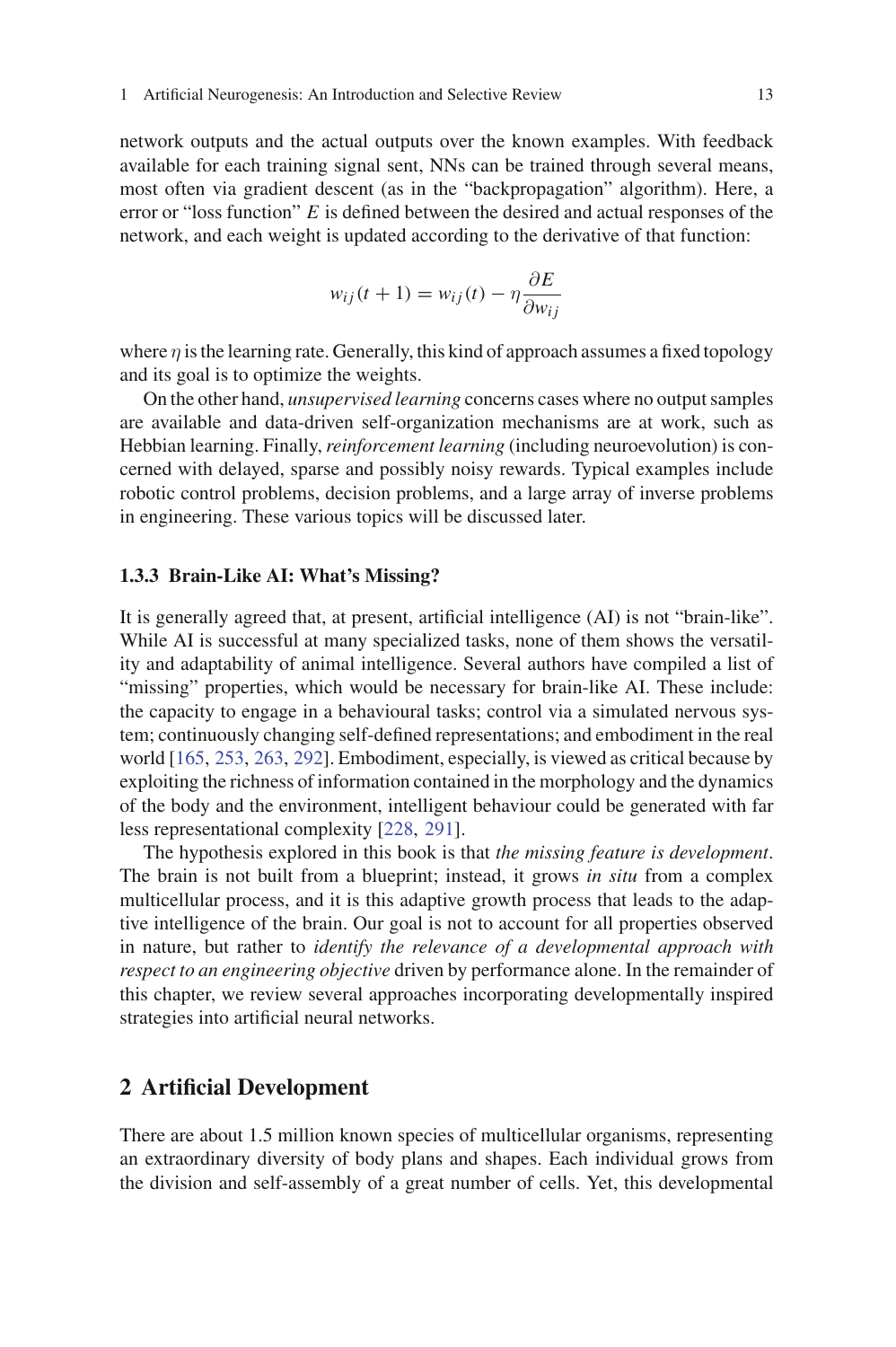process also imposes very specific constraints on the space of possible organisms, which restricts the evolutionary branches and speciation bifurcations. For instance, bilaterally symmetric cellular growth tends to generate organisms possessing pairs of limbs that are equally long, which is useful for locomotion, whereas asymmetrical organisms are much less frequent.

While the "modern synthesis" of genetics and evolution focused most of the attention on selection, it is only during the past decade that analyzing and understanding variation by comparing the developmental processes of different species, at both embryonic and genomic levels, became a major concern of evolutionary development, or "evo-devo". To what extent are organisms also the product of selforganized physicochemical developmental processes not necessarily or always controlled by complex underlying genetics? Before and during the advent of genetics, the study of developmental structures had been pioneered by the "structuralist" school of theoretical biology, which can be traced back to Goethe, D'Arcy Thompson, and Waddington. Later, it was most actively pursued and defended by Kauffman [150] and Goodwin [98] under the banner of*self-organization*, argued to be an even greater force than natural selection in the production of viable diversity.

By *artificial development* (AD), also variously referred to as artificial embryogeny, generative systems, computational ontogeny, and other equivalent expressions (see early reviews in [107, 265]), we mean the attempt to reproduce the constraints and effects of self-organization in automated design. Artificial development is about creating a growth-inspired process that will bias design outcomes toward useful forms or properties. The developmental engineer engages in a form of "meta-design" [63], where the goal is not to design a system directly but rather set a framework in which human design or automated search will specify a process that can generate a desired result. The benefits and effectiveness of development-based design, both in natural and artificial systems, became an active topic of research only recently and are still being investigated.

Assume for now that our goal is to generate a design which maximizes an objective function,  $o: \Phi \to \mathbb{R}^n$ , where  $\Phi$  is the "phenotypic" space, that is, the space of potential designs, and  $\mathbb{R}^n$  is a collection of performance assessments, as real values, with  $n > 1$  ( $n = 1$  denotes a single-objective problem, while  $n > 1$  denotes a multiobjective problem). A practitioner of AD will seek to generate a lower-level "genetic" space Γ , a space of "environments" *E* in which genomes will be expressed, and a dynamic process  $\delta$  that transforms the genome into a phenotype:

$$
\Gamma \times E \xrightarrow{\delta} \Phi \xrightarrow{o} \mathbb{R}^n
$$

In many cases, only one environment is used, usually a trivial or empty instance from the phenotypic space. In these cases, we simply write:

$$
\varGamma \stackrel{\delta}{\to} \varPhi \stackrel{o}{\to} \mathbb{R}^n
$$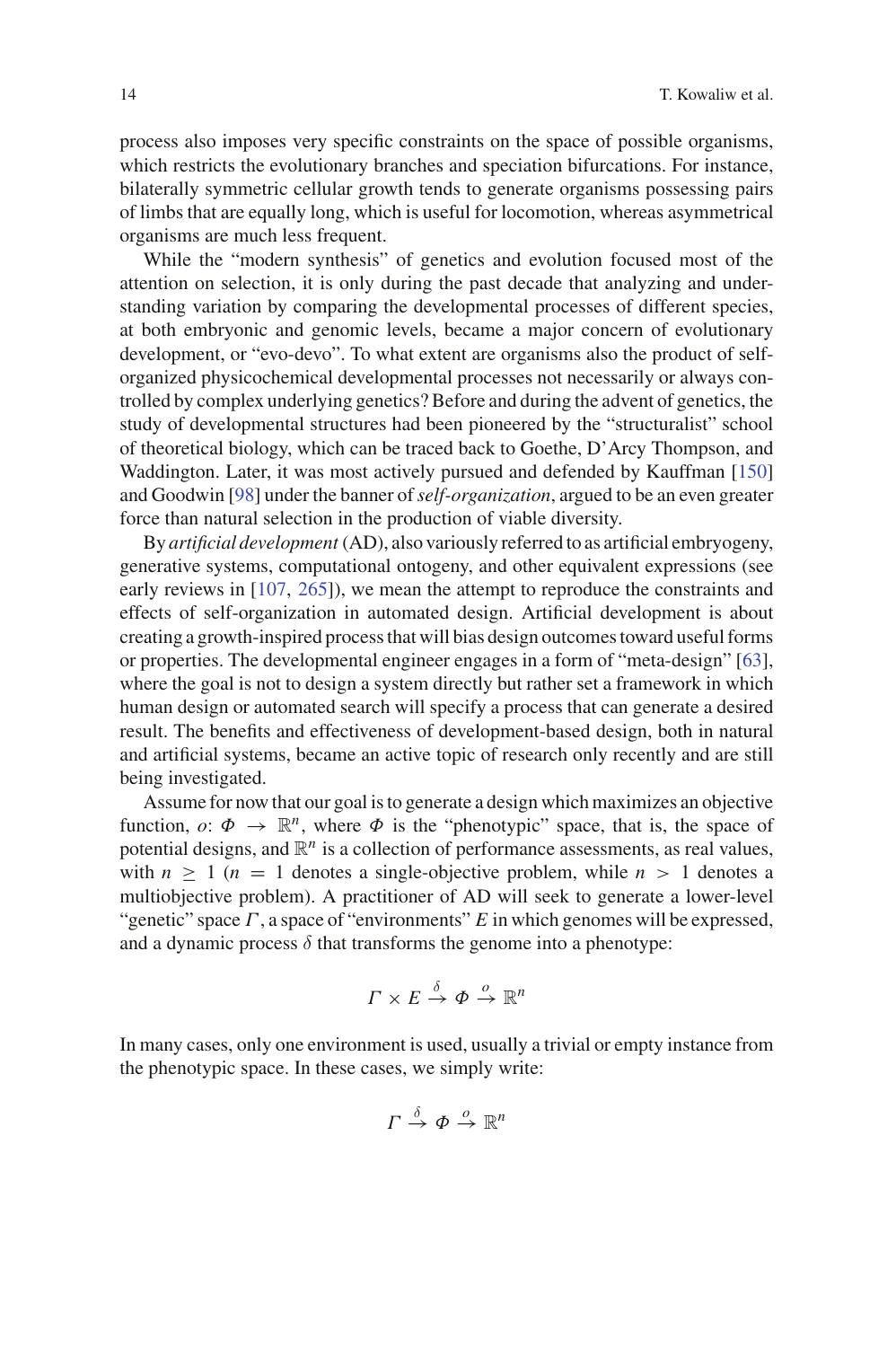

**Fig. 5** Visualization of an L-System. *Top-left* a single production rule (the "genome"). *Bottomleft* the axiom (initial "word"). Recursive application of the production rule generates a growing structure (the "phenotype"). In this case, the phenotype develops exponentially with each application of the production rule

The dynamic process  $\delta$  is inspired by biological embryogenesis, but need not resemble it. Regardless, we will refer to it as growth or development, and to the quadruple  $(\Gamma, E, \delta, \Phi)$  as an *AD system*.

Often, the choice of phenotypic space  $\Phi$  is dictated by the problem domain. For instance, to design neural networks, one might specify  $\Phi$  as the space of all adjacency matrices, or perhaps as all possible instances of some data structure corresponding to directed, weighted graphs. Or to design robots, one might define  $\Phi$  as all possible lattice configurations of a collection of primitive components and actuators. Sometimes there is value in restricting  $\Phi$ , for example to exclude nonsensical or dangerous configurations. It is the engineer's task to choose an appropriate  $\Phi$  and to "meta-design" the  $\Gamma$ ,  $E$ , and  $\delta$  parts that will help import the useful biases of biological growth into evolved systems.

A famous class of AD systems are the so-called L-Systems. These are formal grammars originally developed by Lindenmayer as a means of generating model plants [231]. In their simplest form, they are context-free grammars, consisting of a starting symbol, or "axiom", a collection of variables and constants, and at most one production rule per variable. By applying the production rules to the axiom, a new and generally larger string of symbols, or "word", is created. Repeated application of the production rules to the resulting word simulates a growth process, often leading to gradually more complex outputs. One such grammar is illustrated in Fig. 5, where a single variable (red stick) develops into a tree-like shape. In this case, the space of phenotypes  $\Phi$  is the collection of all possible words (collections of sticks), the space of genotypes  $\Gamma$  is any nonambiguous set of context-free production rules, the environment  $E$  is the space in which a phenotype exists (here trivially 2D space), and the dynamic process  $\delta$  is the repeated application of the rules to a given phenotype.

There are several important aspects to the meta-design of space of representations  $Γ$  and growth process δ. Perhaps the most critical requirement is that the chosen entities be "evolvable". This term has many definitions [129] but generally means that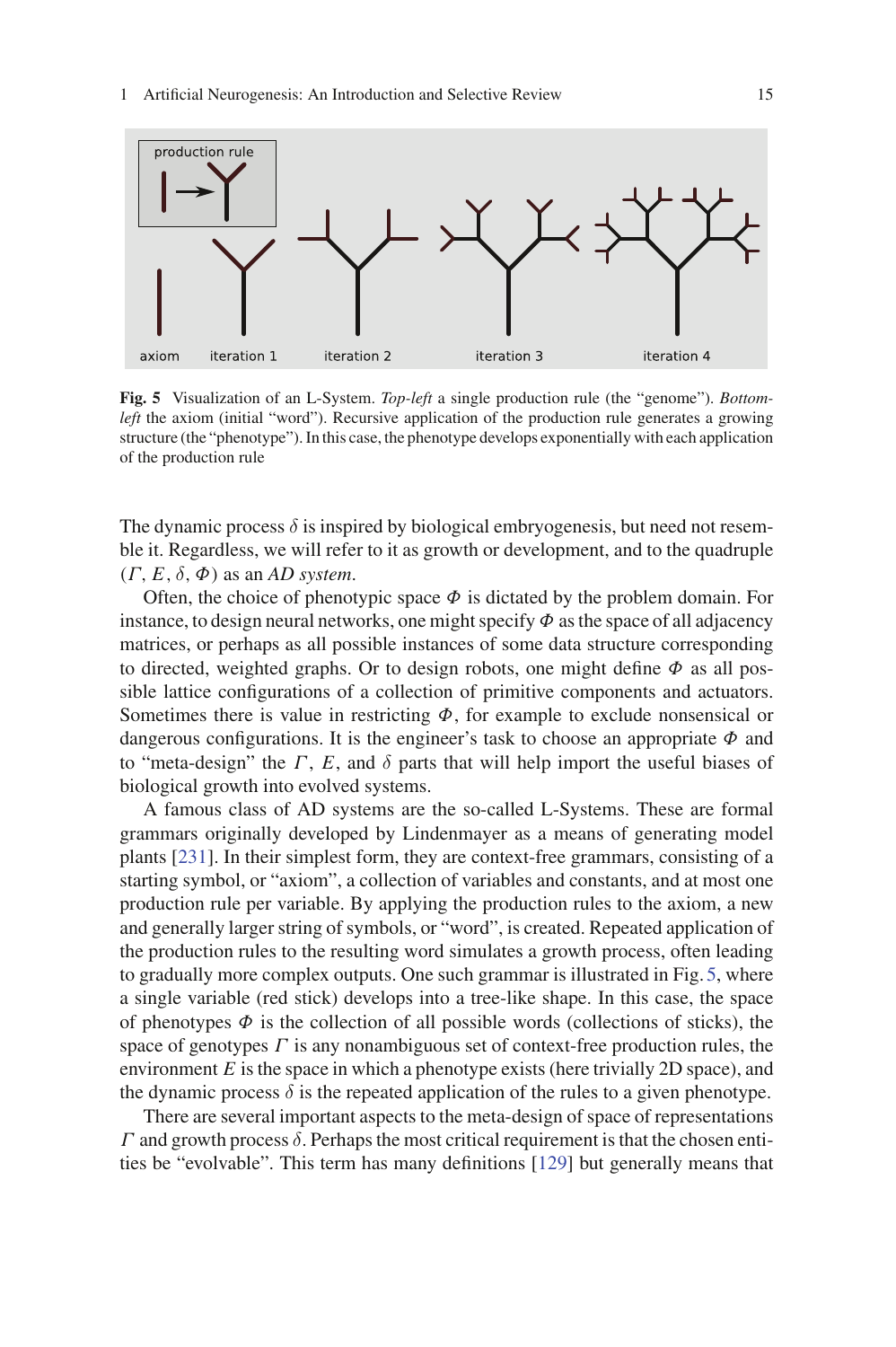

**Fig. 7** McCormack's evolved L-Systems, inspired by, but exaggerating, Australian flora



the space of representations should be easily searchable for candidates that optimize some objective. A generally desirable trait is that small changes in a representation should lead to small changes in the phenotype—a "gentle slope" allowing for incremental search techniques. In AD systems, however, due to the nonlinear dynamic properties of the transformation process, it is not unusual for small genetic changes to have large effects on the phenotype [87].

For instance, consider in Fig. 6 a possible *mutation* of the previous L-System. Here, the original genome has undergone a small change, which has affected the resulting form. The final phenotypes from the original and the mutated version are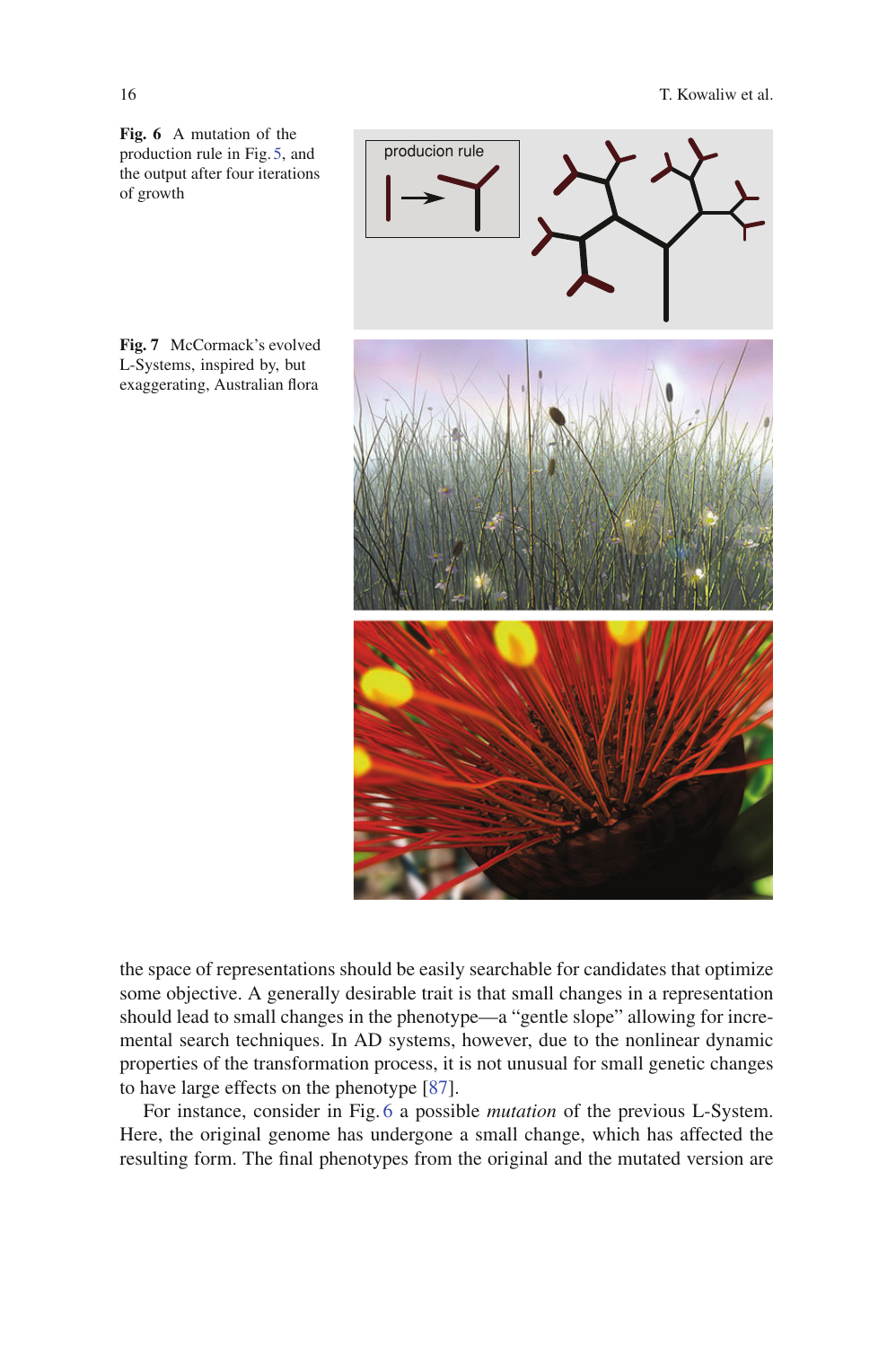similar in this case: they are both trees with an identical topology. However, it is not difficult to imagine mutations that would have catastrophic effects, resulting in highly different forms, such as straight lines or self-intersections. Nonlinearity of the genotype-to-phenotype mapping  $\delta$  can be at the same time a strength and a weakness in design tasks.

There is an important distinction to be made here between our motivations and those of systems biology or computational neuroscience. In AD, we seek means of creating engineered designs, not simulating or reproducing biological phenomena. Perhaps this is best illustrated via an example: McCormack, a computational artist, works with evolutionary computation and L-Systems (Fig. 7). Initially, this involved the generation of realistic models of Australian flora. Later, however, he continued to apply evolutionary methods to create exaggerations of real flora, artefacts that he termed "impossible nature" [187, 188]. McCormack's creations retain salient properties of flora, especially the ability to inspire humans, but do not model any existing organism.

# *2.1 Why Use Artificial Development?*

Artificial development is one way of approaching *complex systems engineering*, also called "emergent engineering" [282]. It has been argued that the traditional state-based approach in engineering has reached its limits, and the principles underlying complex systems—self-organization, nonlinearity, and adaptation—must be accommodated in new engineering processes [11, 203]. Incorporating complex systems into our design process is necessary to overcome our present logjam of complexity, and open new areas of productivity. Perhaps the primary reason for the interest in simulations of development is that natural embryogenesis is a practical example of complex systems engineering, one which achieves designs of scale and functionality that modern engineers aspire to. There are several concrete demonstrations of importing desirable properties from natural systems into artificial counterparts. The key property of evolvability, which we have already discussed, is linked to a notion of scalability. Other related properties include robustness via self-repair and plasticity.

### **2.1.1 Scalability**

Perhaps the best studied property of AD systems is the ability to scale to several sizes. This is a consequence of a general decoupling of the complexity of the genome (what we are searching for) from the phenotype (the final product). In many models, the size of the phenotype is controlled via a single parameter, which can be the number of repetitions of a module, the number of iterations in an L-System, or a single variable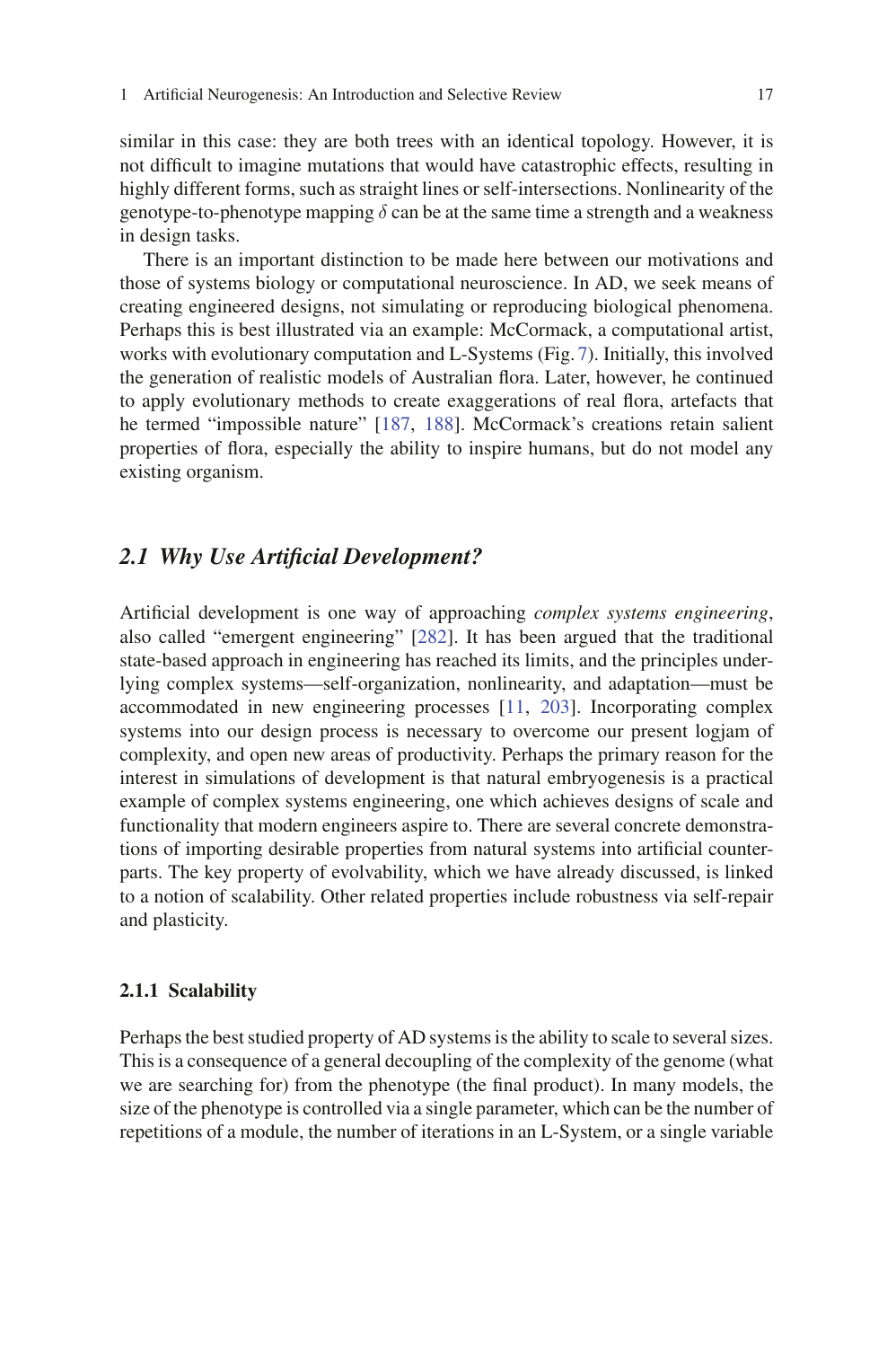controlling the amount of available resources. In these cases, a minimal change in the size of the genome might have exponential effects on the size of the resulting phenotype.

This property—the capacity to scale—brings to mind the notion of "Kolmogorov complexity", or the measurement of the complexity of a piece of data by the shortest computer program that generates it. With the decision to use AD, we make the assumption that there exists a short computer program that can generate our desired data, i.e. that the Kolmogorov complexity of our problem is small. This implies that AD will succeed in cases where the data to be generated is sufficiently large and non-random. Unfortunately, in the general case, finding such a program for some given data is an uncomputable problem, and to date there is no good approximation other than enumerating all possible programs, a generally untenable solution [173].

In many highly relevant domains of application, the capacity for scaling has been successfully demonstrated by AD systems. Researchers will often compare their AD model to a *direct encoding* model, in which each component of the solution is specified in the genome independently. Abstract studies have confirmed our intuition that AD systems are often better for *large* phenotypes and *nonrandom* data [40, 108]. This has also been demonstrated in neural networks [86, 104, 153], virtual robotics [161]; engineering design [127], and other domains [17, 243].

### **2.1.2 Robustness and Self-repair**

Another desirable property of biological systems is the capacity for robustness. By this, we mean a "canalization" or the fact that a resulting phenotype is resistant to environmental perturbations, whether they are obstacles placed in the path of a developing organism, damage inflicted, or small changes to external factors affecting cellular expression, such as temperature or sources of nutrient. In biology, this ability is hypothesized to result from a huge number of almost identical cells, a redundancy creating tolerance toward differences in cellular arrangement, cell damage, or the location of organizers [152]. Several AD systems have been shown to import robustness, which can be selected for explicitly [18]. More interestingly, robustness is often imported without the inclusion of selection pressure [86, 161, 243]. In many cases, this property seems to be a natural consequence of the use of an adaptive growth process as a design step.

An extreme example of robustness is the capacity for self-repair. Many authors have conducted experiments with AD systems in which portions of an individual are damaged (e.g. by scrambling or removing components). In these cases, organisms can often self-repair, reconfiguring themselves to reconstruct the missing or altered portions and optimize the original objective. For instance, this has been demonstrated in abstract settings [5, 42, 145, 197], digital circuits [224], and virtual robotics [275]. Interestingly, in most of these cases, the self-repair capacity is not explicitly selected for in the design stage.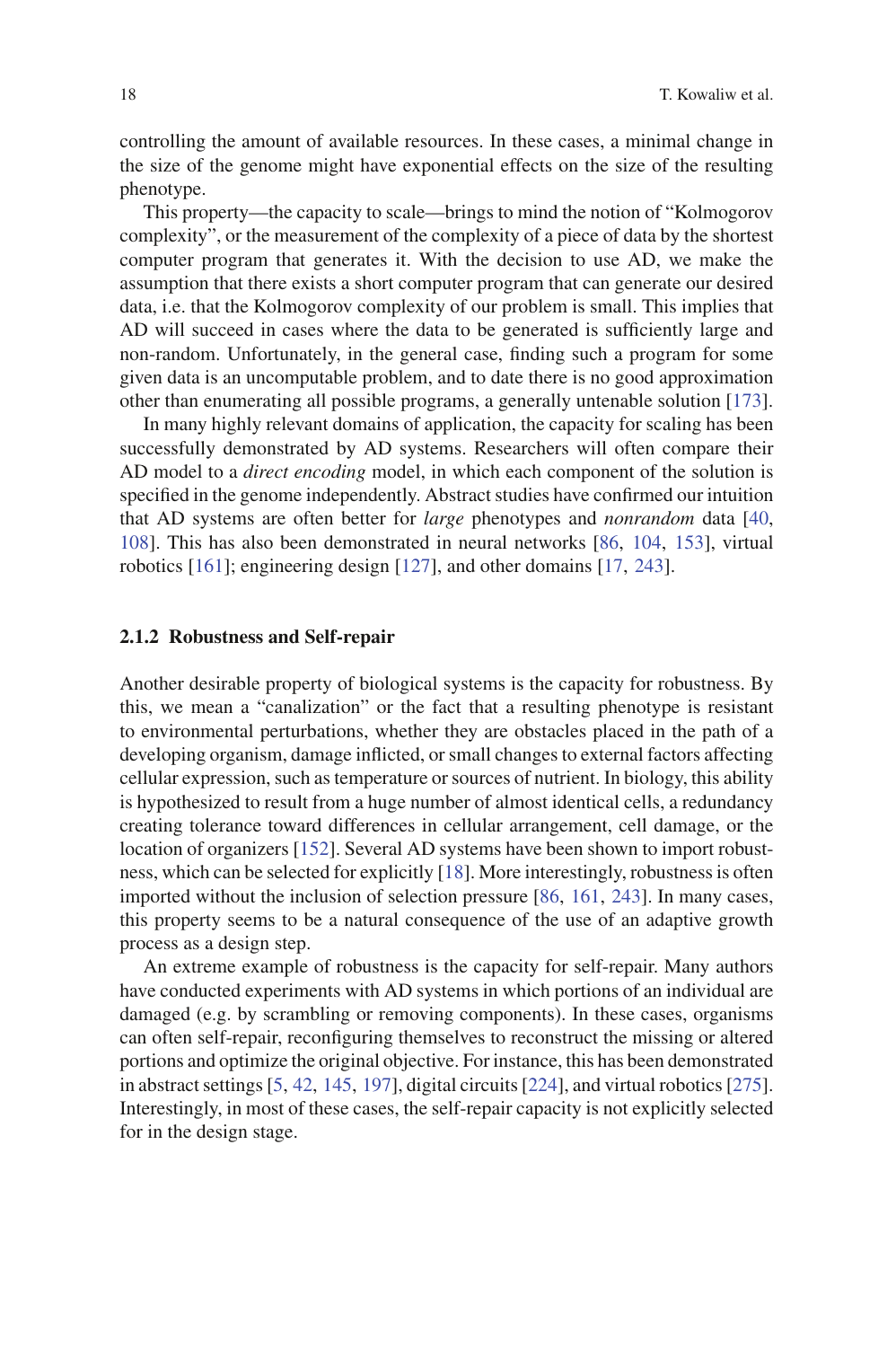### **2.1.3 Plasticity**

Another property of AD systems is plasticity, also referred to as polymorphism or polyphenism (although these terms are not strictly equivalent). By this, we mean the ability of organisms to be influenced by their environment and adopt as a result any phenotype from a number of possibilities. Examples in nature are legion [94], and most striking in the tendency of plants to grow toward light or food, or the ability of nervous systems to adapt to new stimuli. While robustness means reaching the same genotype under perturbation, plasticity means reaching *different* phenotypes under perturbation. Both, however, serve to improve the ultimate fitess of the organism in a variety of environments.

In classical neural systems, plasticity is the norm and is exemplified by wellknown training methods: Hebbian learning, where connections between neurons are reinforced according to their correlation under stimuli [114], and backpropagation, where connection weights are altered according to an error derivative associated with incoming stimuli [245]. These classic examples focus on synaptic structure, or the weighting of connections in some predetermined network topology. While this is certainly an element of natural self-organization, it is by no means a complete characterization of the role that plasticity plays in embryogenesis. Environmental stimuli in animal morphogenesis include other neural mechanisms, such as the constant reformation and re-connection of synapses. Both selectivist and constructivist theories of brain development posit a central role for environmental stimuli in the generation of neural morphology. Furthermore, plasticity plays a major role in other developmental processes as well. In plants, the presence or absence of nutrients, light, and other cues will all but determine the coarse morphology of the resulting form. In animals, cues such as temperature, abundance of nutrients, mechanical stress, and available space are all strong influences. Indeed, the existence of plasticity is viewed as a strong factor in the evolvability of forms: for instance, plastic mechanisms in the development of the vascular system allow for a sort of "accidental adaptation", where novel morphological structures are well served by existing genetic mechanisms for vasculogenesis, despite never being directly selected for in evolutionary history [99, 177].

Most examples of artificial neural systems exploit plasticity mechanisms to tune parameters according to some set of "training" stimuli. Despite this, the use of environmentally induced plasticity in AD systems is rare. Only a few examples have shown that environmental cues can be used to reproduce plasticity effects commonly seen in natural phenomena, such as: virtual plant growth [87, 252], circuit design [280], or other scenarios [157, 190]. In one case, Kowaliw et al. experimented with the growth of planar trusses, a model of structural engineering. They initially showed that the coarse morphology of the structures could be somewhat controlled by the choice of objective function—however, this was also a difficult method of morphology specification [163]. Instead, the authors experimented with external constraints, which consisted of growing their structures in an environment that had the shape of the desired morphology. Not only was this approach generally successful in the sense of generating usable structures of the desired overall shape, but it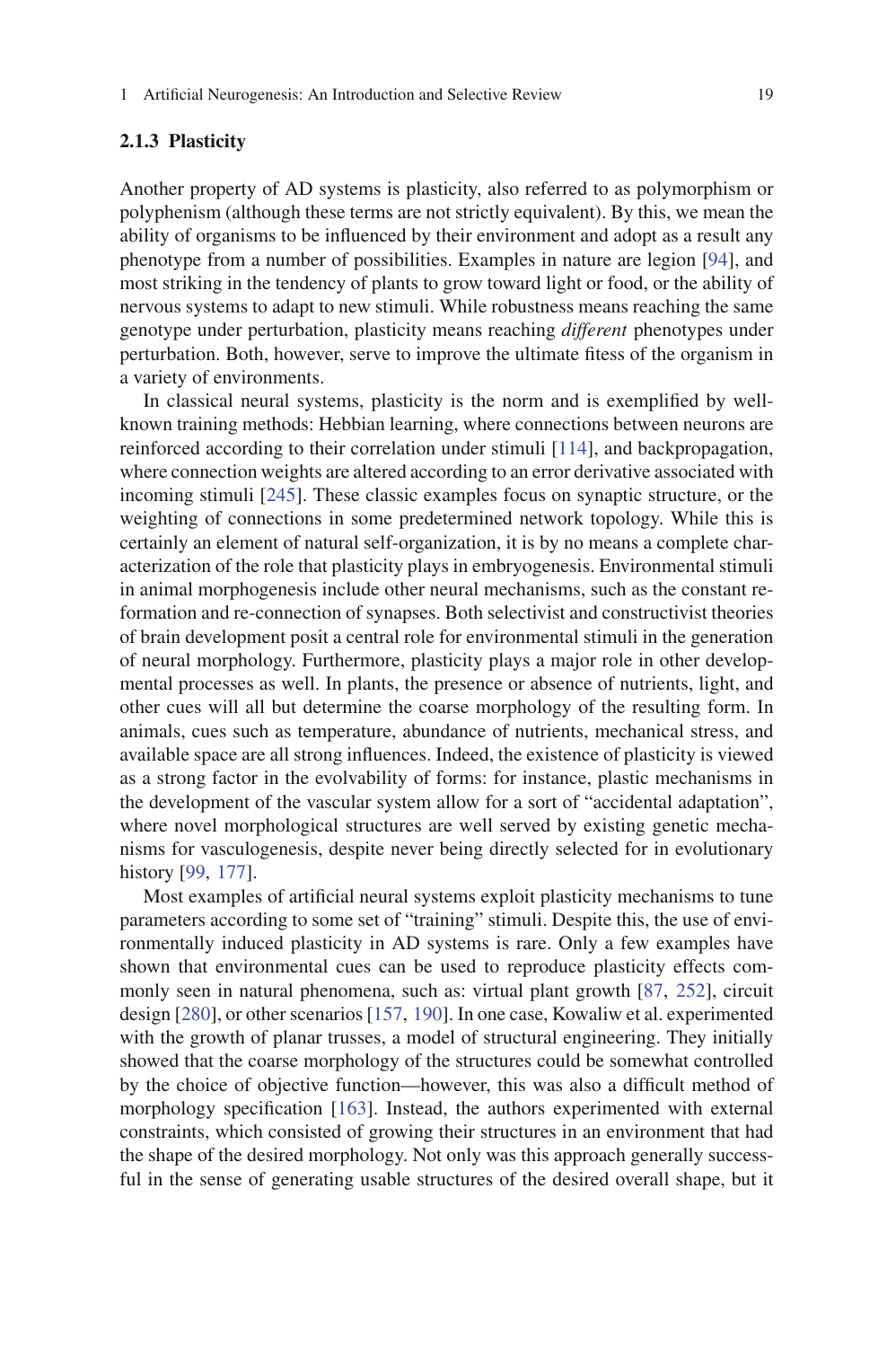also spontaneously generated results indicating evolvability. A few of the discovered genomes could grow successful trusses not only in the specific optimization environment but also in *all* the other experimental environments, thus demonstrating a capacity for accidental adaptation [162].

### **2.1.4 Other Desirable Natural Properties**

Other desirable natural properties are known to occasionally result from AD systems. These include: graceful degradation, i.e. the capacity for systems performance to fail continuously with the removal of parts [18]; adaptation to previously unseen environments, thought to be the result of repetitions of phenotypic patterns capturing useful regularities (see, for instance, Chap. 9 [206]); and the existence of "scafolding", i.e. a plan for the construction of the design in question, based on the developmental growth plan [241].

# *2.2 Models of Growth*

An AD system requires a means of converting a representation into a design. This conversion typically involves a dynamic process that generates an arrangement of "cells", where these cells can stand for robotic components, structural members, neurons, and so on. Several models of multi-component growth have been investigated in detail:

- **Induced representational bias**: the designer adds a biologically inspired bias to an otherwise direct encoding. Examples include very simple cases, such as mirroring elements of the representation to generate symmetries in the phenotype [256], or enforcing a statistical property inspired by biological networks, such as the density of connections in a neural system [258].
- **Graph rewriting**: the phenotype is represented as a graph, the genome as a collection of graph-specific actions, and growth as the application of rules from the genome to some interim graph. Examples of this paradigm include L-Systems and dynamic forms of genetic programming [109, 122].
- **Cellular growth models**: the phenotype consists of a collection of cells on a lattice or in continuous space. The genome consists of logic that specifies associations between cell neighbourhoods and cell actions, where the growth of a phenotype involves the sum of the behaviours of cells. Cellular growth models are sometimes based on variants of *cellular automata*, a well-studied early model of discrete dynamics [161, 197]. This choice is informed by the success of cellular automata in the simulation of natural phenomena [56]. Other models involve more plausible physical models of cellular interactions, where cells orient themselves via intercellular physics [25, 62, 76, 144, 249]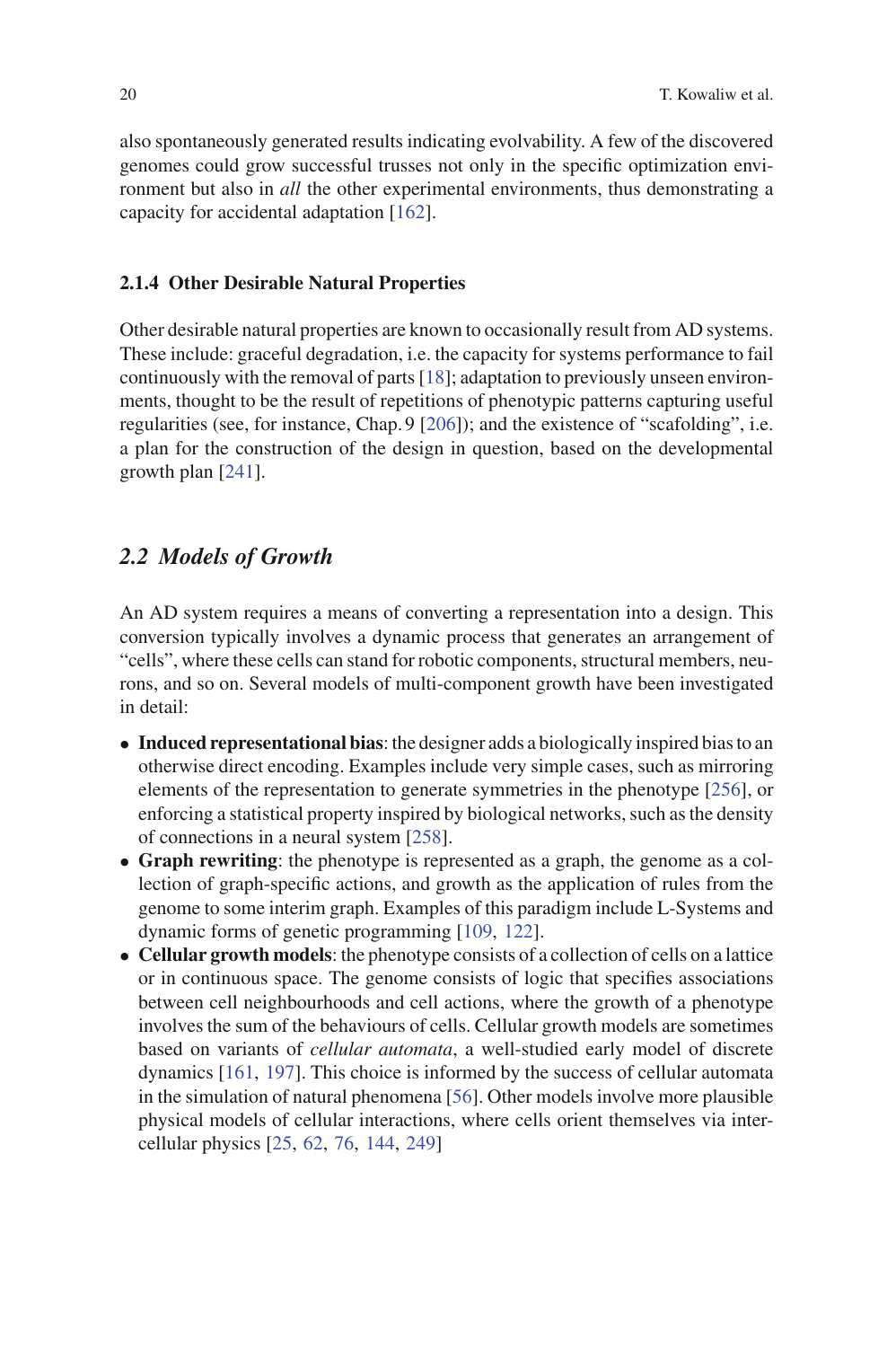- **Reaction-diffusion models**: due to Turing [281], they consist of two or more simulated chemical agents interacting on a lattice. The chemical interactions are modelled as nonlinear differential equations, solved numerically. Here, simple equations quickly lead to remarkable examples of self-organized patterns. Reaction-diffusion models are known to model many aspects of biological development, including overall neural organization [172, 259] and organismal behaviour [47, 298].
- Other less common but viable choices include: the **direct specification of dynamical systems**, where the genome represents geometric components such as attractors and repulsors [267]; the use of **cell sorting**, or the simulation of random cell motion among a collection of cells with various affinities for attraction, which can be used to generate a final phenotype [107].

A major concern for designers of artificial development (and nearly all complex systems) is how to find the micro-rules which will generate a desired macroscale pattern. Indeed, this problem has seen little progress despite several decades of research, and in the case of certain generative machines such as cellular automata, it is even known to be impossible [133]. The primary way to solve this issue is using a machine learner as a search method. Evolutionary computation is the general choice for this machine learner, mostly due to the flexibility of genomic representations and objective functions, and the capacity to easily incorporate conditions and heuristics. In this case, the phenotype of the discovered design solution will be an unpredictable, emergent trait of bottom-up design choices, but one which meets the needs of the objective function. Various authors have explored several means of ameliorating this approach, in particular by controlling or predicting the evolutionary output [213, 214].

# *2.3 Why Does Artificial Development Work?*

The means by which development improves the evolvability of organisms is a critical question. In biology, the importance of developmental mechanisms in organismal organization has slowly been acknowledged. Several decades ago, Gould (controversially) characterized the role of development as that of a "constraint", or a "fruitful channelling [to] accelerate or enhance the work of natural selection" [99]. Later authors envisioned more active mechanisms, or "drives" [7, 152]. More recently, discussion has turned to "increased evolvability", partly in recognition that no simple geometric or phenotypic description can presently describe all useful phenotypic biases [115]. At the same time, mechanisms of development have gained in importance in theoretical biology, spawning the field of evo-devo [31] mentioned above, and convincing several researchers that the emergence of physical epigenetic cellular mechanisms capable of supporting robust multicellular forms was, in fact, the "hard" part of the evolution of today's diversity of life [212].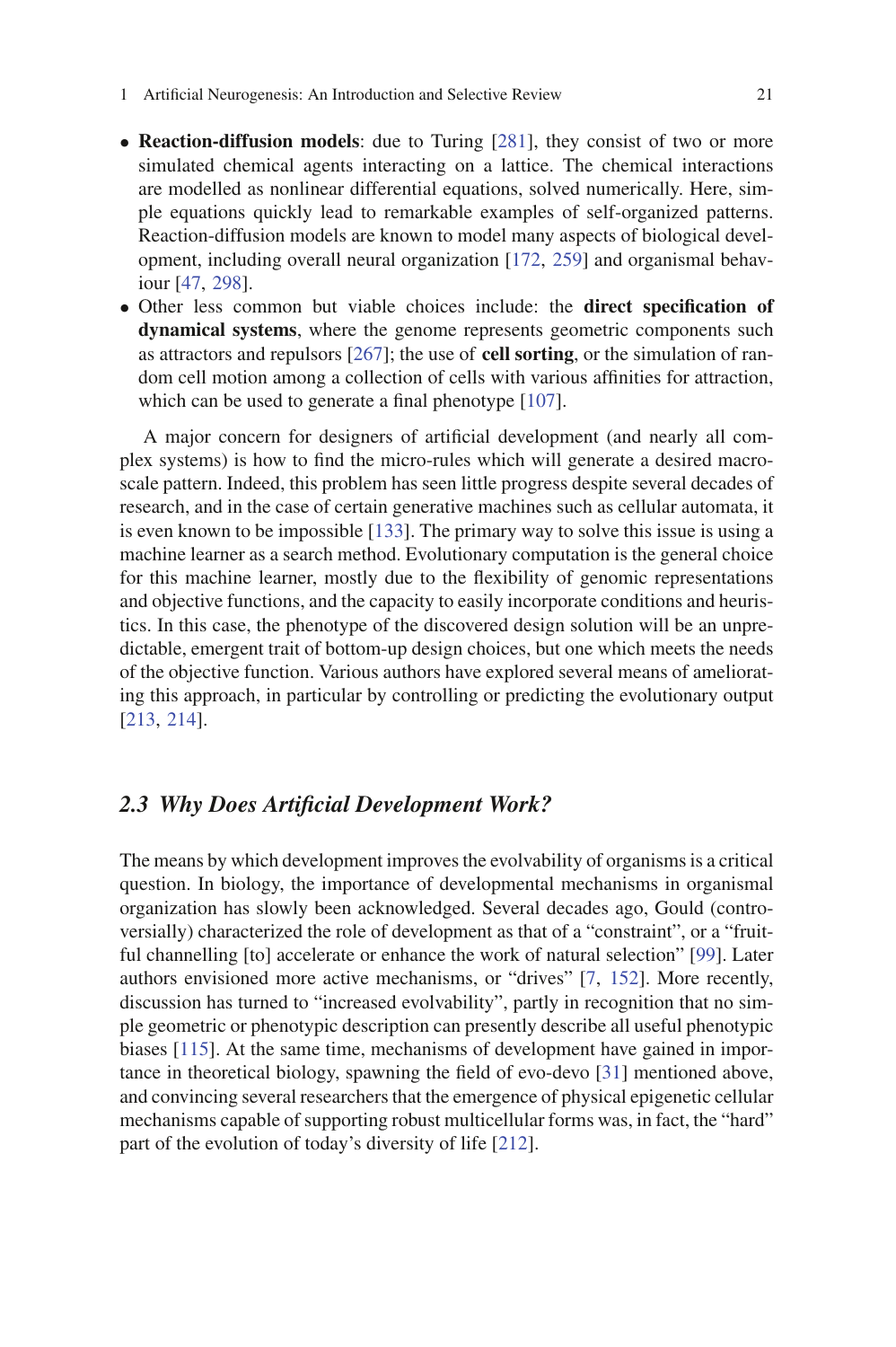Inspired by this related biological work, practitioners of artificial development have hypothesized several mechanisms as an explanation for the success of artificial development, or as candidates for future experiments:

- **Regularities**: this term is used ambiguously in the literature. Here, we refer to the use of simple geometrically based patterns over space as a means of generating or biasing phenotypic patterns, for example relying on Wolpert's notion of gradientbased positional information [295]. This description includes many associated biological phenomena, such as various symmetries, repetition, and repetition with variations. Regularities in artificial development are well studied and present in many models; arguably the first AD model, Turing's models of chemical morphogenesis, relied implicitly on such mechanisms through chemical diffusion [281]. A recent and popular example is the Compositional Pattern Producing Network (CPPN), an attempt to reproduce the beneficial properties of development without explicit multicellular simulation [266] (see also Sect. 5.4 and Chap. 5).
- **Modularity**: this term implies genetic reuse. Structures with commonalities are routine in natural organisms, as in the repeated vertebrae of a snake, limbs of a centipede, or columns in a cortex [29]. As Lipson points out, modules need not even repeat in a particular organism or design, as perhaps they originate from a meta-processes, such as the wheel in a unicycle [174]. Despite this common conception, there is significant disagreement on how to define modularity in neural systems. In cognitive science, a module is a functional unit: a specialized and encapsulated unit of function, but not necessarily related to any particular lowlevel property of neural organization [89, 233]. In molecular biology, modules are measured as either information-theoretic clusters [121], or as some measure of the clustering of network nodes [147, 211, 289]. These sorts of modularity are implicated in the separation of functions within a structure, allowing for greater redundancy in functional parts, and for greater evolvability through the separation of important functions from other mutable elements [229]. Further research shows that evolution, natural and artificial, induces modularity in some form, under pressures of dynamic or compartmentalized environments [23, 24, 39, 121, 147], speciation [82], and selection for decreased wiring costs [39]. In some cases, these same measures of modularity are applied to neural networks [23, 39, 147]. Beyond modularity, hierarchy (i.e. the *recursive composition of a structure and/or function* [64, 124, 174]) is also frequently cited as a possibly relevant network property.
- **Phenotypic properties**: Perhaps the most literal interpretation of biological theory comes from Matos et al., who argue for the use of measures on phenotypic space. In this view, an AD system promotes a bias on the space of phenotypic structures that can be reached, which might or might not promote success in some particular domain. By enumerating several phenotypic properties (e.g. "the number of cells produced") they contrast several developmental techniques, showing the bias of AD systems relative to the design space [185]. While this approach is certainly capable of adapting to the problem at hand, it requires *a priori* knowledge of the interesting phenotypic properties—something not presently existing for large neural systems;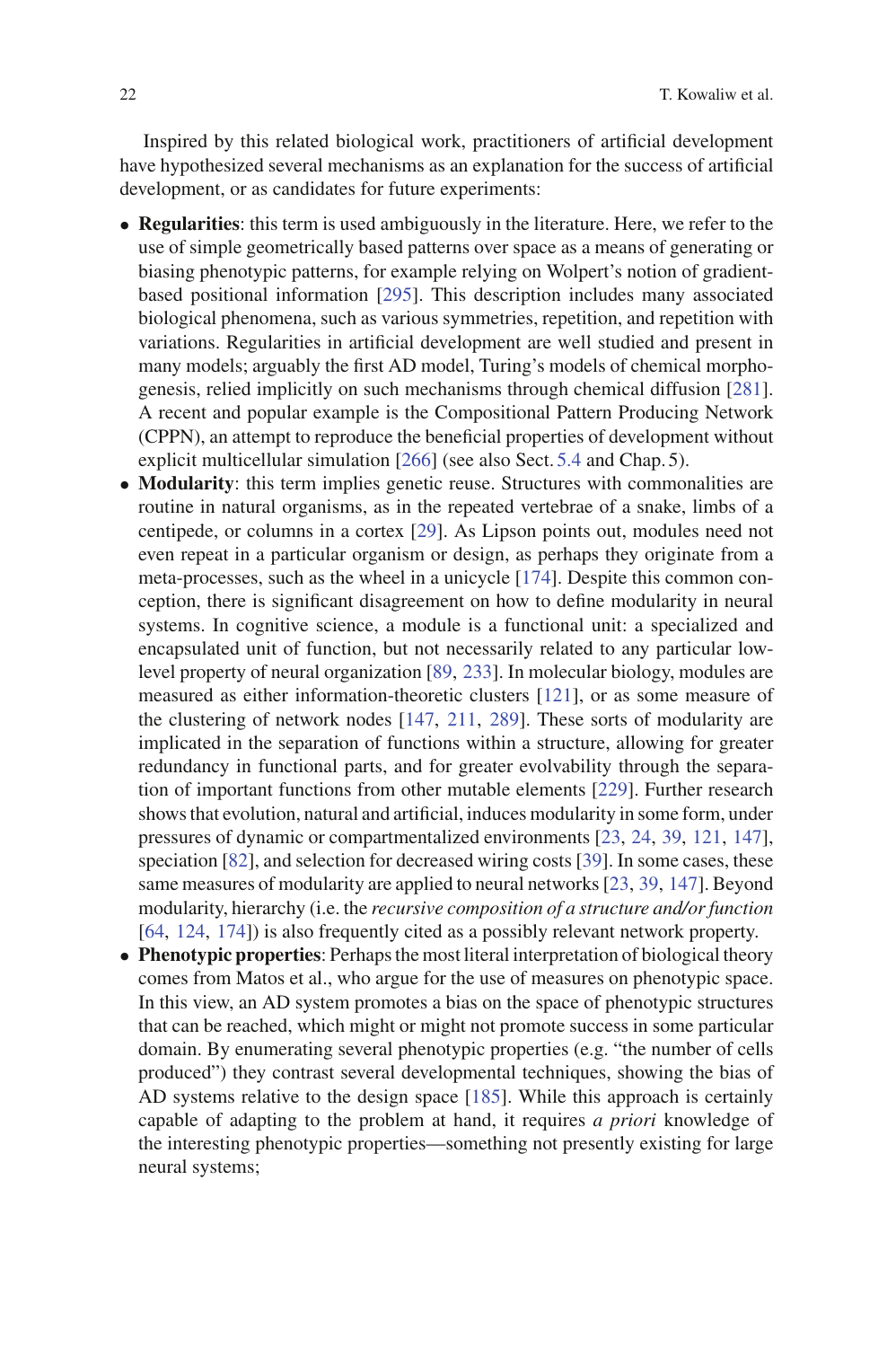• **Adaptive feedback and learning**: Some authors posit adaptive feedback during development as a mechanism for improved evolvability. The use of an explicit developmental stage allows for the incorporation of explicit cues in the resulting phenotype, a form of structural plasticity which recalls natural growth. These cues include not only a sense of the environment, as was previously discussed, but also interim indications of the eventual success of the developing organism. This latter notion, that of a continuous measure of viability, can be explicitly included in AD system, and has been shown in simple problems to improve efficacy and efficiency [12, 157, 158, 190]. A specialized case of adaptive feedback is *learning*, by which is meant the reaction to stimuli by specialized plastic components devoted to the communication and processing of inter-cellular signals. This important mechanism is discussed in the next section.

# **3 Artificial Neurogenesis**

By artificial neurogenesis, we mean *a developmentally inspired process that generates neural systems for use in a practical context*. These contexts include tasks such as supervised learning, computer vision, robotic control, and so on. The definition of developmentally inspired processes in this chapter is also kept broad on purpose: at this early stage, we do not want to exclude the possibility that aspects of our current understanding of development are spurious or replaceable.

An interesting early example of artificial neurogenesis is Gruau's *cellular encoding* [103]. Gruau works with directed graph structures: each neural network starts with one input and one output node, and a hidden "mother" cell connected between them. The representation, or "genome", is a tree encoding that lists the successive cell actions taken during development. The mother cell has a reading head pointed at the top of this tree, and executes any cellular command found there. In the case of a division, the cell is replaced with two connected children, each with reading heads pointed to the next node in the genome. Other cellular commands change registers inside cells, by adding bias or changing connections. A simple example is illustrated in Fig. 8.

Through this graph-based encoding, Gruau et al. designed and evolved networks solving several different problems. Variants of the algorithm used learning as a midstep in development and encouraged modularity in networks through the introduction of a form of genomic recursion [103, 104]. The developed networks showed strong phenotypic organization and modularity (see Fig. 9 for samples).

# *3.1 The Interplay Between Development and Learning*

A critical difference between artificial neurogenesis and AD is the emphasis on learning in the latter. Through the modelling of neural elements, a practitioner includes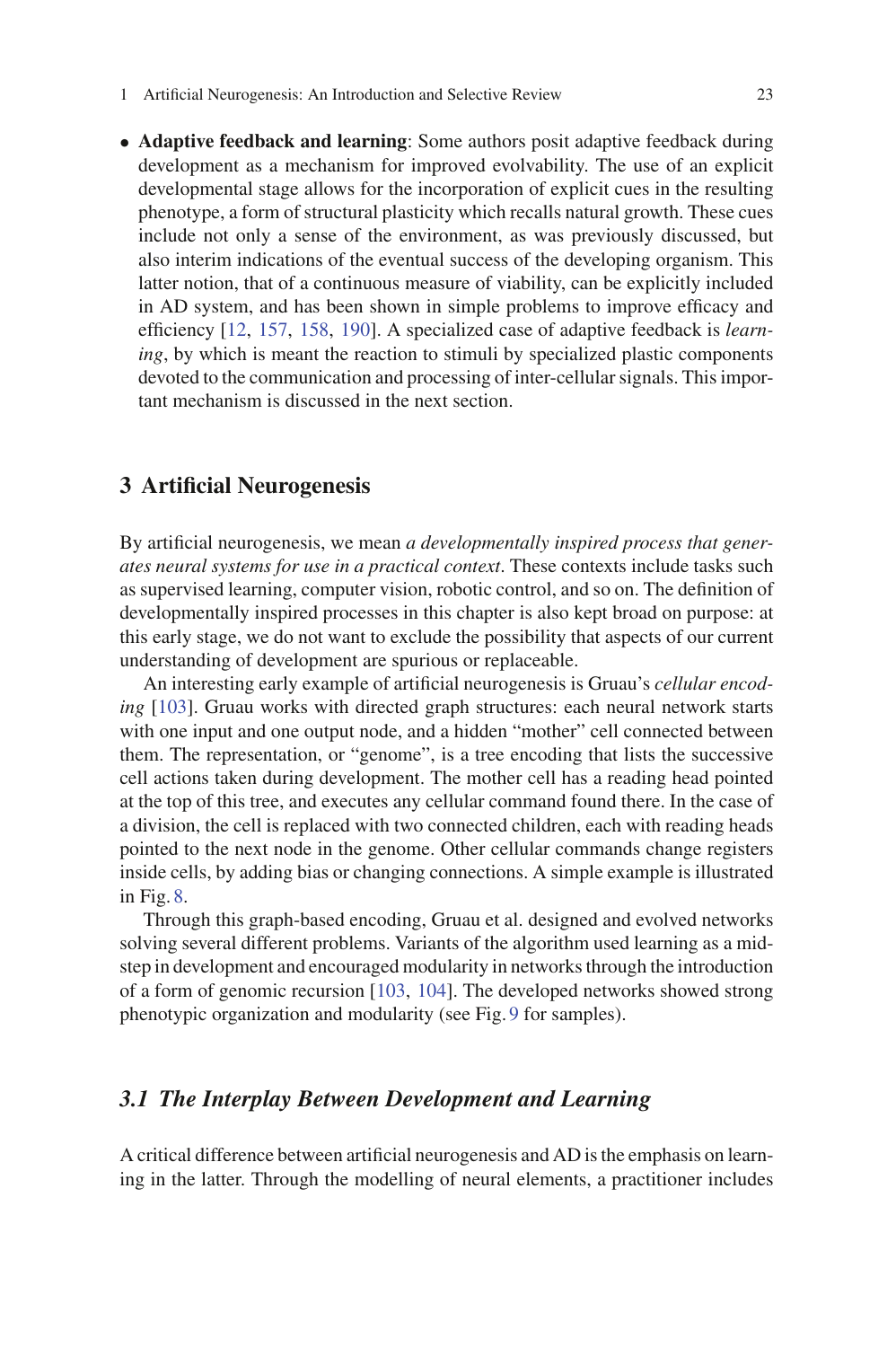

**Fig. 8** Simple example of a neural network generated via cellular encoding (adapted from [103]). On the *left*, an image of the genome of the network. On the *right*, snapshots of the growth of the neural network. The *green arrows* show the reading head of the active cells, that is, which part of the genome they will execute next. This particular network solves the XOR problem. Genomic recurrence (not shown) is possible through the addition of a recurrence node in the genomic tree



**Fig. 9** Sample neural networks generated via cellular encoding: *left* a network solving the 21-bit parity problem; *middle* a network solving the 40-bit symmetry problem; *right* a network implementing a 7-input, 128-output decoder (reproduced with permission from [103])

any number of plasticity mechanisms that can effectively incorporate environmental information.

One such hypothetical mechanism requiring the interplay between genetics and epigenetics is the *Baldwin effect* [9]. Briefly, it concerns a hypothesized process that occurs in the presence of both genetic and plastic changes and accelerates evolutionary progress. Initially, one imagines a collection of individuals distributed randomly over a fitness landscape. As expected, the learning mechanism will push some, or all, of these individuals toward local optima, leading to a population more optimally distributed for non-genetic reasons. However, such organisms are under "stress" since they must work to achieve and maintain their epigenetically induced location in the fitness landscape. If a population has converged toward a learned optimum, then in subsequent generations, evolution will operate to lower this stress, by finding genetic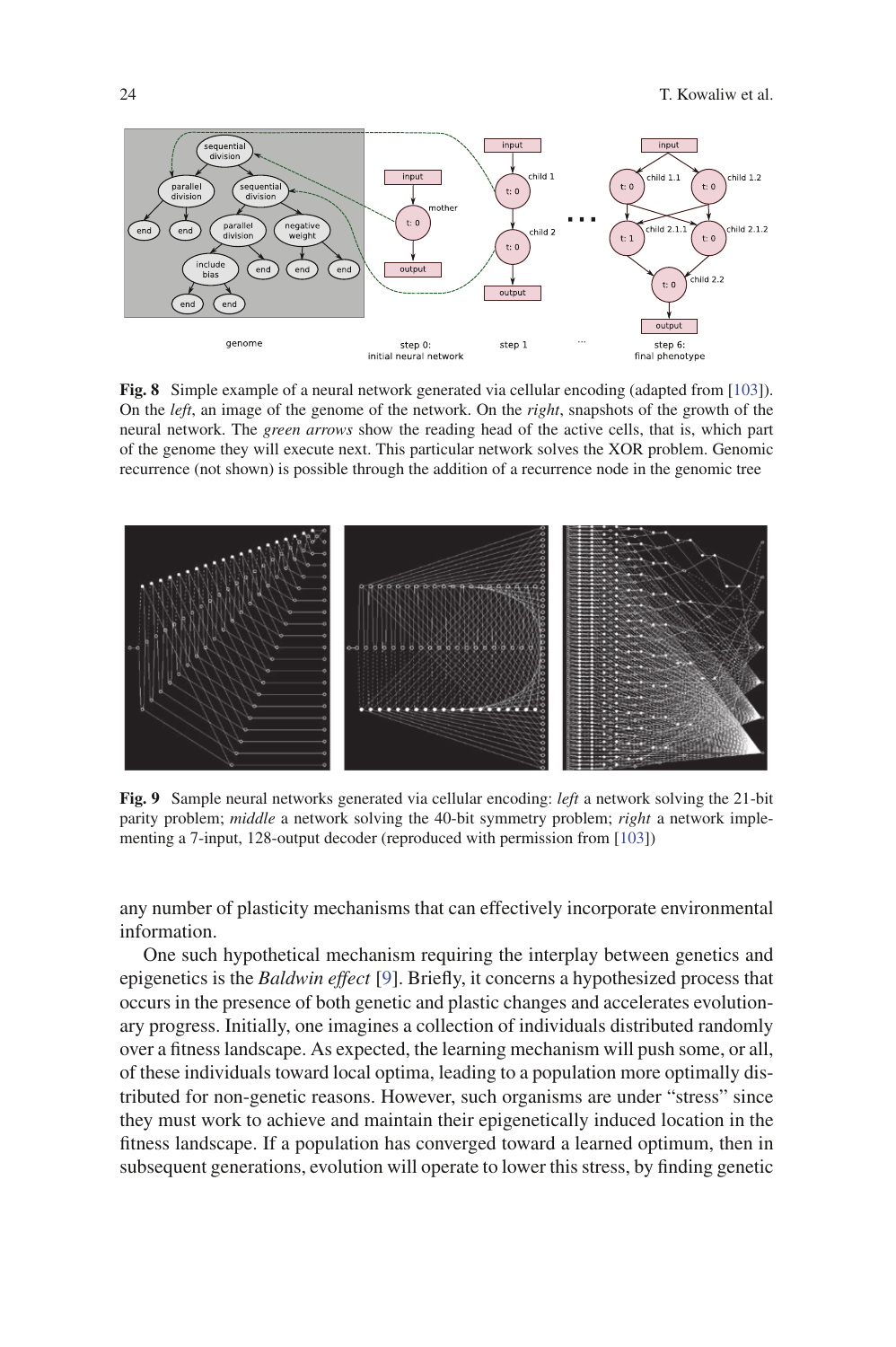means of reducing the amount of learning required. Thus, learning will identify an optimum, and evolution will gradually adapt the genetic basis of the organism to fit the discovered optimum. While this effect is purely theoretical in the natural world, it has long been known that it can be generated in simple artificial organisms [120]. Accommodating developmental processes in these artificial models is a challenge, but examples exist [72, 103]. Other theories of brain organization, such as displacement theory, have also been tentatively explored in artificial systems [70, 71].

# *3.2 Why Use Artificial Neurogenesis?*

There is danger in the assumption that all products of nature were directly selected for their contribution to fitness; this Panglossian worldview obscures the possibility that certain features of natural organisms are the result of non-adaptive forces, such as genetic drift, imperfect genetic selection, accidental survivability, side-effects of ontogeny or phylogeny, and others [100]. In this spirit, we note that while a computer simulation might show a model to be *sufficient* for the explanation of a phenomenon, it takes more work to show that it is indeed *necessary*. Given the staggering complexity of recent neural models, even a successful recreation of natural phenomena does not necessarily elucidate important principles of neural organization, especially if the reconstructed system is of size comparable to the underlying data source. A position of many practitioners working with bio-inspired neural models, as in artificial intelligence generally, is that an *alternative path to understanding neural organization is the bottom-up construction of intelligent systems*. The creation of artefacts capable of simple behaviours that we consider adaptive or intelligent gives us a second means of "understanding" intelligent systems, a second metric through which we can eliminate architectural overfitting from data-driven models, and identify redundant features of natural systems.

A second feature of many developmental neural networks is the reliance on local communication. Practitioners of AD will often purposefully avoid global information (e.g. in the form of coordinate spaces or centralized controllers) in order to generate systems capable of emergent global behaviour from purely local interactions, as is the case in nature. Regardless of historic motivations, this attitude brings potential benefits in engineered designs. First, it assumes that the absence of global control contributes to the scalability of developed networks (a special form of the robustness discussed in Sect. 2.1.1). Second, it guarantees that the resulting process can be implemented in a parallel or distributed architecture, ideally based on physically asynchronous components. Purely local controllers are key in several new engineering application domains, for instance: a uniform array of locally connected hardware components (such as neuromorphic engineering), a collection of modules with limited communication (such as a swarm of robots, or a collection of software modules over a network), or a group of real biological cells executing engineered DNA (such as synthetic biology).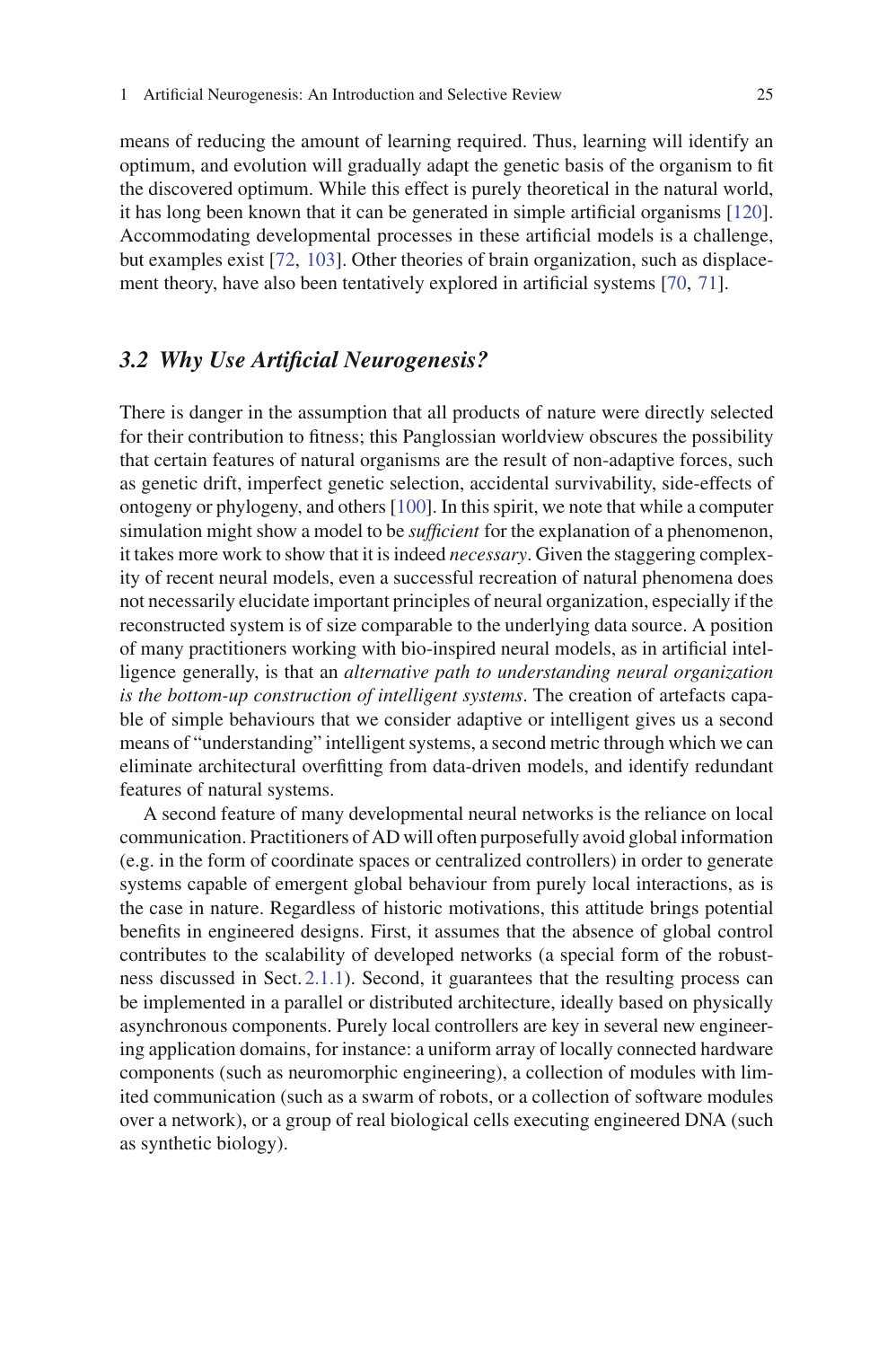# *3.3 Model Choices*

A key feature in artificial neurogenesis is the level of simulation involved in the growth model. It can range from highly detailed, as is the case for models of cellular physics or metabolism, to highly abstract, when high-level descriptions of cellular groups are used as building blocks to generate form. While realism is the norm in computational neuroscience, simpler and faster models are typical in machine learning. An interesting and open question is whether or not this choice limits the capacity of machine learning models to solve certain problems. For artificial neurogenesis, relevant design decisions include: spiking versus non-spiking neurons, recurrent versus feed-forward networks, the level of detail in neural models (e.g. simple transmission of a value versus detailed models of dendrites and axons), and the sensitivity of neural firing to connection type and location.

Perhaps the most abstract models come from the field of *neuroevolution*, which relies on static feed-forward topologies and nonspiking neurons. For instance, Stanley's HyperNEAT model [49] generates a pattern of connections from another lattice of feed-forward connections based on a composition of geometric regularities. This model is a highly simplified view of neural development and organization, but can be easily evolved (see Chap. 5, [48]). A far more detailed model by Khan et al. [151] provides in each neuron several controllers that govern neural growth, the synaptogenesis of dendrites and axons, connection strength, and other factors. Yet, even these models are highly abstract compared to other works from computational neuroscience, such as the modelling language of Zubler et al. [311]. The trade-offs associated with this level of detailed modelling are discussed in depth by Miller (Chap. 8, [198]).

Assuming that connectivity between neurons depends on their geometric location, a second key question concerns the level of stochasticity in the placement of those elements. Many models from computational neuroscience assume that neural positions are at least partially random, and construct models that simply overlay preformed neurons according to some probability law. For instance, Cuntz et al. posit that synapses follow one of several empirically calculated distributions, and construct neural models based on samples from those distributions [41]. Similarly, the Blue Brain project assumes that neurons are randomly scattered: this model does, in fact, generate statistical phenomena which resemble actual brain connectivity patterns [116].

A final key decision for artificial neurogenesis is the level of detail in the simulation of neural plasticity. These include questions such as:

- Is plasticity modelled at all? In many applications of neuroevolution (Sect. 4.3), it is not: network parameters are determined purely via an evolutionary process.
- Does plasticity consist solely of the modification of connection weights or firing rates? This is the case in most classical neural networks, where a simple, almost arbitrary network topology is used, such as a multilayer perceptron. In other cases, connection-weight learning is applied to biologically motivated but static network topologies (Sects. 4.1 and 4.2, Chap.7 [13]).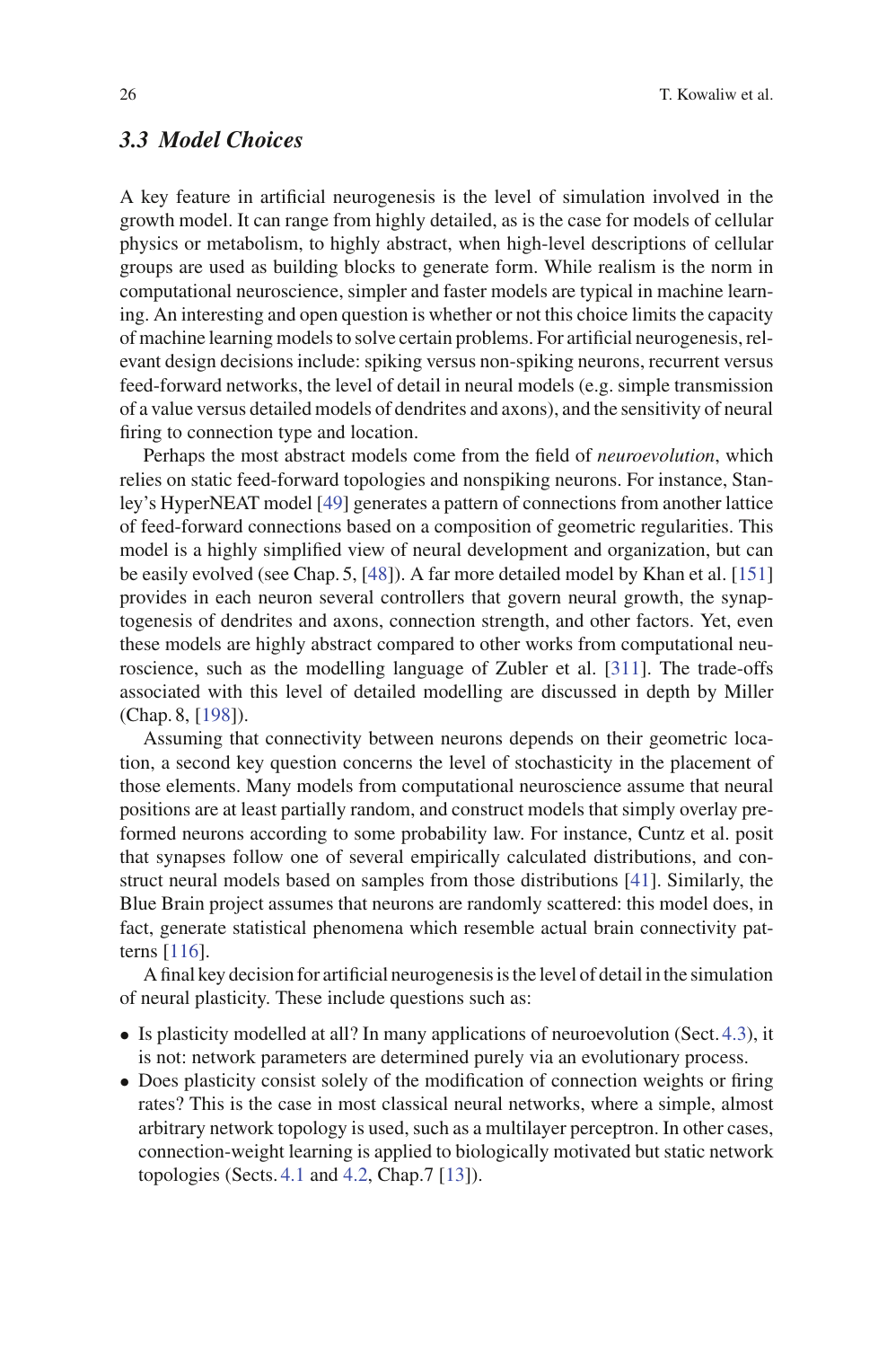- How many forms of plasticity are modelled? Recent examples in reservoir computing show the value of including several different forms (Sect. 6.1).
- Does the topology of the network change in response to stimuli? Is this change based on a constructive or destructive trigger (Sect. 6.2)? Is the change based on model cell-inspired synaptogenesis (Sect. 5)?

The plethora of forms of plasticity in the brain suggests different functional roles in cognition. For instance, artificial neural networks are prone to a phenomenon known as "catastrophic forgetting", that is, a tendency to rapidly forget all previously learned knowledge when presented with new data sources for training. Clearly, such forgetfulness will negatively impact our capacity to create multi-purpose machines [90]. Miller and Khan argue, however, that re-introducing metaphors for developmental mechanisms, such as dendritic growth, overcomes this limitation [201].

# *3.4 Issues Surrounding Developmental Neural Network Design*

The use of a developmentally inspired representation or growth routine in neural network design implies a scale of network rarely seen in other design choices. Indeed, development is associated with the generation of large structures and is not expected to be useful below a minimal number of parts. This leads to several related issues for practitioners:

- Large networks are difficult to train via conventional means. This is mainly due to computational complexity, as training procedures such as backpropagation grow with the number of connections in a network.
- A more specific issue of size, *depth*, refers to the number of steps between the input and output of the network. It is known that there are exponentially more local optima in "deep" networks than "shallow" ones, and this has important consequences for the success of a gradient-descent technique in a supervised learning task. Despite these difficulties, depth is found to be useful because certain problems can be represented in exponentially smaller formats in deep networks [16].

These issues can be ameliorated via several new and highly promising neural techniques. On such technique is *reservoir computing*, where only a small subset of a large network is trained (Sect. 4.2). A second such technique is *deep learning*, where a deep network is preconditioned to suit the data source at hand (Sect. 4.1).

In much of statistical learning, there is a drive toward finding the most parsimonious representation possible for a solution. This is usually the case in constructive and pruning networks (Sect. 6.2), in which a smaller network is an explicit metric of success. Obviously, simpler solutions are more efficient computationally and can be more easily understood. However, it is further claimed that parsimonious solutions will also perform better on previously unseen data, essentially based on the *bias/variance trade-off* argument by Geman et al. [92]. They show that for a simple, fully connected network topology, the number of hidden nodes controls the level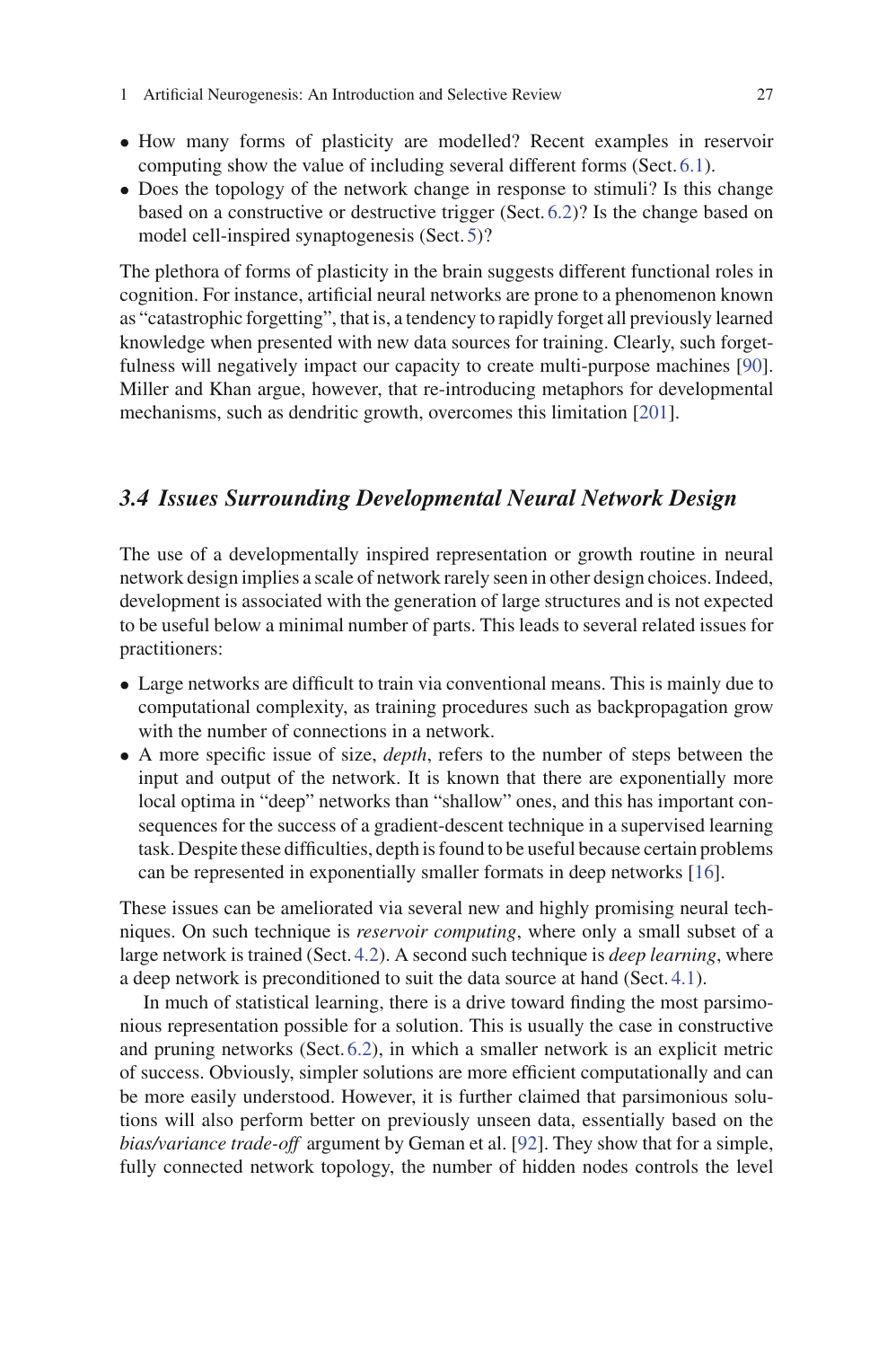of bias and variance in a trained classifier. Too many nodes lead to a network with excessive variance and overfitting of the training data. They conclude that the hard part of a machine learning problem is finding a representational structure that can support a useful "bias" toward the problem at hand. It means that a heuristic architectural search must precede the exploration and optimization of network parameters. Perhaps inspired by this and similar studies on limited representations, and the hope that smaller representations will have less tendencies to overfit, parsimony is often an explicit goal in optimization frameworks. Yet, we take here a different view: for us, *certain forms of redundancy in the network might in fact be one of the architectural biases that support intelligence*. In AD, redundancy is often celebrated for increasing resilience to damage, allowing graceful degradation, and creating neutral landscapes, or genetic landscapes that encourage evolvability [239, 248, 305].

# **4 Bio-Inspired Representations**

Many neural models do not explicitly simulate any developmental process, yet they are substantially informed by biology through the observation the network structure of natural neural systems (or systems from computational neuroscience), and the inclusion of an explicit "bias" containing similar properties. Several of these approaches have proven tremendously successful in recent years, contributing to the so-called "second neural renaissance" that has reinvigorated research in artificial neural networks. We summarize below some of these bio-inspired representations.

# *4.1 Deep Learning*

With the advent of deep learning, neural networks have made headlines again both in the machine learning community and publicly, to the point that "deep networks" could be seen on the cover of the New York Times. While deep learning is primarily applied to image and speech recognition [15, 46, 171], it is also mature enough today to work out of the box in a wide variety of problems, sometimes achieving state-ofthe-art performance. For example, the prediction of molecular activity in the Kaggle challenge on Merck datasets (won by the Machine Learning group of the University of Toronto), or collaborative filtering and preference ranking in the Netflix movie database [246] both used deep learning.

These impressive results can be explained by the fact that deep learning very efficiently learns simple features from the data and combines them to build highlevel detectors, a crucial part of the learning task. The features are learned in an unsupervised way and the learning methods are scalable: they yield the best results on the ImageNet problem [52, 166, 170], a dataset comprising 1,000 classes of common object images, after a training process that ran on a cluster of tens of thousands of CPUs and several millions of examples. Even through purely unsupervised training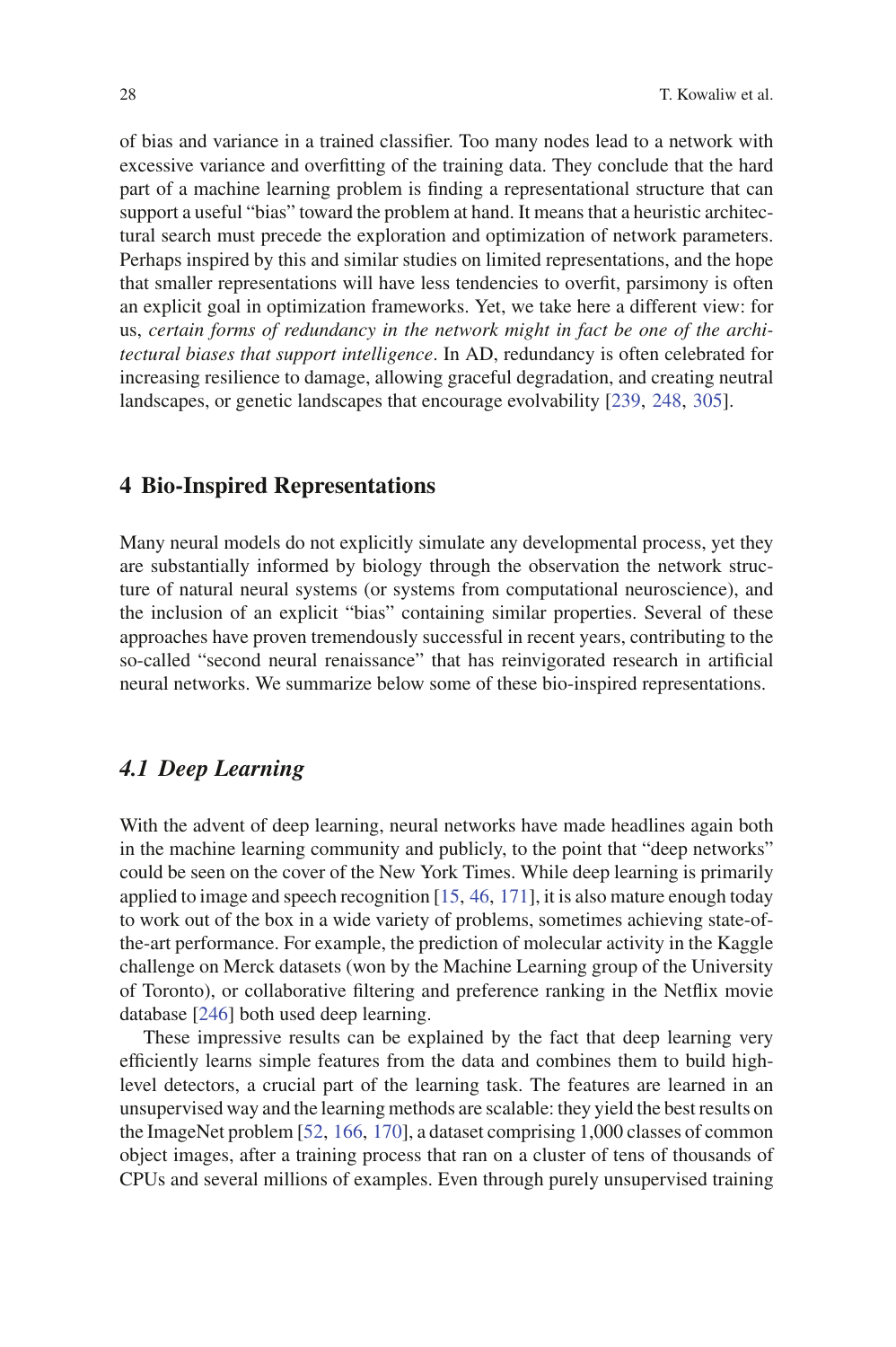### 1 Artificial Neurogenesis: An Introduction and Selective Review 29



**Fig. 10** Architecture of a convolution neural network, as proposed by LeCun in [171]. The convolutional layers alternate with subsampling (or pooling) layers

on YouTube images, the features learned are specialized enough to serve as face detectors or cat detectors. A straightforward supervised tuning of these unsupervised features often leans to highly effective classifiers, typically outperforming all other techniques.

Deep networks are similar to the classical multilayer perceptrons (MLP). MLPs are organized into "hidden layers", which are rows of neurons receiving and processing signals in parallel. These hidden layers are the actual locus of the computation, while the input and output layers provide the interface with the external world. Before deep learning, most multilayered neural nets contained only one hidden layer, with the notable exception of LeCun's convolutional network [171] (see below). One reason comes from the theoretical work of Håstad [112], who showed that all boolean circuits with  $\ell + 1$  layers could be simulated with  $\ell$  layers, at the cost of an exponentially larger number of units in each layer. Therefore, to make the model selection phase easier, for example chosing the number of units per layer, a common practice was to consider a single hidden layer. Another reason is that networks with more than one or two hidden layers were notoriously difficult to train [274], and the very small number of studies found in the literature that involve such networks is a good indicator of this problem.

Pioneering work on deep learning was conducted by LeCun [171], who proposed a family of perceptrons with many layers called convolutional networks (Fig. 10). These neural networks combine two important ideas for solving difficult tasks: shiftinvariance, and reduction of dimensionality of the data. A convolution layer implements a filtering of its input through a kernel function common to all neurons of the layer. This approach is also called weight sharing, as all neurons of a given layer always have the same weight pattern. Convolution layers alternate with "pooling layers", which implement a subsampling process. The activation level of one neuron in a pooling layer is simply the average of the activity of all neurons from the previous convolution layer. In the first layer, the network implements a filter bank whose output is subsampled then convolved by the filter implemented in the next layer.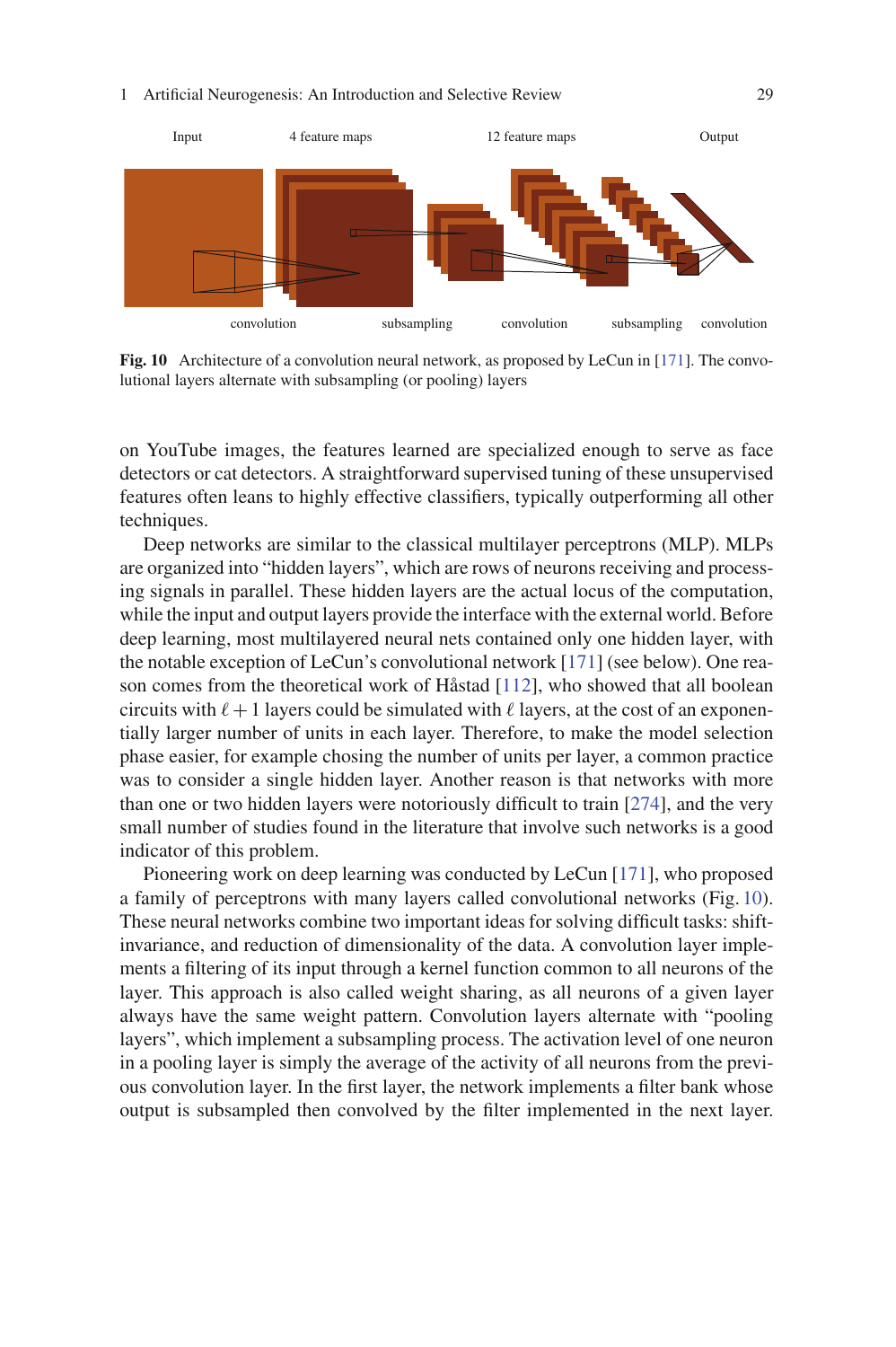

**Fig. 11** Layer-wise unsupervised training in a deep architecture: *left* training of the first hidden layer, shown in *black*; *center* training of the second hidden layer, shown in *black*. Hidden layers and associated weights that are not subject to learning are shown in *grey*

Therefore, each pair of layers extracts a set of features from the input, which in turn feed into the next pair of layers, eventually building a whole hierarchy of features. Interesting variants of convolutional networks include L2-pooling, in which the *L*<sup>2</sup> norm of a neuron's activation in the previous layer is used instead of the maximum or the average [141], and contrast normalization, where the activities of the pooling neurons are normalized.

Hierarchical combination of features is the key ingredient of deep networks. In convolutional networks, the weight sharing technique allows learning a specific filter for each convolution map, which drastically reduces the number of variables required, and also explains why convolutional networks converge by simple stochastic gradient descent. On the other hand, weight sharing also limits the expressivity of the network, as each filter must be associated to a feature map and too many feature maps could negatively affect the convergence of the learning algorithm.

To overcome this trade-off, the method proposed by deep learning is to build the network step by step and ensure the learning of a feature hierarchy while maintaining good expressivity [81]. This is implemented via layer-wise unsupervised training, followed by a fine tuning phase that uses a supervised learning algorithm, such as gradient descent (Fig. 11). The idea of relying on unsupervised learning to train a network for a supervised task has been advocated by Raina et al. [235] in their work about self-taught learning. It is known that adding unlabelled examples to the training patterns improves the accuracy of the classifiers, an approach called "semisupervised" learning [217]. In self-taught learning, however, any example and any signal can be used to improve the classifier's accuracy.

The underlying hypothesis is that recurring patterns in the input signal can be learned from any of the signal classes, and these typical recurrent patterns are helpful to discriminate between different signal classes. In other words, when the signal space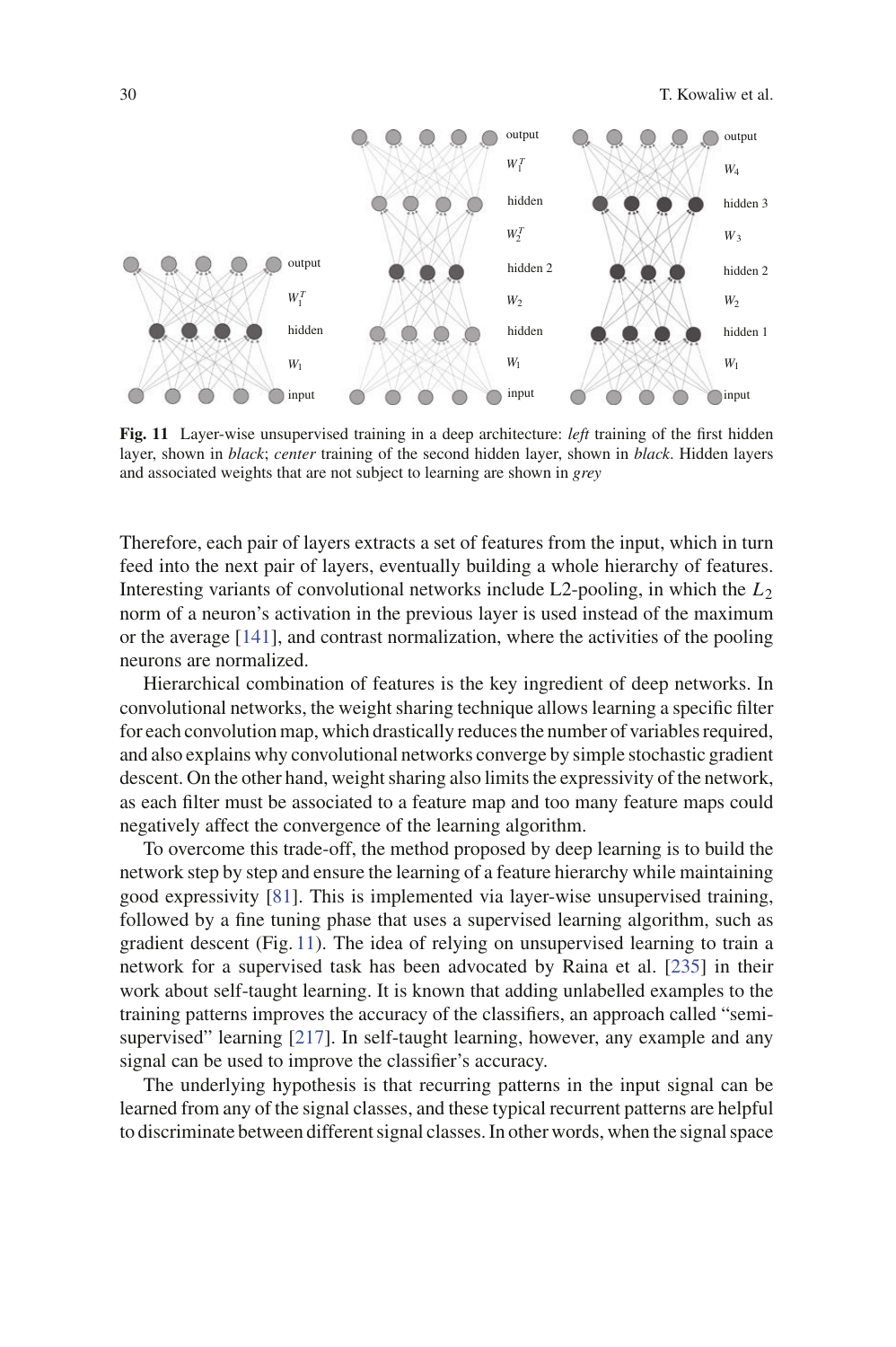is large, it is possible to learn feature detectors that lie in the region containing most of the signal's energy, and then, classifiers can focus on this relevant signal space.

The layer-wise unsupervised objective of a deep network is to minimize the reconstruction error between the signal given on the input layer of the network and the signal reconstructed on the output layer. In the autoencoder framework, this first learning step, also called generative pretraining, focuses on a pair of parameters, the weight matrix *W* and the bias *b* of an encoder-decoder network. The encoder layer is a mapping *f* from the input signal *x* to an internal representation *y*:

$$
y = f(x) = s(Wx + b)
$$
 (1)

where *b* is a bias vector and *s* is a non-linear function, usually a sigmoidal function. The decoder is a mapping from the internal state to a reconstructed signal *z*:

$$
z = g(y) = s(WT x + bT)
$$
\n(2)

In the left part of Fig. 11, the input vector  $x$  activates the neurons of the input layer, the internal state *y* of the hidden layer is expressed by Eq. (2) and the output layer is  $z = g(f(x))$ . The reconstructed error to minimize is then:

$$
L(x, z) \propto -\log p(x|z) \tag{3}
$$

A deep network can be built by stacking networks on top of each other. The most common are the autoencoders, also called auto-associators, which are often constrained to either ensure sparsity (sparse autoencoders) [15, 169, 236], or enforce generalization by purposefully corrupting the input signals, as with denoising autoencoders [81, 285]. Another widely investigated type of network is the restricted Boltzmann machine (RBM) [119], which is based on latent variables and a probabilistic formulation. A bound on accuracy ensures that stacking RBMs could only improve the accuracy of the whole architecture. Recent developments have shown that it is possible to use many different classifiers as the building blocks of a deep architecture. Nonetheless, the neural networks and their training have been sufficiently investigated to be integrated into a toolbox and applied without prior knowledge to nearly any pattern recognition problem.

The incremental method used in deep learning can be construed as a type of simplified evolutionary process, in which a first layer is set up to process certain inputs until it is sufficiently robust, then a second layer uses as input the output of the first layer and re-processes it until convergence, and so on. In a sense, this mimics an evolutionary process based on the "modularity of the mind" hypothesis [89], which claims that cognitive functions are constructed incrementally using the output of previous modules leading to a complex system. Another evolutionary perspective on deep learning, in relation with cultural development, is proposed by Bengio [14].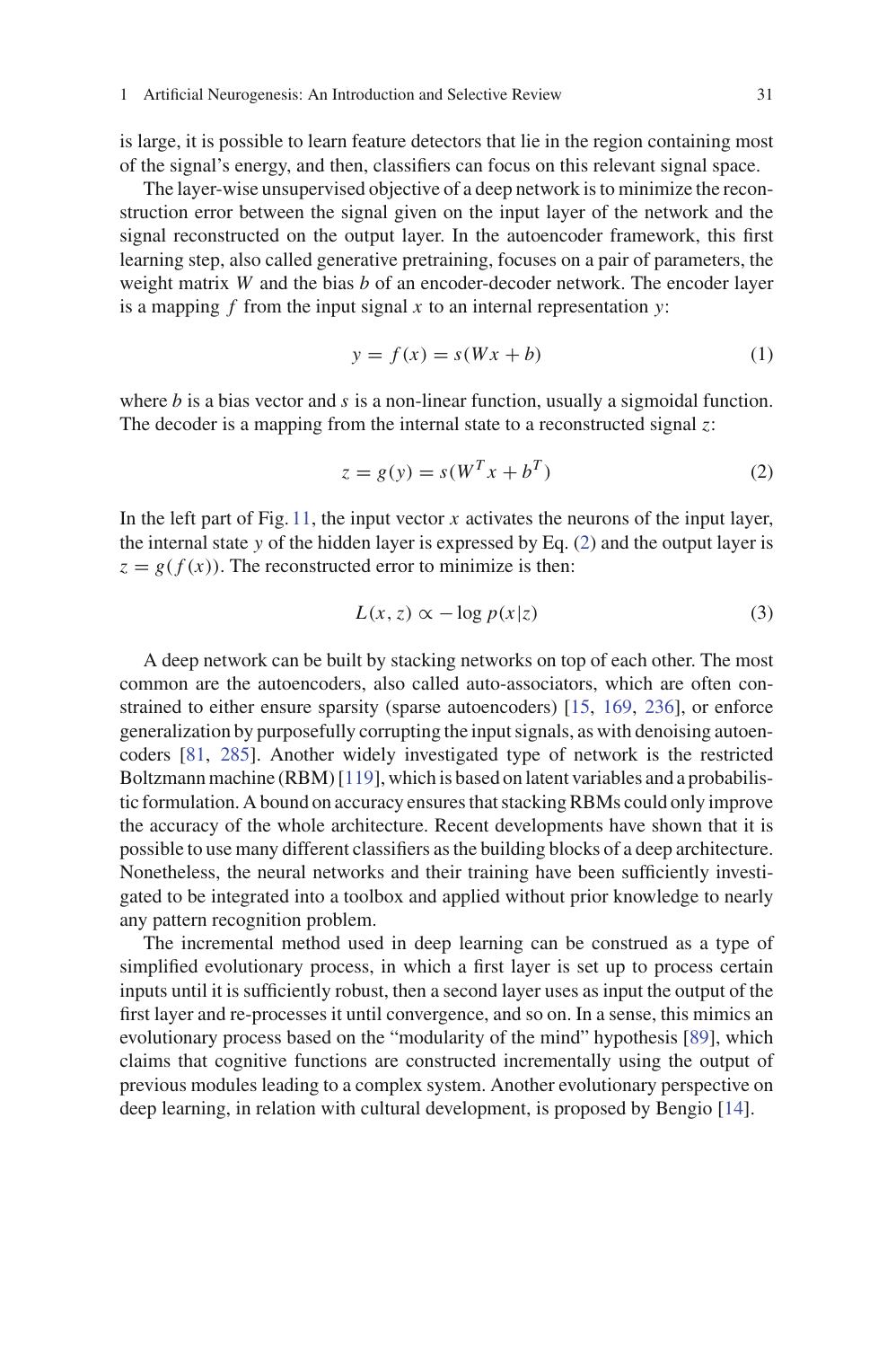### **Chapter** 3**: Evolving culture versus local minima.**

In Chap. 3, Bengio [14] provides a global view of the main hypotheses behind the training of deep architectures. It describes both the difficulties and the benefits of deep learning, in particular the ability to capture higher-level and more abstract relations. Bengio relates this challenge to human learning, and proposes connections to culture and language. In his theory, language conveys higher-order representations from a "teacher" to a "learner" architecture, and offers the opportunity to improve learning by carefully selecting the sequence of training examples—an approach known as Curriculum Learning. Bengio's theory is divided into several distinct hypotheses, each with proposed means of empirical evaluation, suggesting avenues for future research. He further postulates cultural consequences for his theory, predicting, for instance, an increase in collective intelligence linked to better methods of memetic transmission, such as the Internet.

From a computational viewpoint, signals acquired from natural observations often reside on a low-dimension manifold embedded in a higher-dimensional space. Deep learning aims at learning local features that characterize the neighbourhood of observed manifold elements. A connection could be made with sparse coding and dictionary learning algorithms, as described in [222], since all these data-driven approaches construct over-complete bases that capture most of the signal's energy. This line of research is elaborated and developed in Chap. 4 by Rebecchi, Paugam-Moisy and Sebag [236].

### **Chapter** 4**: Learning sparse features with an auto-associator.**

In Chap. 4, Rebecchi, Paugam-Moisy and Sebag [236] review the recent advances in sparse representations, that is, mappings of the input space to a high-dimensional feature space, known to be robust to noise and facilitate discriminant learning. After describing a dictionary-based method to build such representations, the authors propose an approach to regularize auto-associator networks, a common building block in deep architectures, by constraining the learned representations to be sparse. Their model offers a good alternative to denoising auto-associator networks, which can efficiently reinforce learning stability when the source of noise is identified.

To deal with multivariate signals and particularly complicated time-series, several deep learning systems have been proposed. A common choice is to replicate and connect deep networks to capture temporal aspect of signals, using learning rules such as backpropagation through time. However, since these networks are recurrent, the usual gradient descent search does not converge. Consequently, "vanishing" or "exploding" gradient descents have also been the subject of an intense research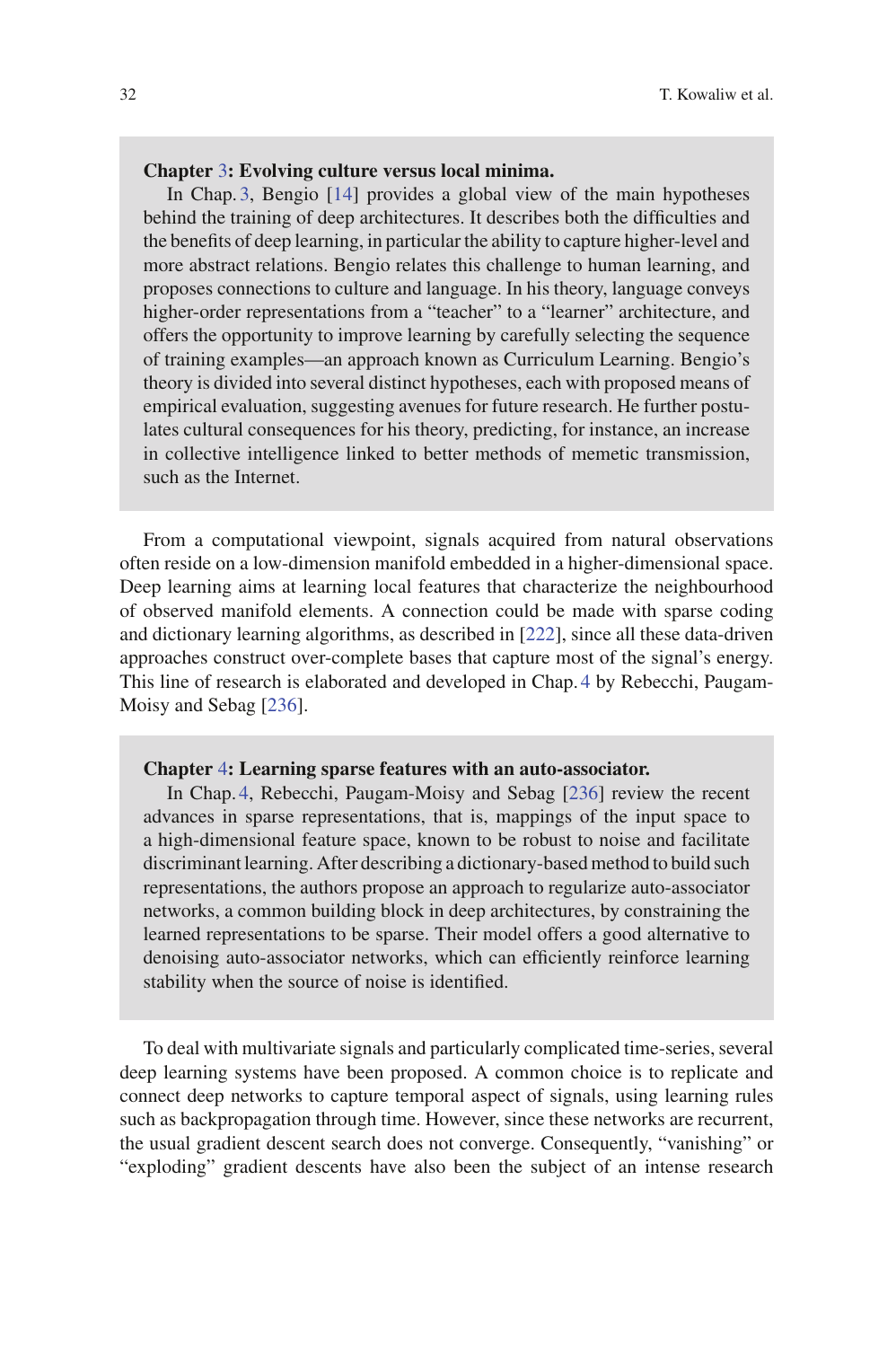

effort and have led to the development of reservoir computing approaches, which are detailed in the next section.

# *4.2 Reservoir Computing*

Reservoir computing is an approach and family of models that rely on a recurrent neural network, called a reservoir, to generate a high-dimensional and dynamical representation of a given input, often a time series. Typically, the connections and weights in the network are randomly distributed and can produce a large number of nonlinear patterns from an input stream. Rather than modifying the reservoir with a supervised learning algorithm, however, the dynamical state of the reservoir is "read out" by a simple classifier, for example a linear regression or support vector machine, connected to a fraction of its neurons. This idea has been instantiated in different neural models, the two best known being Jaeger's Echo State Network (ESN) [137] and Maass' Liquid State Machine (LSM) [180, 210] (Fig. 12).

The ESN formulation uses a common sum of the weight / nonlinearity neurons as a neural model for the reservoir, such as McCulloch and Pitts neurons [189] or sigmoidal units. A good reservoir should produce a rich dynamics to facilitate the separability of its activity traces by the readout classifier, thus it is usually large, sparsely and randomly connected. It should also possess the *echo state property*, meaning that the effect of a previous state of the network should vanish asymptotically—in other words, the network should "forget" its previous state in a finite amount of time. To ensure this property, a common practice is to verify that the spectral radius  $|\lambda_{\text{max}}|$  of the weight matrix of the reservoir *W* is less than 1, and close to 1 for tasks requiring long memories. Other strategies have also been explored, taking into account more specialized neural types [303].

In other setups, the reservoir relies on more realistic neuronal models, such as integrate-and-fire or spiking neurons. While such temporal models endow the network with a richer dynamics, they also come at the expense of computational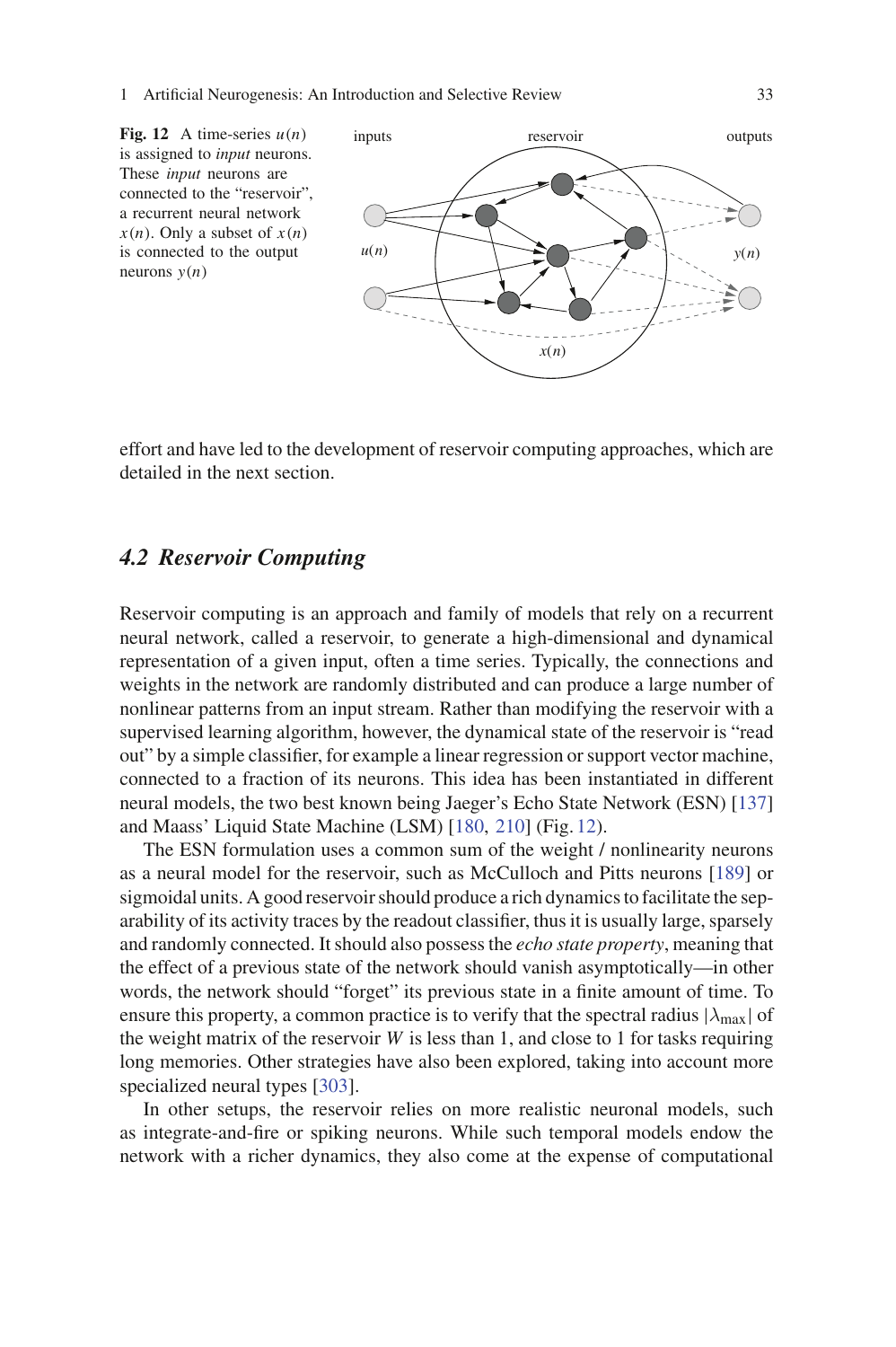efficiency, which can be noticeably reduced even in the case of simple spiking neurons [27]. Nonetheless, this type of reservoir form the basis of LSMs [210] and "cortical microcircuits" [180], which have been employed less frequently than ESNs. In any case, both types have been applied to a great variety of tasks and are theoretically linked [138].

One of the major difficulties of the LSM paradigm is the choice of the *readout classifier*. A simple linear regression achieves correct results and has been used to demonstrate theoretical characterizations [180], yet it ignores the fact that spiking neurons convey information through precise spike timings. Several propositions have been made to exploit this temporal information: encoding patterns with transient synchrony, as shown by Hopfield and Brody [123], or applying a margin classifier based on connection delays [226].

Whether LSMs or ESNs, another key element is the *topology* of the reservoir. The spectral radius  $|\lambda_{\text{max}}|$  of the weight matrix *W* plays a crucial role in determining the dynamics that will take place in the recurrent network. Other factors, such as smallworld degree, scale-free regimes, and bio-inspired axonal growth patterns, have also been shown to positively influence the capabilities of the reservoir [242]. On the other hand, a recent theoretical analysis by Zhang et al. argues that all random reservoir topologies asymptotically converge to the same distribution of eigenvalues, implying that the topology is relatively indifferent after all [307]. Finer investigations of the dynamics are also possible [226] but they have not yet been applied in this context.

Beyond fixed topologies, a topic of great relevance to this chapter concerns endowing the reservoir with *plasticity*. Applying an unsupervised learning procedure to the weights allows the reservoir to adapt to very constrained topologies, although a theoretical analysis in this case becomes problematic [250]. The use of plasticity in reservoir computing will be discussed further in Sect. 6. Another widely investigated aspect is the influence of an *external loop*, by which the readout classification results are reinjected in the reservoir. This feedback adds another level of cognition to the network, as the system can now utilize its own capacity for prediction in input. An indepth review of reservoir computing challenges and common practice can be found in a special issue of Neural Network [139], and a comprehensive explanation of the ongoing approaches is proposed in [179].

# *4.3 Neuroevolution*

In evolutionary computation, there has been an long-standing interest in artificial neural networks for classification and regression, as well as control problems. The term "neuroevolution" is now well established and covers a large range of approaches (evolving weights, evolving topologies, learning rules, developmental processes) and applications. In this framework, the design of a particular neural network for solving a task is driven by its performance with respect to the defined task. This performance is itself described in terms of fitness value(s), and the evolutionary algorithm targets incremental improvements of fitness evaluations. To this aim, it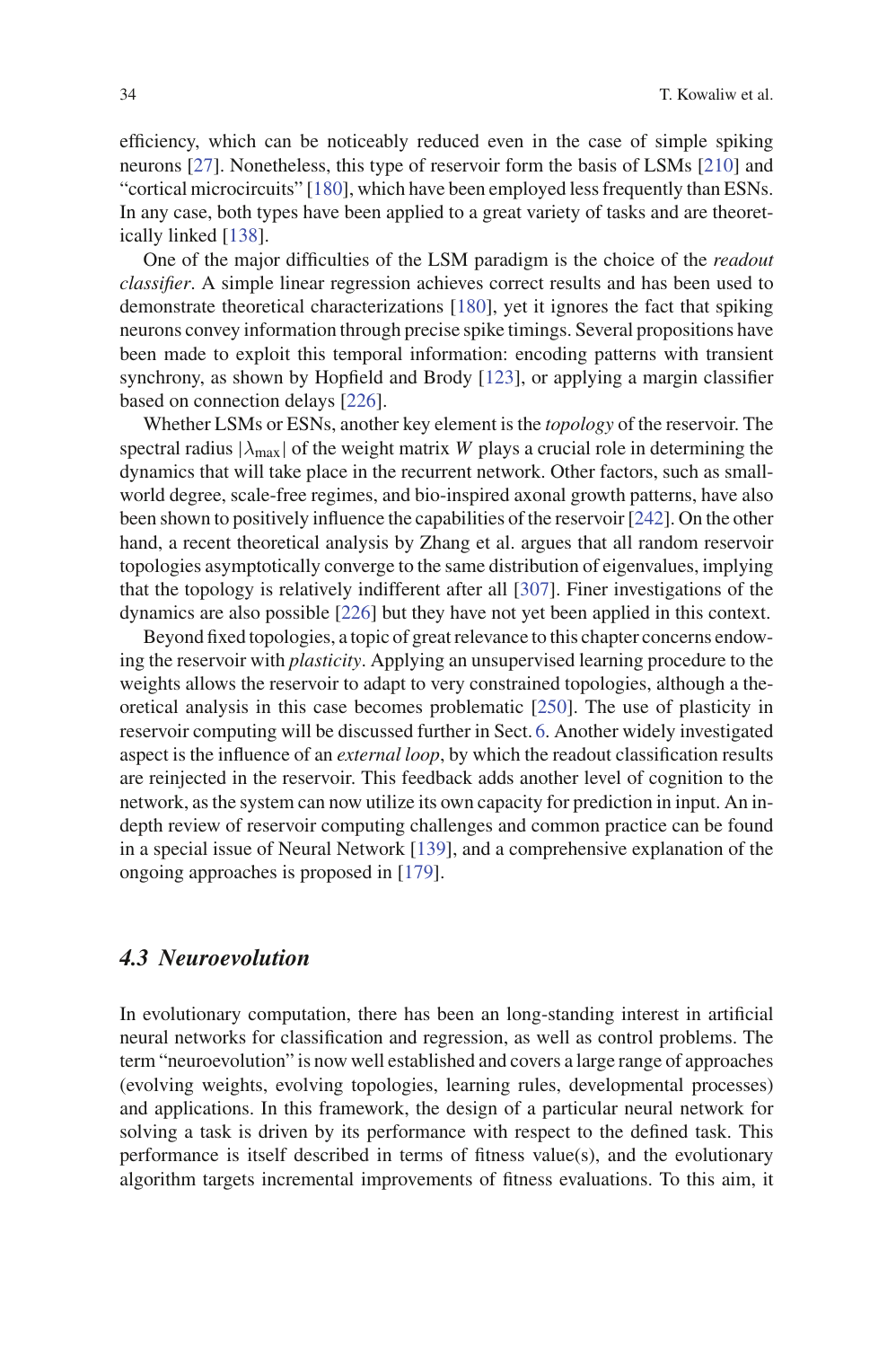produces new candidate solutions (i.e. particular configurations of neural networks) from previously tried ones through the action of various mutation and recombination operators [79].

For example, neural networks have long been the method of choice of evolutionary robotics when performing "policy search" in reinforcement learning problems [219, 271, 273]. As a formalism for controller representation, they exhibit interesting features such as robustness (with respect to noisy sensory inputs), evolvability (in the sense that small weight changes give rise to small behavioral changes), and ease of implementation (since update time varies only linearly with the number of links). This is also true in situations with limited hardware specifications, such as onboard robotic systems.

Three important decisions may impact the choice of a learning method to train the network: (a) the definition of the neural network to be considered (with/without recurrent connections), (b) the choice of variables to learn (the weights of a fixed topology, and/or the topology), and (c) how these variables will be learnt (how to encode such a network, how to navigate through the search space). While there exist several methods in the literature for evolving weights only, such as classic multilayered perceptrons or echo state networks [110], things become more challenging when evolving entire topologies. On the one hand, the choice of a particular search space relies for a great part on the programmer's expertise, and a poor guess may hinder the whole process. On the other hand, learning both the weights and the topology opens up a much larger search space and may well lead to performance normally unreachable through pure synaptic modification. Due to the versatility and robustness of evolutionary algorithms, they are considered promising candidates in the exploration of configuration spaces.

Evolutionary algorithms (EAs) quickly appeared as a relevant approach toward NN learning by the end of the 1990s (see [302] for a detailed survey). Although EAs can be useful for the optimization of the weights of a feedforward NN, they have instead been mainly used for their flexibility in handling complex search spaces. Many algorithms modifying the structure of neural networks through dedicated variation operators have been proposed.

Notable works and models in this field include: GNARL [6], which uses a direct encoding of the neural network to build a robot controller; EANT [148], which evolves the structure and weights via distinct processes; SANE (Symbiotic Adaptive Neuro-Evolution) [204] and ESP (Enforced Sub-Population) [96, 97], which evolve a population of neurons (rather than a network) and combine these neurons to form effective neural networks; and GASNET [132], which combines the optimization of the position of neurons in an Euclidean space through diffusion of chemicals. More recently, NEAT (Neuro Evolution of Augmenting Topologies)[264] has set new standards for neuroevolution algorithms in pure performance and speed of convergence based on classical benchmarks from evolutionary robotics.

It has been known for a long time [194] that the choice of a representation, i.e. search space, is crucial for the success of any evolutionary algorithm. This led to the exploration of genotype-to-phenotype maps using a more compact representation, which should theoretically enable the evolution of more complex neural networks.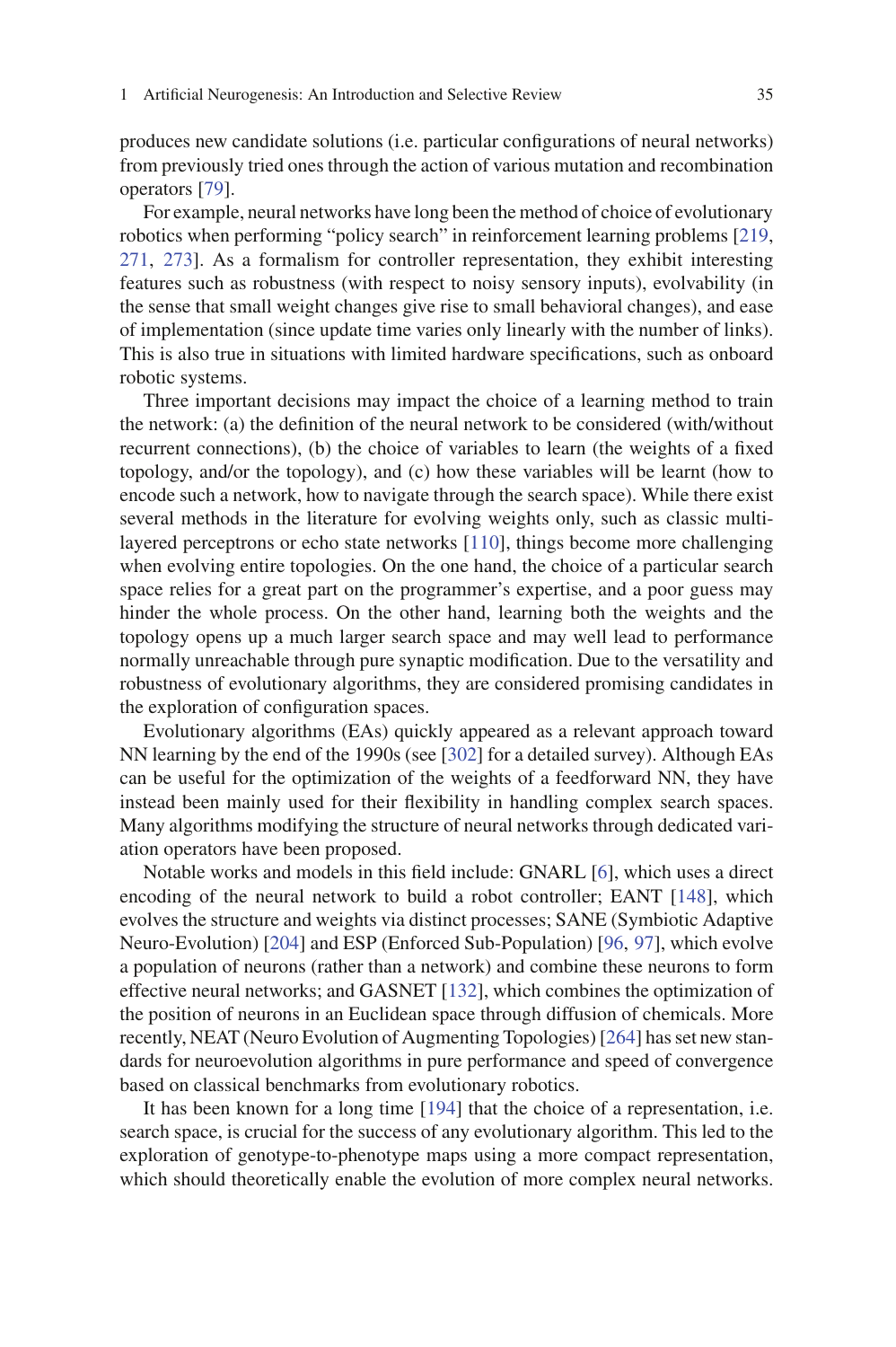One approach is the inclusion of an induced representational bias. In these cases, forms of structural organization known to be employed by natural neural systems are added to the otherwise directly encoded network. An illuminating study by Seys and Beer considers the value of several forms of induced symmetry on the generation of NNs [256]. Evolved genomes are "unpacked" by creating symmetric copies of the evolved network substructure, and evaluated via the whole unpacked network. The authors contrast their results against nonsymmetric networks, showing that the inclusion of symmetry makes NNs more evolvable, even compared to nonsymmetric networks of smaller size. A more practical example inspired by computational neuroscience models comes from Doncieux et al. [59]. Finally, recent works have explored the benefits of particular topological properties, such as regularity and modularity, whether a priori designed or evolved [33, 37, 284]. Another approach to the genotype-to-phenotype map strategy consists of including a simulation of development, a process that serves to construct the phenotype in a time-based fashion. The next section covers these strategies in greater detail.

# **5 Developmental Systems**

This section gives an overview of neural *developmental systems*, which are about the abstraction of a developmental process to obtain artificial neural networks from simpler representations. Since, in the vast majority of cases, adequate representations (genomes) are optimized via evolutionary computation, we will use terminology from that field. Due to their metaphorical inspiration from developmental biology, developmental systems have received several names, including computational embryogeny [17], artificial ontogeny [25] and artificial embryogeny [265]. While all these terms emphasize the biological metaphor, we think that a broader phrasing of "evolution of developmental neural networks", or *evo-devo-NN* for short, would be more appropriate for this section.

The idea of combining evolution and development for designing artificial neural networks was first put to the test in 1990. Kitano [153] criticized direct encoding methods and proposed exploring indirect encodings as a promising solution to address the challenge of scalability. In this setup, the evolved genotypic description of a solution undergoes a reformulation process (or *mapping*) in order to obtain a usable phenotype. As noted in later works, this would enable it to evolve compact representations and possibly exploit properties such as modularity and hierarchy.

The debate about the relevance of evolving developmental neural networks has been, and still is, very much alive. In the first decade after Kitano's original claim regarding scalability, his results were first confirmed [75] (in a different context) then challenged [258] (in the original context). We now review the various approaches and works conducted in this area.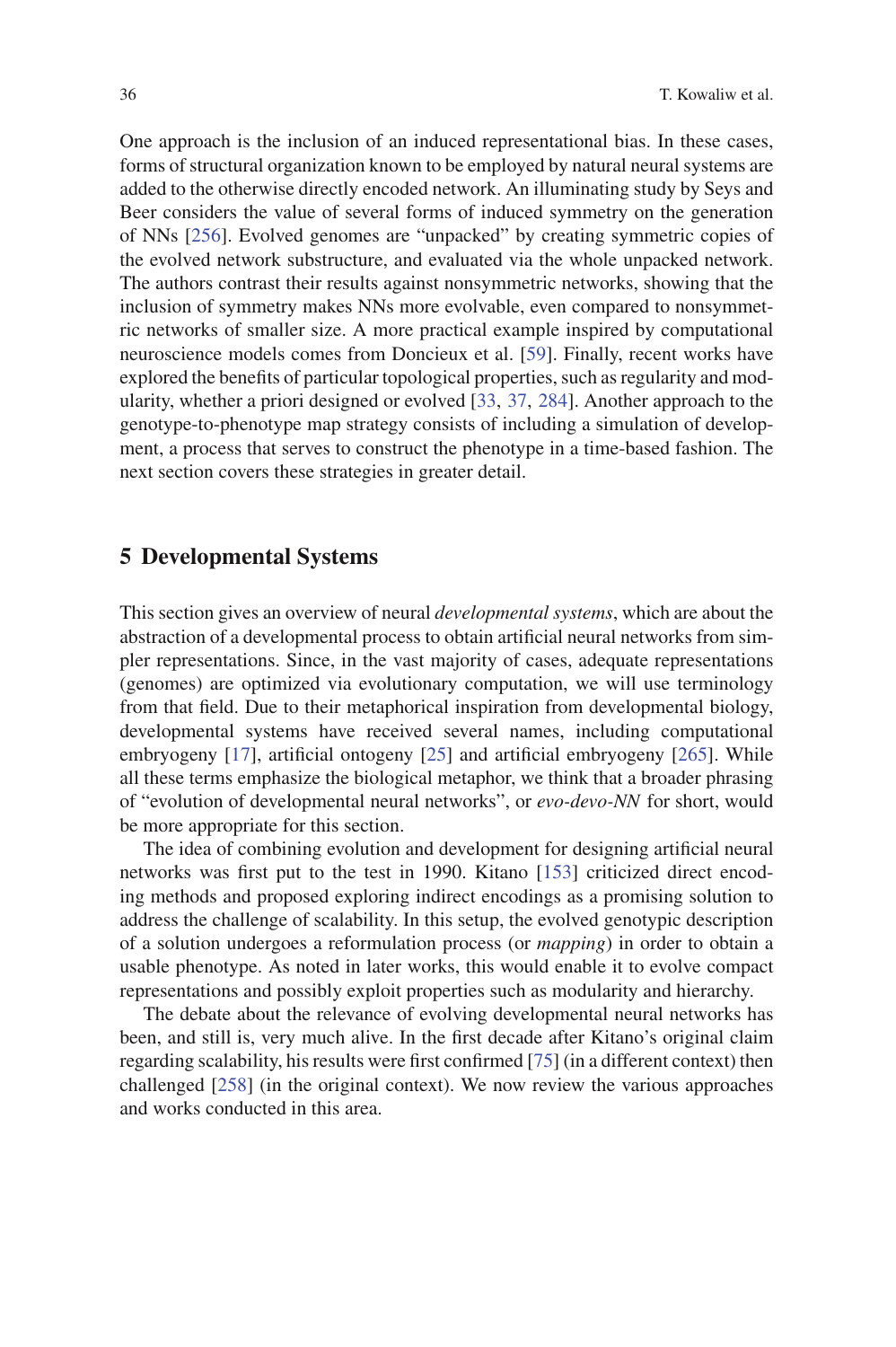# *5.1 Grammar-Based Encoding*

In his seminal work, Kitano [153] described the first approach with indirect encoding for generating artificial neural networks. Kitano used a genetic algorithm to evolve L-System grammar rules, a work which was later extended with lifelong neurogenesis [154]. His original contribution also fostered the emergence of a whole new field, which explored various approaches to developmental neural networks and addressed various challenges, some of them still open. Since then, evolutionary L-Systems have been further applied to the generation of neural networks [22, 225] or the coevolution of artificial creatures [126]. While similar methods have been proposed to evolve morphologies, Hornby's GenRe system [126] relied on L-Systems for generating both body *and* brain (i.e. neural network) of virtual and real robots.

As previously discussed, in 1992 Gruau designed an original approach to the evolution of graph-rewriting rules called Cellular Encoding [101, 102]. His model was based on genetic programming to evolve a list of instructions that an original cell could follow to determine its fate. This cell would undergo several transformations (such as cell division) until a graph was built. A major contribution of this work was to provide the first-ever neural controller of hexapodal robot gait [103]. It was further extended [155, 178] and reused [25, 164] by several authors.

Other studies have explored the evolution of rewriting rules to generate neural networks. In the early 1990s, Nolfi and Parisi evolved direct encodings of neuron locations on a 2D substrate, then applied a heuristic for the simulation of axon growth (using previously evolved parameters) to obtain full-grown networks that were executing a robot navigation task. This work was later extended with cell division and migration [30], and lifetime adaptation through environmenttriggered axon growth [218]. In 1994, Sims' "virtual creatures" also relied on evolved graph-rewriting rules both in the neural networks *and* in the morphologies [261]. Most recently, Mouret and Doncieux proposed Modular Encoding for Neural Networks based on Attribute Grammars (MENNAG), a general approach to evo-devo-NN based on the definition of grammar-based constraints [207], and the EvoNeuro method [205], which takes inspiration from computational neuroscience in order to generate large-scale and highly regular neural networks. Other applications exist as well [3].

# *5.2 Genetic Regulatory Networks*

A major topic of interest in theoretical biology todayf is the modelling of *gene regulatory networks* (GRNs), which represent the interactions among genes and transcription products (mainly DNA-binding proteins) governing cell behaviour and maintenance. Generally, theoretical models are chosen based on their ability to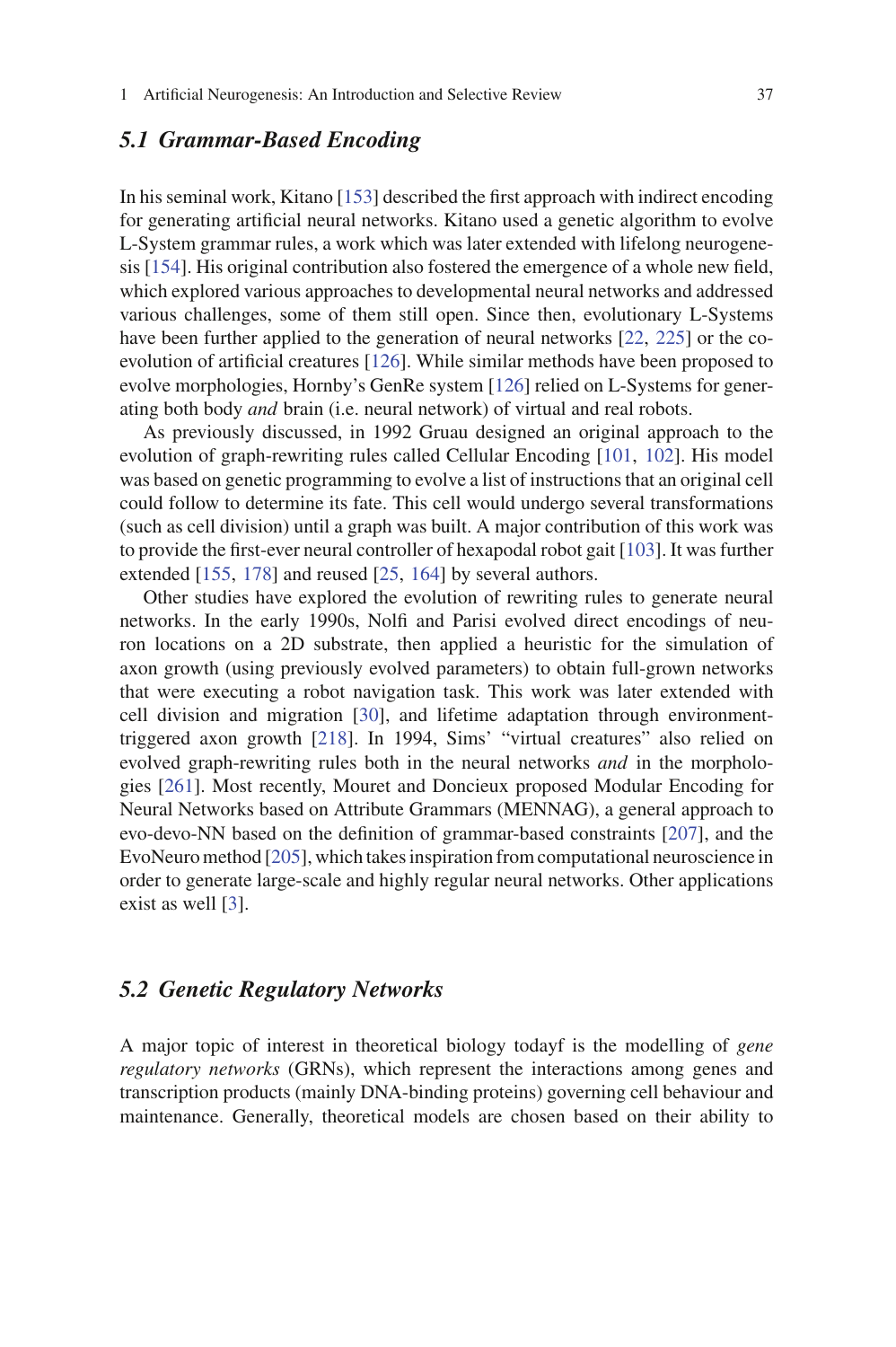replicate specific patterns of expression found in natural systems [4, 150], or based on approximations of the molecular mechanisms of gene regulation [10]. In all cases, GRN simulations comprise a set of differential equations describing the dynamics of a various product concentrations. These models have been explored for their computational properties [144, 176, 215].

Offering a different approach to developmental systems, GRNs became a strong source of inspiration for researchers in computer science for obvious reasons. Starting from a relatively compact description such as a string of symbols, GRNs made it possible to build an entire network topology and function by defining interaction patterns among parts of the original representation. The possible benefits for control systems were first explored in 1994 by Dellaert and Beer [55] and quickly used to generate neural networks [54]. Their work combined a boolean GRN and a cell division process, alternating regulation and division over *N* iterations, in order to iteratively grow a full neural network. Although evolution was only discussed, some of the resulting networks were tested on a simplified robot navigation task as a proof of concept.

This first attempt was soon followed by others that had the same dual objective of taking inspiration from biology to achieve compact representations and, at the same time, addressing evolutionary robotics challenges. Jakobi [140] described a method to evolve a bit-string, acting as a GRN to grow a neural network for robot control. Eggenberger proposed a similar approach, stressing scalability as the main motivation, and applied it to robot morphogenesis [76] and pattern recognition in neural networks [78].

An interesting alternative came from Reisinger and Miikkulainen [238], who used an evolved GRN structure directly as a neural network architecture. Applying their system to game playing, the authors contrasted their GRN-based NN against several non-developmental alternatives, and found favourable results. Their analysis mentions several reasons for this success: their representation was significantly more compact, more evolvable under a simple mutation operator, and pushed phenotypes toward larger, more recurrent network motifs, typical of networks in nature.<sup>3</sup>

A more recent instance of GRN-inspired neural model is the AGE (Analog Genetic Encoding) model by Mattiussi and Floreano [73, 186], in which a string of symbols (rather than bits) represents a genotypic description, while the "coding" parts of the genome (i.e. syntactically correct with respect to the gene definitions) build a neural network. As with other GRN abstractions, the AGE process is a one-step transformation from the representation to the network, i.e. self-regulation is abstracted as a one-pass process. Wróbel et al. later proposed a system called GReaNs (Genetic Regulatory evolving artificial Networks), which shares many similarities with AGE. Among several applications, GReaNs has been used to evolve spiking neural networks [296]. In this scope, each gene stands for a node, and the connection between

<sup>&</sup>lt;sup>3</sup> The authors point out a similarity between their developed NNs and natural networks, specifically the existence of higher-order network triads. However, Milo et al. [202] attribute the existence of such triads in natural networks to the minimization of information processing time, a factor which was not relevant to the NNs. Hence, we consider this similarity unexplained.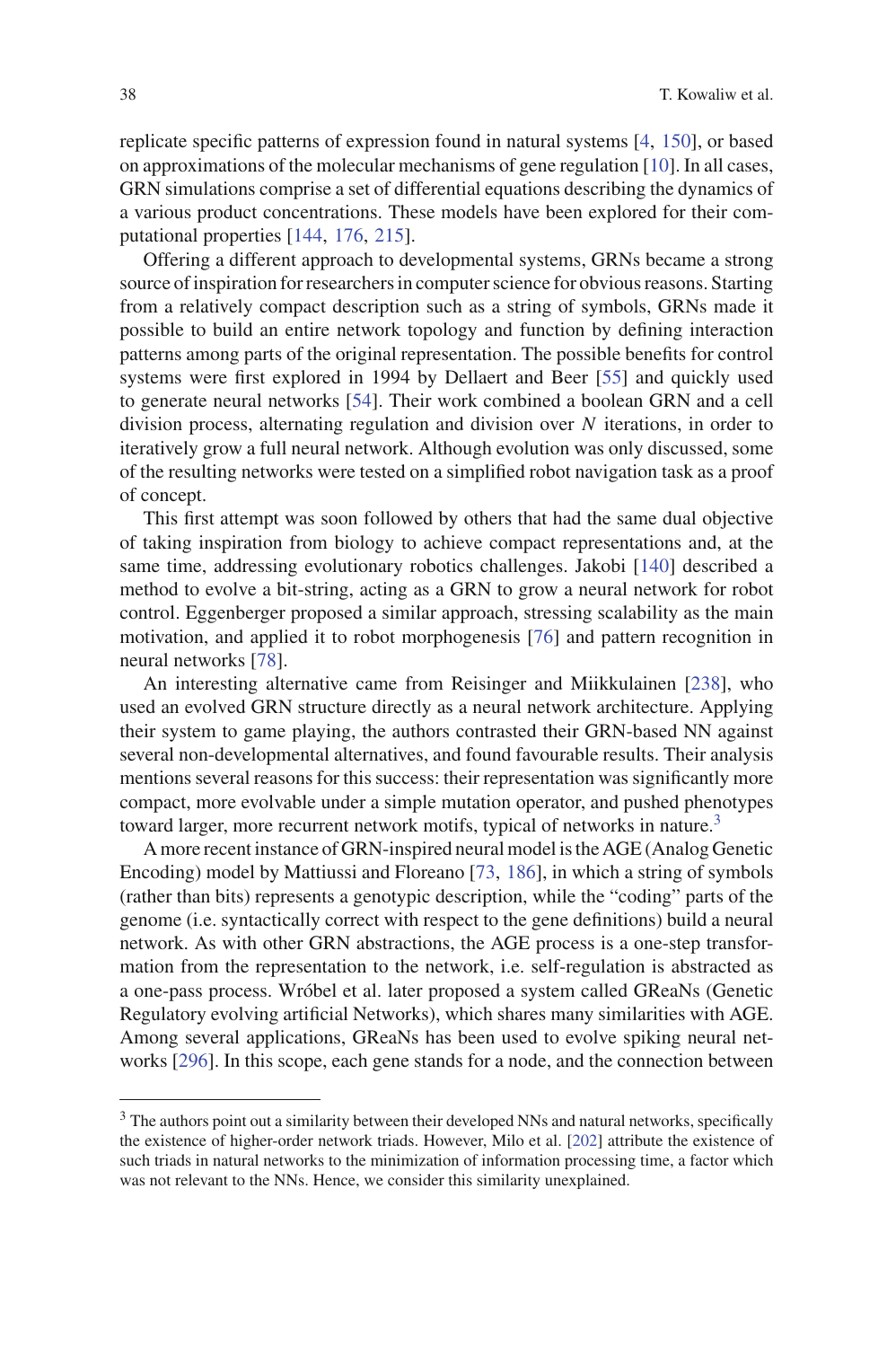nodes is determined by their relative euclidian distance to one another—as is the case with AGE. The sign of this connection, however, is evolved seperately.

# **Chapter** 6**: Using the Genetic Regulatory evolving artificial Networks (GReaNs) platform for signal processing, animat control, and artificial multicellular development.**

In Chap. 6, Wróbel and Joachimczak present their bio-inspired model of pattern formation and morphogenesis, GReaNs, and show that it can support an evo-devo approach to complex neural networks. The topology of a GReaN is encoded in a linear genome composed of genetic modules, including regulatory factors, regions of promoting or repressing elements, and inputs and outputs. The resulting genetic network is evolved toward the control of the behaviour of a cell, coupling the chemical simulation with mechanical outputs. The authors review the results of previous experiments in which GReaNs have been used to design single-celled animats, 2D soft-bodied animats, and 3D morphologies, as well as more recent work where spiking neuron models emerge from the GRNs. They conclude by laying out their vision for the evolution of plausible neural control mechanisms from genetic origins [297].

# *5.3 Cellular Automata Models*

Also inspired from biology, several authors have explored models of multicellularity. Defined as a particular kind of cellular automaton (CA), each cell is capable of processing information, either by triggering further growth of the network or by relaying information as a neuronal cell. The seminal work from De Garis followed this metaphor to design the CAM-brain (Cellular Automata Machine), a two-dimensional CA in which a source cell could develop into a full organism capable of transmitting and manipulating information like a regular neural network [50]. This kind of approach raises the question of the halting problem, i.e. when and how development should stop [57]. Astor and Adami applied a similar approach based on a hexagonal grid, which addressed the halting problem by setting boundary cells to limit the total number of possible neurons. Adding a self-limiting mechanism allowed development to terminate before the environment was saturated with cells.

Early CA-based works were mostly limited to proof-of-concept experiments where evolution was merely discussed but not exploited. By contrast, Federici et al. designed a continuous CA implementation, which they termed *cell chemistry*, to generate spiking neural networks for solving a robotic navigation task in a discrete environment [84, 85]. In a later work, this approach was shown to outperform a direct encoding approach on a pattern recognition task [244].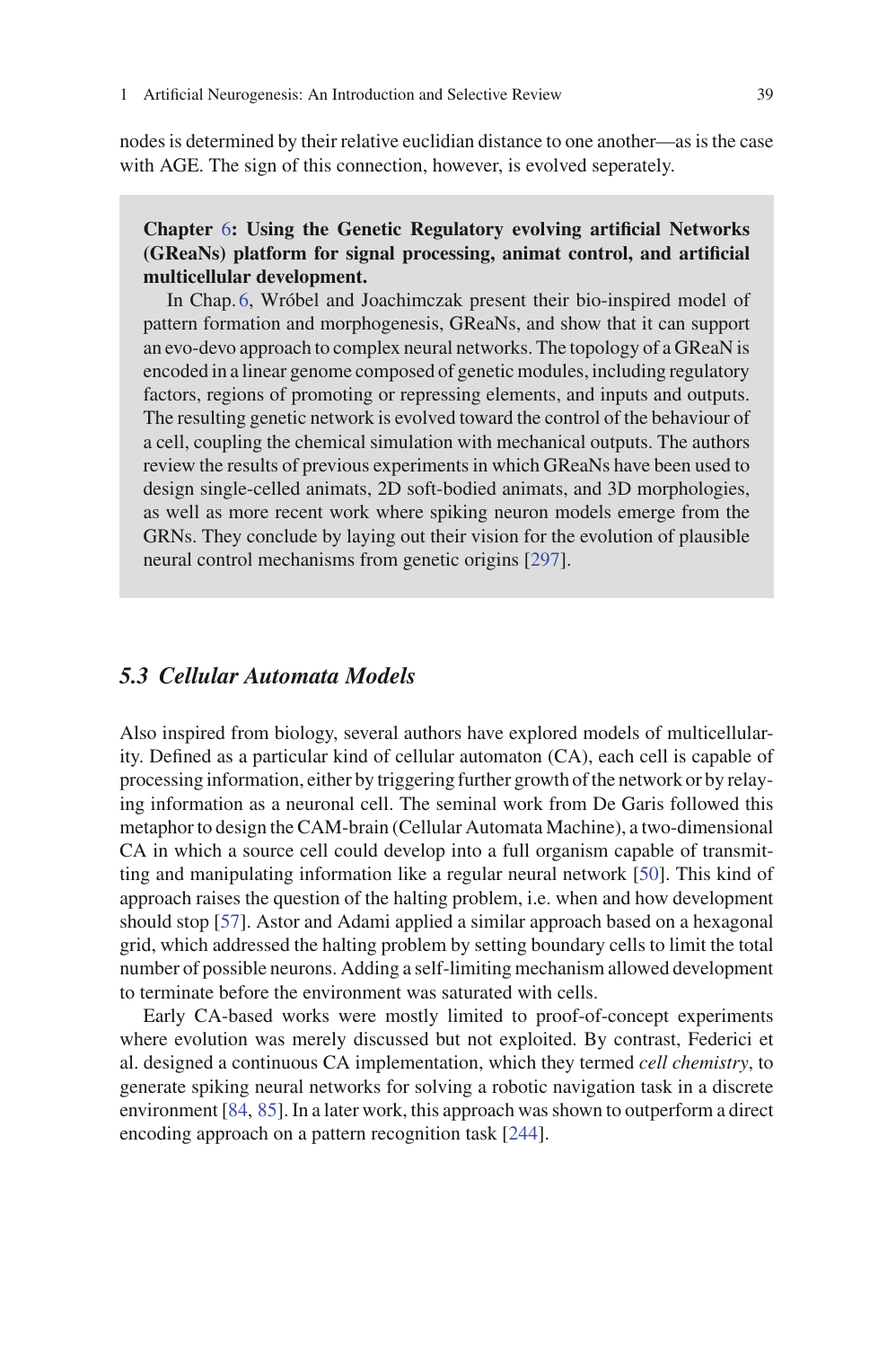# *5.4 HyperNEAT*

In 2007, Stanley et al. presented the first version of HyperNEAT (Hybercube-based NeuroEvolution of Augmenting Topologies [49, 266]. Since then, it has become very popular and has been applied in many domains, including the evolution of neural networks. One of the key principles behind HyperNEAT is a high level of abstraction that emphasizes the expressivity of the genotype-phenotype mapping in terms of composed transformation functions, instead of a temporal development process.

### **Chapter** 5**: HyperNEAT: the first five years.**

In Chap. 5, D'Ambrosio, Gauci, and Stanley summarize recent work on generating patterns with properties such as regularity, symmetry, and repetition with variations. This chapter successively considers spatial pattern generation using CPPNs (compositional pattern-producing networks), NEAT (NeuroEvolution of Augmenting Topologies), and neural connectivity pattern generation using the many flavours of HyperNEAT (Hybercube-based NEAT). The basic idea behind this work is to define the search space as a set of compositions of simple functions, each function with particular behaviours (e.g. favouring symmetries, repetitions, etc.). To some extent, HyperNEAT is an abstraction of the developmental process, mapping a compact representation to a possibly large phenotype, but removing the temporal aspects of such a process. The benefits of the HyperNEAT approach are presented and discussed: the compact encoding of large networks which posses relevant structural properties, the ability to generate solutions in various sizes and resolutions, and the exploitation of the geometric properties of the problem at hand. Finally, a short review of existing applications across several fields is given, from image generation to robotic control, from visual discrimination to playing chess and Go [48].

HyperNEAT has also inspired other works in various ways. The HybridID ("Hybridization of Indirect and Direct Encodings") algorithm [38, 40] tries to integrate the best of indirect encodings and direct encodings by successively applying HyperNEAT and FT-NEAT to refine the last steps of evolution. The DSE ("Developmental Symbolic Encoding") model [270] takes inspiration both from HyperNEAT and Cellular Encoding, retaining interesting properties such as the ability to create neural networks with regularity, modularity and scalability. DSE also provides an interesting complement to existing approaches as it focuses on specific problems for which scale-free network topologies are relevant. Alternatively, the NEON ("Neuro-Evolution with ONtogeny") algorithm [134] extends the traditional NEAT algorithm with a developmental process.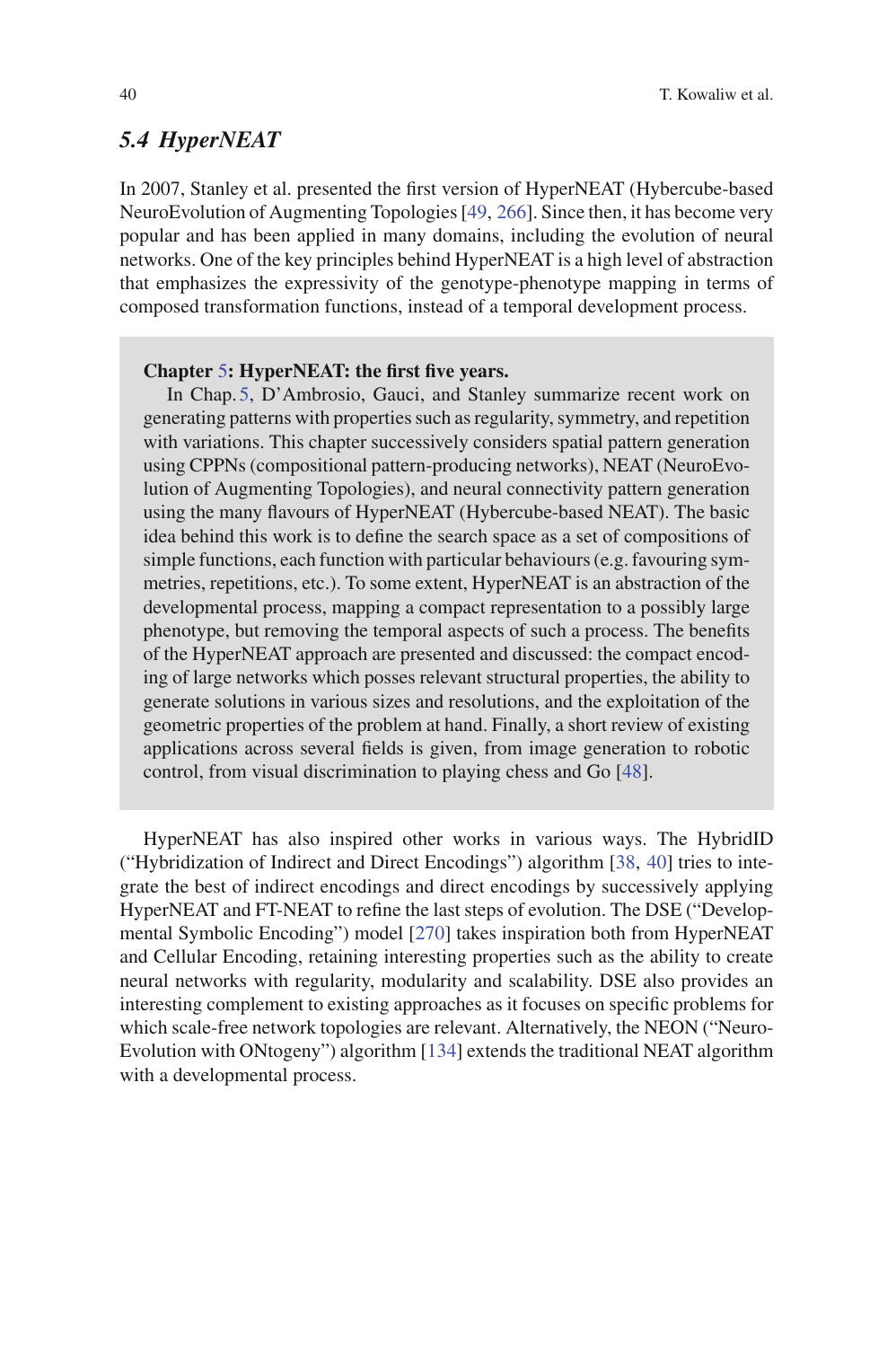# *5.5 Beyond Artificial Neural Networks*

From the start, there have been strong interactions among subfields of artificial development and evolution: from evolvable hardware [175, 199, 200] to simulated dynamics of genetic regulatory networks [10, 64, 237]; from artificial models of morphogenesis [57, 63, 158, 161] to agent control [191, 192]. In robotics (virtual or real), the integration of development with morphofunctional machines shows great promise toward faster and more innovative methodologies of automated design. Under the name of *brain-body co-evolution*, an emerging trend of evolutionary computation argues that structure and function should not be predefined and optimized separately, but simultaneously as a whole, and based on the same genome. The work of Sims offered the first results with simulated robots [261], and was soon followed by researchers exploring various grammar-based encoding for a similar purpose, such as the works lead by Eggenberger [77], Hornby [126] and Bongard [23].

Recent research in this domain has also seen a division between works targeting engineering and more fundamental research. On the one hand, developmental systems for morphogenesis is illustrated by physical systems from Hornby [125], Hiller [117] and Rieffel [240], where more recent works benefit from the advent of versatile 3D printing machines. On the other hand, several authors have either explored virtual creatures [35, 66, 142, 143, 156, 193, 249], or considered a less robot-oriented interpretation of simulated morphofunctional machines [43, 62, 63, 247]. Doursat et al. [67, 68] propose a new approach encompassing these trends: "Morphogenetic Engineering" aims to reconcile engineering with decentralized complex systems. It explores new methodologies to model and create precise architectures that self-organize from a swarm of heterogeneous agents, in particular by development. It can also describe brain representations based on dynamic "neural shapes" in phase space, formed by myriads of correlated spikes [60].

From artificial neural networks to robotics, this shared interest in the developmental paradigm can be explained by the need for features (such as modularity, regularity, or hierarchy) that are considered relevant for functional or morphological reasons. Moreover, scalability stands as a critical issue in all these domains, and the combination of a compact genotype with a dedicated developmental process remains a promising track to achieve large phenotypes, as long as evolvability as a property is successfully retained.

# **6 Epigenetic Simulation**

In this section, we consider algorithms that rely primarily on the simulation of *epigenetic mechanisms*, in the sense that they build neural networks from transient information provided by stimuli. From a certain perspective, this is already the norm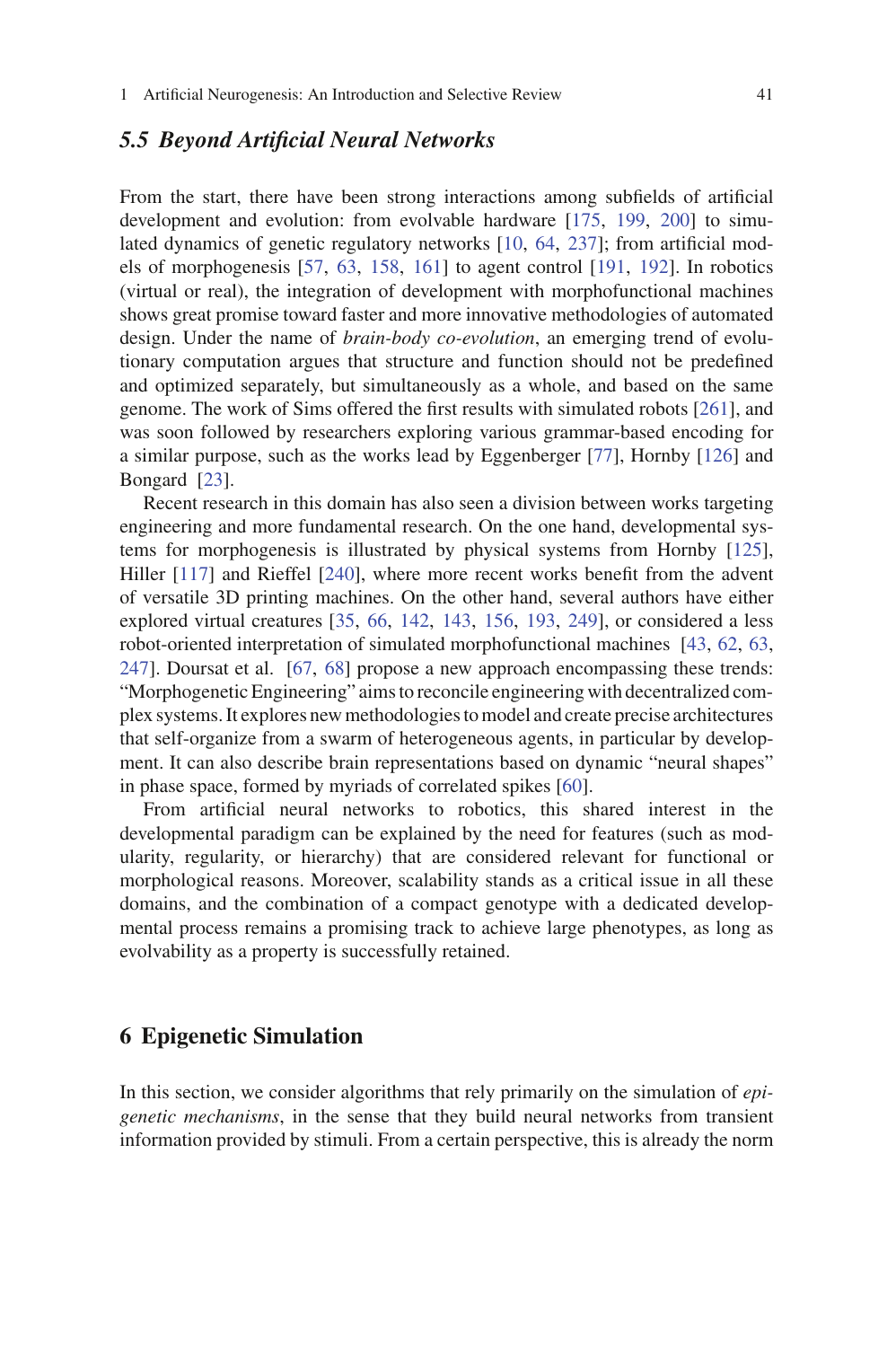in artificial neural nets, where "classic" techniques involve simple and often fixed network topologies trained via stimulus-based methods such as backpropagation. Here, by contrast, we consider cases in which the structural design of the network is strongly influenced by the environment, or where a more biologically motivated synaptic plasticity mechanism has a significant effect on the topology.

Perhaps the best argumentation that development and epigenetics are both necessary in artificial networks comes from a study by Valsalam et al. [283]. In this work, the authors were concerned with exploring the role of prenatal and postnatal learning on the generation of a network. Under this viewpoint, development is modelled by non-environmentally induced stimuli, that is, patterns produced genetically rather than coming from the task at hand. Valsalam et al. explored three groups of models, all applied to hand-written character recognition and relying on a simple static network *(terminology ours)*:

- **learn**: in the first group, networks were trained by competitive Hebbian learning using input samples
- **evo**: in the second group, networks evolved through a simple neuro-evolutionary technique
- **pre-learn-evo**: in the third group, networks were trained by competitive Hebbian learning, first using genetically defined pretraining samples, then using input samples.

In summary, these three groups represented pure learning, pure genetic control, and a technique combining prenatal development and learning. The authors found that the two evolutionary models, "evo" and "pre-learn-evo", were far superior to "learn" in classifying hand-written characters. Furthermore, the "pre-learn-evo" type completed the task in a fraction of the time taken by "evo". They argued that the prenatal learning stage could be replaced with alternative forms of development for similar results. Valsalam et al. concluded that their prenatal stage implemented a form of bias on the space of neural models, which could be adjusted by evolution to adapt the particular network to the problem at hand. A more recent study by Tonelli and Mouret also shows that a combination of development (via map-based and HyperNEAT-like encodings) and plasticity can lead to improved learning efficacy, which they attribute to the increased propensity toward the generation of symmetric networks [277] (see also Chap. 9).

These studies are perfectly in line with the view of *development as a means of achieving useful phenotypic biases*, in this case via Hebbian learning. In a sense, some of these algorithms pose a challenge to the existence of developmental modelling in general, with the suggestion that very simple static topologies might be sufficient for intelligent behaviour when subjected to proper epigenetic mechanisms. Perhaps one of the most striking examples is given by the work of Bednar and colleagues: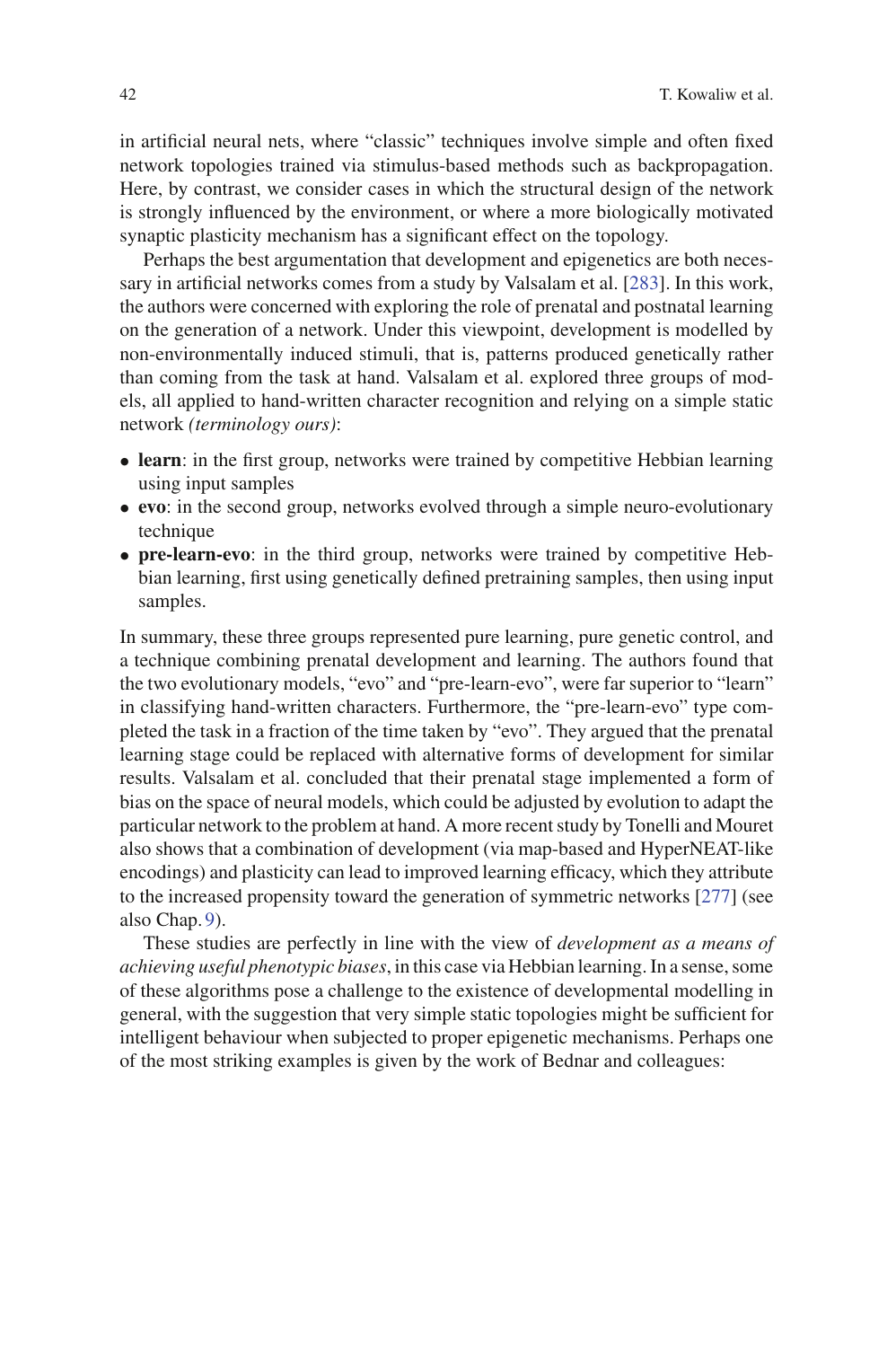# **Chapter** 7**: Constructing complex systems via activity-driven unsupervised Hebbian self-organization.**

In Chap. 7, Bednar summarizes his recent work on exploring the use of Hebbian learning as a mechanism for the recreation of phenomena associated with the visual cortex. Starting from highly regular topologies, a simple form of Hebbian learning is applied. Through learning and the appropriate design of simple and complex cell layers, the major functional properties of the primary visual cortex emerge: receptive fields, selective topographic maps, surround modulation, visual contrast, and temporal responses. This impressive array of functional responses is notable for emerging simultaneously from a highly simple neural model, a result which suggest that most of the development and function of the first layer of the primary visual cortex can be viewed as an instance of unsupervised learning. Bednar goes on to discuss the lessons available from his model for the design of complex data-processing systems [13].

As in biology, it is difficult to determine whether certain phenomena should considered "strictly" developmental (in the sense of genetic control), or whether they depend on epigenetic processes. In reality, almost all scenarios integrate both mechanisms in a tight feedback loop. No amount of genetic information can control the fate and behavior of each cell, therefore a great many details have to depend on their interactions with one another and with environmental stimuli (which, for the most part, arise from the cell assembly itself). This is why a combination of developmental and epigenetic mechanisms will also be necessary in the simulation of intelligent networks. We summarize below three active areas of research that we characterize as epigenetic models: Hebbian pretraining, constructive and pruning algorithms, and epigenetic neuroevolution.

# *6.1 Hebbian Pretraining*

Several recent models have explored the addition of Hebbian learning to bio-inspired representations. These have used reservoir computing instead of simpler feed-forward networks, and have concentrated on how to initialize and pretrain the reservoir.

Self-Organizing Recurrent Neural Network (SORN) is a model by Lazar et al. [168], which develops a recurrent neural network reservoir with a particular connectivity for inhibitory neurons. It includes three plasticity mechanisms: intrinsic plasticity, STDP, and synaptic normalization. SORN is trained via an echo state approach, and contrasted against static reservoirs and more limited forms of the model. The authors show that the conjunction of the three forms of plasticity outperform other configurations on simple learning tasks: counting and occluding. There is further suggestion that the organization of neural systems might be predictable from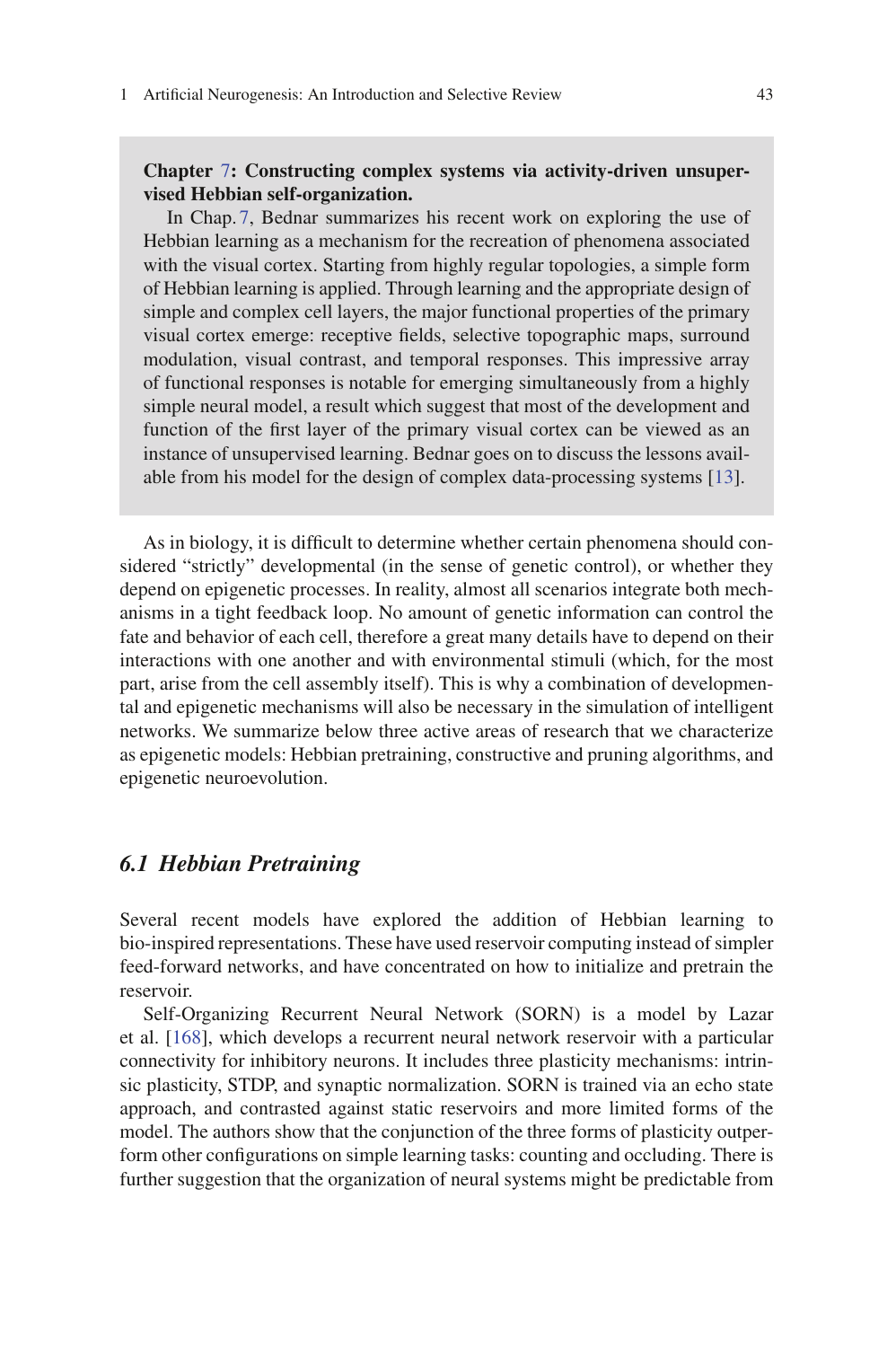the model. Zheng et al. [309] have constructed a version of SORN in which structure was a result only of internal plasticity (i.e. no external inputs), and tested over a range of parameters. They discovered that an emergent consequence of the model was a log-normal weight distribution, which resembles the organization found in nature, and has been implicated in the computational capacities of network in general. This suggests that the plasticity mechanisms alone in the absence of environmental stimuli are capable of generating useful organizational principles in a model cortex.

Yin et al. consider the addition of Hebbian learning mechanisms to a recurrent reservoir approach [304]. In this model, a genetic regulatory network specifies Hebbian and anti-Hebbian learning to generate plasticity parameters. The role of the genome here is to create a particular form of plasticity suitable for the problem at hand. An initially complete reservoir is then pruned according to the interplay between input and the GRN, leading to a sparse and pretrained reservoir. The networks are trained via "backpropagation through time" (BPTT), and evaluated on a collection of vision-based tasks with favourable results. Similar work has also been shown to have value in Liquid State Machines [220, 221].

# *6.2 Constructive and Pruning Algorithms*

Closely related to the notion of using simulations of neural development are domains such as constructive neural networks (CoNNs) and pruning networks. Both are families of network design algorithms that operate by gradually changing a network structure in response to training data. They are designed to explore artificial versions of neural organization starting from two opposite viewpoints: CoNNs instantiate a form of *constructivist* process, whereas pruning networks illustrate a *selectivist* process.

In constructive algorithms, a small initial network (sometimes a single hidden neuron) is gradually transformed into a large network in a series of iterations. The network is trained until convergence or until some other stopping criterion has been met. Based on output from this training, the algorithm either terminates or adds more neurons or connections to the network. Once a global termination criterion is reached, the final, larger network is returned, possibly for additional training.

Perhaps the most popular CoNN algorithm is the cascade-correlation architecture [83], which has spawned numerous variants. In a recent review, Nicoletti et al. [58] have compiled a list of models and design decisions which characterize different CoNN approaches. More recent work has concentrated on network growth based on sensitivity analysis [106], adaptive neural activation functions [257], extreme learning machines [308], and extending CoNN to reinforcement learning [131].

In contrast, pruning algorithms start with a large network and gradually remove nodes. Initially, some large network is generated and trained. Next, particular neurons are selected as unimportant, and those neurons are deleted or merged. This process iterates until some global stopping criterion is reached, and finally, a smaller network is returned. Pruning algorithms are less restrained than CoNN algorithms, as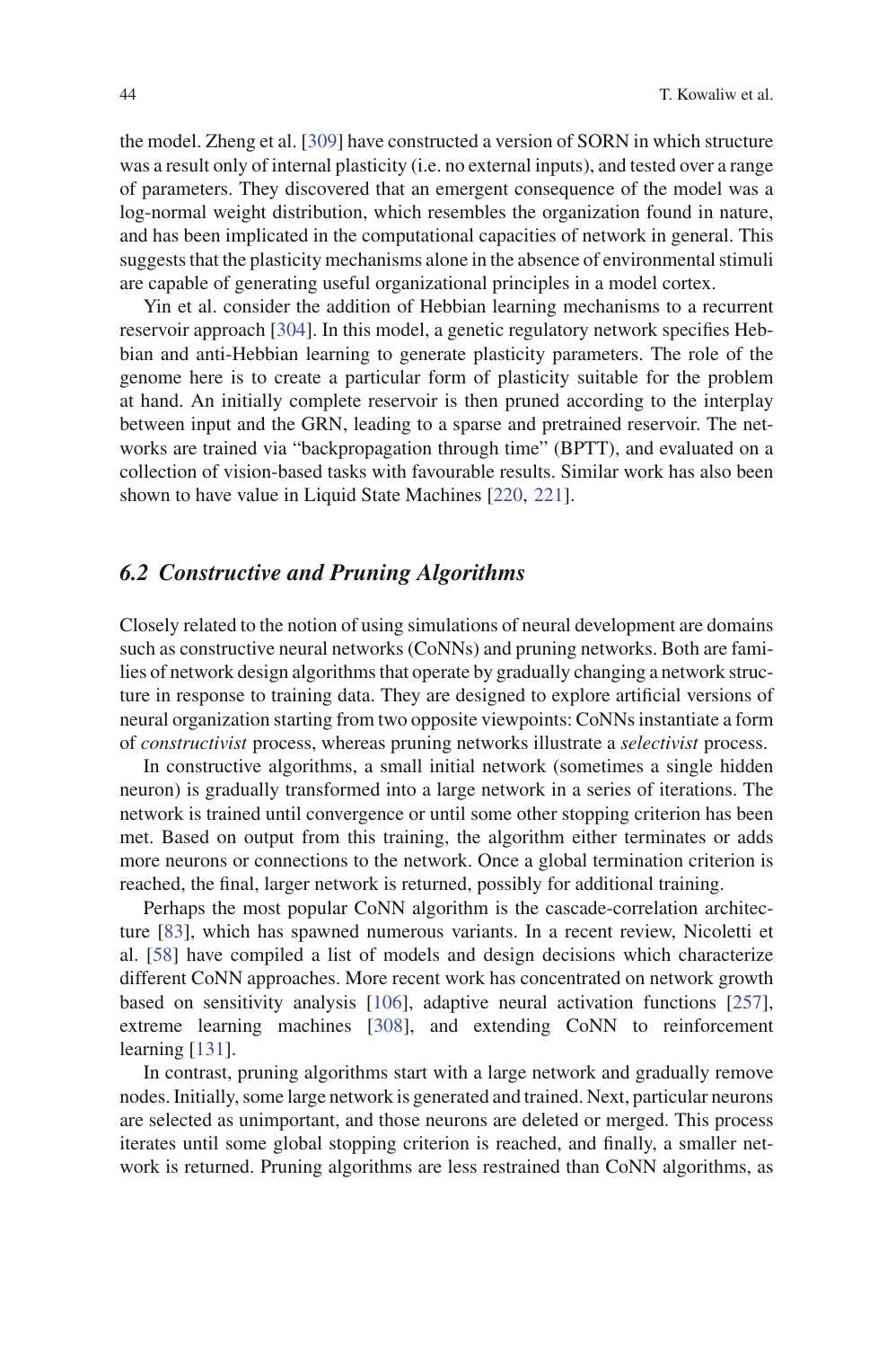pruning plays a role in many different forms of neural networks and at different times. Deciding which neurons to prune can be made in many ways: for example, neurons that are highly correlated, neurons connected via weak weights, neurons with little influence over outputs, or neurons identified by more complex procedures, such as Optimal Brain Damage [300] and the Optimal Brain Surgeon [111]. A general disadvantage to pruning is that the use of large networks as a starting point tends to require significant computational effort. Recent work on pruning algorithms has included decisions to prune based on sensitivity analysis [167], component analysis [216], and competitive pressures [269]. Extensions to extreme learning machines [195] and other applications [306] have also been tried.

In their simplest forms, both types of algorithms are greedy and can fall prey to "architectural local optima" [6]. However, modern variants are more complex and less easily characterized. One such example, AMGA (adaptive merging and growing algorithm) comes from Islam et al. [136]. AMGA generates a network by both construction and pruning, using adaptive rules as triggers. Between iterations, a given network is trained via backpropagation. Construction occurs by splitting an existing hidden node, which results in the preservation of the behavioural linkages among neurons. Pruning occurs by merging highly correlated hidden nodes. AMGA is highly effective at supervised learning, outperforming several other neural and SVM techniques. The authors hypothesize that constructive-pruning hybrid techniques successfully avoid the local optima that hindered previous algorithms. Many such hybrid techniques have been explored [26, 105, 128, 130, 209, 232, 299].

CoNN and pruning algorithms are inspired by development, although motivations differ somewhat from those of developmental systems. They generally target the most parsimonious network possible, and show little interest for a parallel implementation of the algorithms, since they often rely on global data structures such as inter-neural correlations or Hessian matrices. Regardless, these techniques provide insight into how to execute ontogenic and epigenetic processes simultaneously.

# *6.3 Epigenetic Neuroevolution*

Other authors have explored techniques that could be characterized as *epigenetic neuroevolution* as they offer a combination of evolutionary algorithms and learning techniques operating in tandem. Researchers in this category hope that such combination might return the best of both worlds: the high accuracy associated with epigenetic training and the capacity to explore a wide space of possible networks associated with neuroevolution, leading together to the ability to generalize to new environmental stimuli. Some authors also hope to avoid the architectural local minima generated by other non-evolutionary techniques<sup>4</sup>

<sup>&</sup>lt;sup>4</sup> Caveat: while neuroevolution is known to be more versatile than, for instance, classic CoNN algorithms, it is also known that evolutionary computation will be often hindered by local optima in the fitness landscape, suggesting a possibly different sort of suboptimality.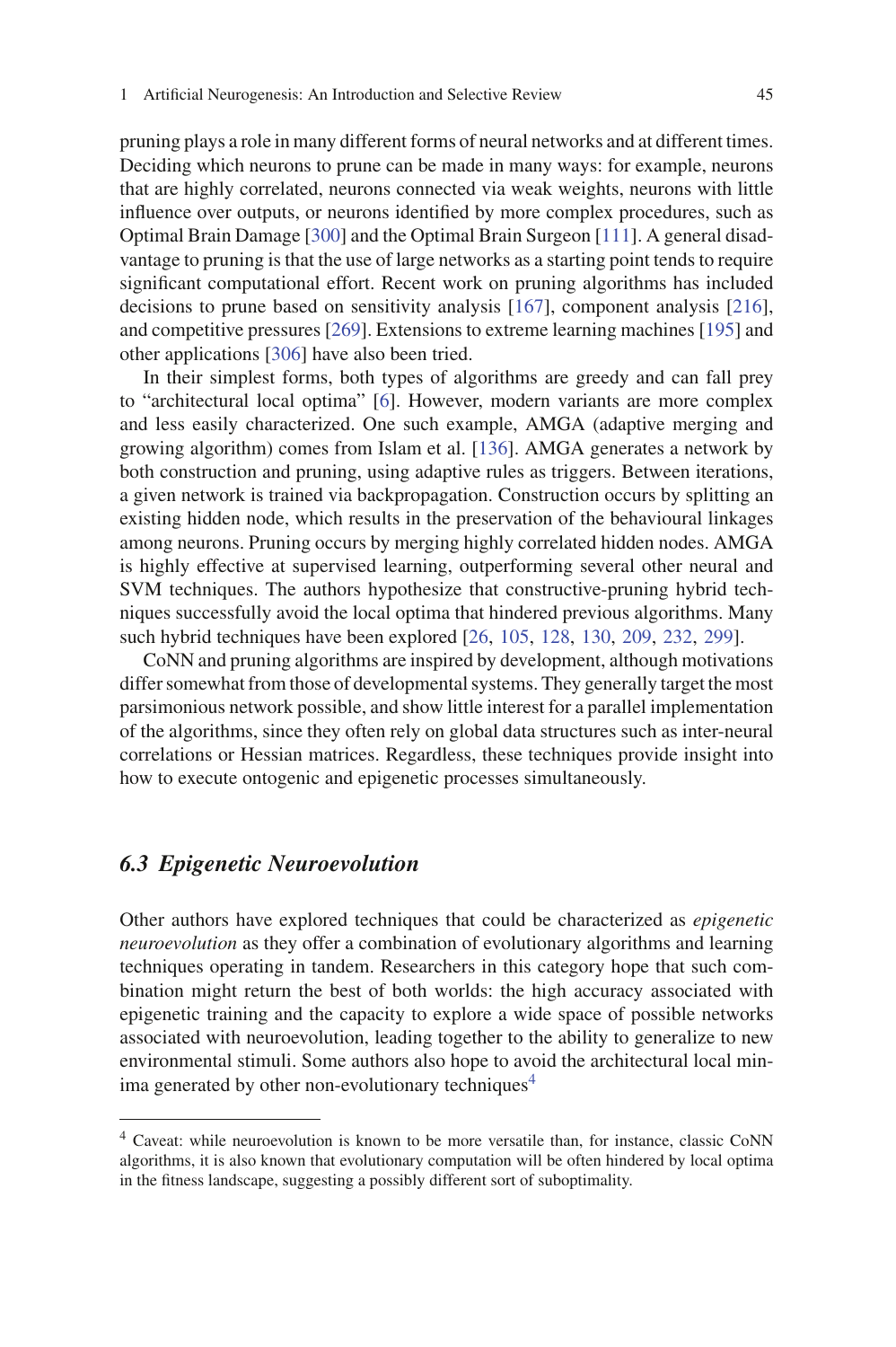A simple early example of epigenetic neuroevolution is outlined in Yao and Liu [301]. It is based on an evolutionary algorithm that controls the topology and weights of a network (via a form of genetic programming), while a learning routine is applied at mid-step to trigger the addition or deletion of neurons in the network. Training accuracy was used as the fitness of an individual during evolution. As the authors later argue, the issue with such a naive approach is that learning techniques based on gradient descent, when initialized with random weights, tend to be very noisy to the point of negatively affecting the evolutionary process. Using an averaged success over several independent learning sessions may provide a solution, but also tends to be too computationally expensive to serve as a fitness function [302].

To alleviate these problems, several authors including Yao and Liu have explored hybrid algorithms where the evolutionary search is global while the learning methods work on a local level. A recent example comes from Oong and Isa [223], who evolved a direct representation of the network via an adjacency matrix. This matrix, however, is augmented with a secondary genetic representation, a "node vector", which applies structural changes to the network topology. The interim success of the network is used to compute a measure of generalization loss, which in turn serves to control the weight of the evolutionary mutation. Thus, for Oong and Isa, instead of letting epigenetic information directly control the change of a network, it is a cue for the meta-process (evolution) to adjust the degree of exploration versus exploitation. Other forms of hybrid evolutionary-epigenetic algorithms, including the use of constructive techniques, have been explored [91].

# **Chapter** 8**: Neuro-centric and holocentric approaches to the evolution of developmental neural networks.**

In Chap. 8, Miller explores two strategies of generating neural networks via neuroevolution. The first, a *neurocentric* approach, involves the detailed modelling of cells in a dynamic, time-based process. In this case, several independent control mechanisms are created, ones which emulate detailed sub-cellular behaviours. The second strategy, a *holocentric* approach, operates on a whole neural network. Here, network-specific operations make changes to sub-graphs of neurons and connections. By contrasting these two approaches, the author explores the value of the inclusion of a detailed and more plausible model of growth and plasticity relative to the additional computational costs involved. The chapter closes with design advice for practitioners [198].

In some cases, an explicit developmental process and a later epigenetic process are both included, which can make development occur twice: as a genotype-phenotype mapping process, and as a plastic property during operation, closely related to learning. Autonomous robotics is one prominent area of application, where neural network controllers are grown from compact genotypes (Sect. 4), and modification to the actual controller may occur during the robot's lifetime, whether the objective is long-term adaptation to the environment [151, 218], memorizing events [88], or learning new capabilities [262, 276].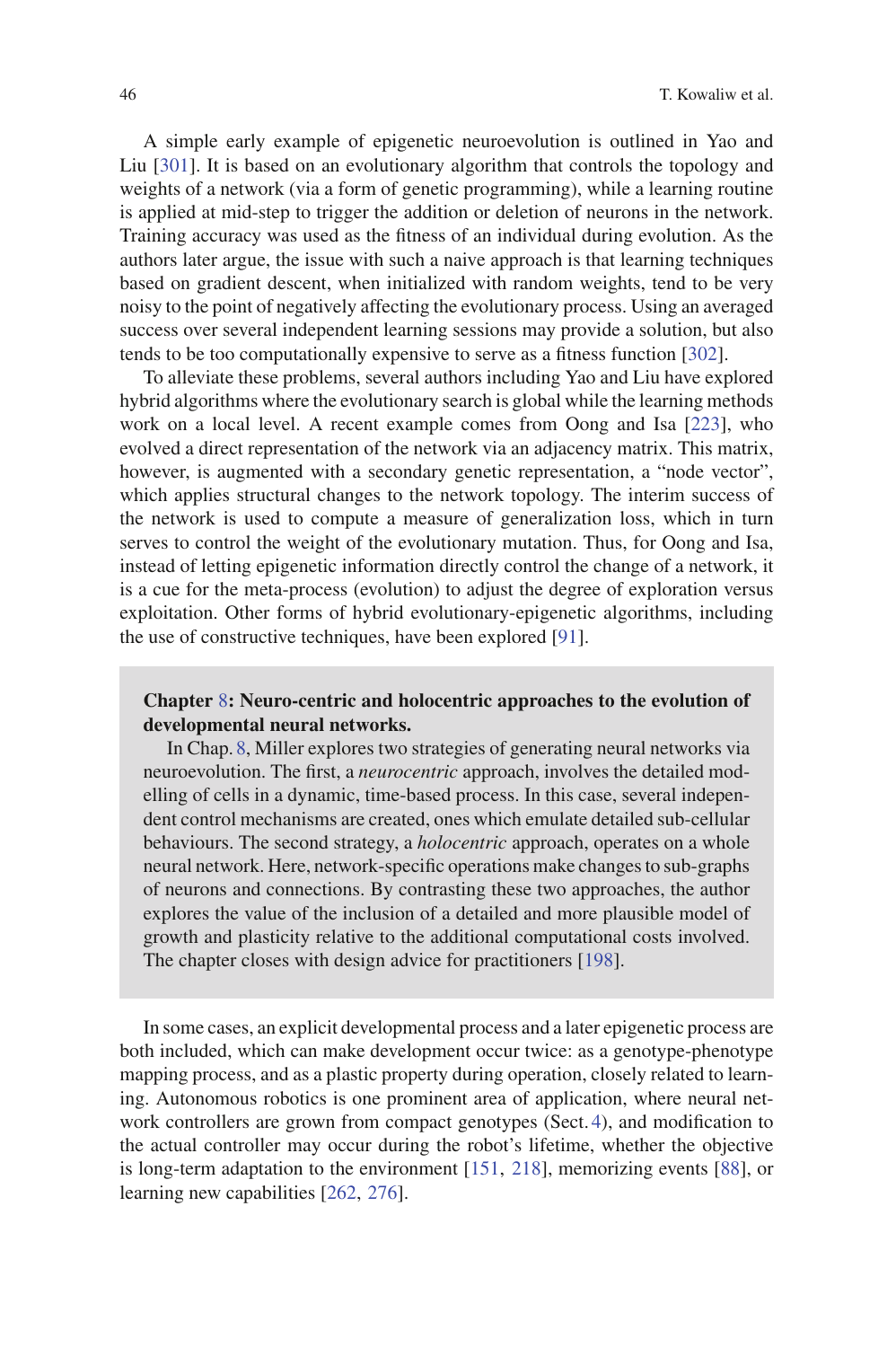# **Chapter** 9**: Artificial evolution of plastic neural networks: a few key concepts.**

In Chap. 9, Mouret and Tonelli consider the use of neuroevolution to find plastic neural networks for reinforcement learning. A neuroevolutionary process produces a network topology, which is then trained via Hebbian learning in a (possibly reward-based) environment. Two key motivations for this type of approach are the promotion of behavioural robustness and rewardbased behavioural change, concepts which suffer from inconsistent terminology in the literature. The authors provide new definitions of both concepts, and turn their attention to a key issue: the response of a neural network to previously unseen scenarios. To promote research on the topic, they define and discuss relevant concepts, such as the capacity for general and transitive learning, then theorize about the benefits of a developmental stage in terms of general learning [206].

# **7 Summary**

In this introduction, we have explored the central hypothesis of this book that *adaptive growth is a means of producing brain-like machines*. The emulation of neural development can incorporate desirable characteristics of natural neural systems into engineered designs. We have reviewed several strategies for performing this "metadesign", which also involves identifying specific network biases and their benefits. In particular, we have seen that several recent studies show a strong synergy, sometimes interchangeability, between developmental and epigenetic processes—a topic that has remained largely under-explored in the literature. The chapters that follow in this book describe some of the most important works in this area, offering a state-of-the-art review of intelligent machine design.

Recent accelerating progress in observation and modelling techniques in neuroscience, and systems biology in general, ensures the continued generation of novel insights into brain organization. This new collection of "biases" should be further explored and exploited in neural networks over the coming years, suggesting that artificial neurogenesis is a promising avenue of research.

# **References**

- 1. M. Abeles, *Local Cortical Circuits: An Electrophysiological Study*, vol. 6 (Springer, New York, 1982)
- 2. W.C. Abraham, M.F. Bear, Metaplasticity: the plasticity of synaptic plasticity. Trends Neurosci. **19**(4), 126–130 (1996)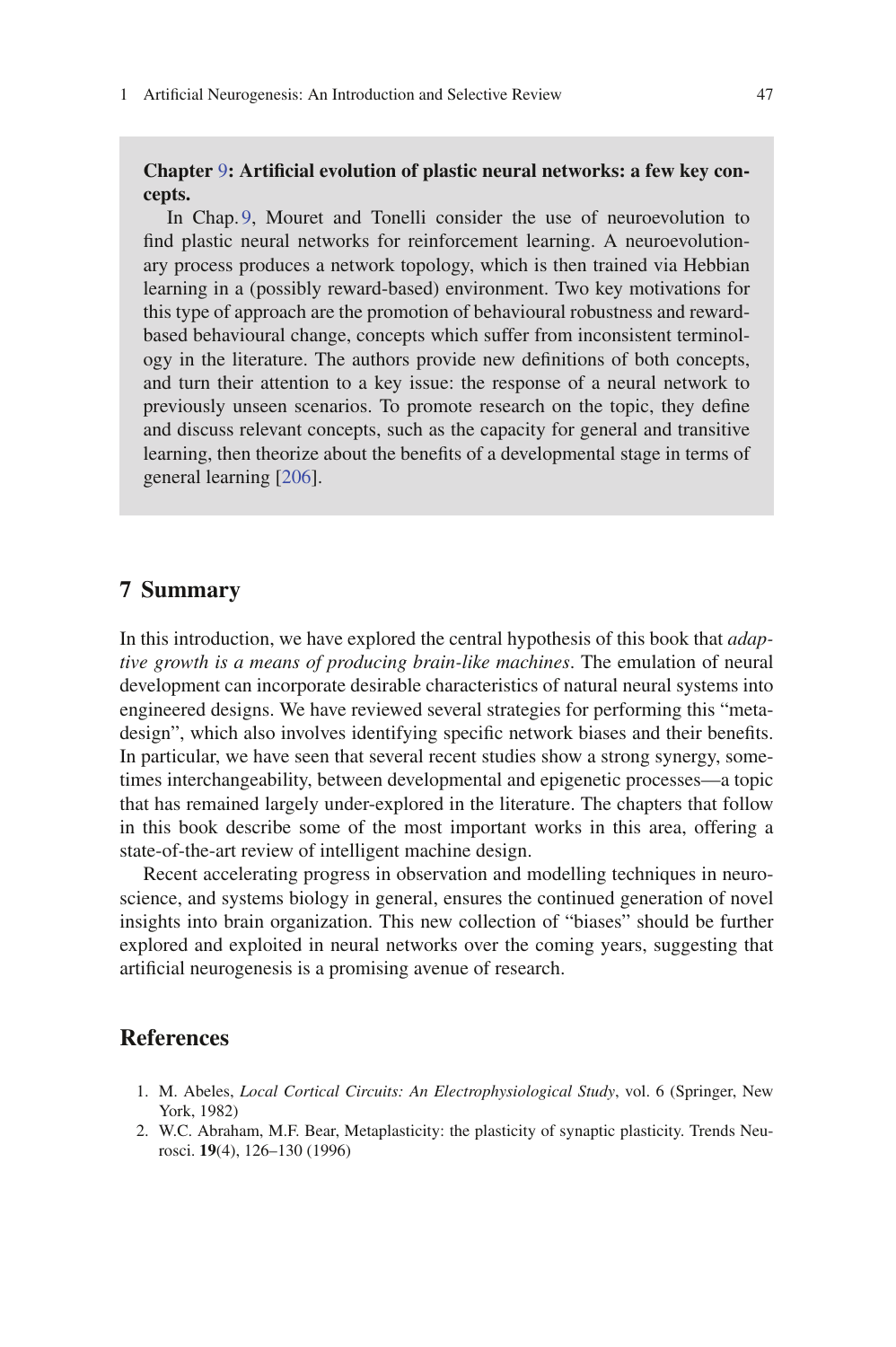- 3. I. Aho, H. Kemppainen, K. Koskimies, E. Makinen, T. Niemi, Searching neural network structures with l systems and genetic algorithms. Int. J. Comput. Math. **73**(1), 55–75 (1999)
- 4. U. Alon, *An Introduction to Systems Biology: Design Principles of Biological Circuits* (CRC Press, Boca Raton, 2007)
- 5. T. Andersen, R. Newman, T. Otter, Development of virtual embryos with emergent self-repair. in *AAAI Fall Symposium* (2006)
- 6. P.J. Angeline, G.M. Saunders, J.B. Pollack, An evolutionary algorithm that constructs recurrent neural networks. IEEE Trans. Neural Netw. **5**(1), 54–65 (1994)
- 7. W. Arthur, The effect of development on the direction of evolution: toward a twenty-first century consensus. Evol. Dev. **6**(4), 282–288 (2004)
- 8. F.A.C. Azevedo, L.R.B. Carvalho, L.T. Grinberg, J.M. Farfel, R.E.L. Ferretti, R.E.P. Leite, W.J. Filho, R. Lent, S. Herculano-Houzel, Equal numbers of neuronal and nonneuronal cells make the human brain an isometrically scaled-up primate brain. J. Comp. Neurol. **513**(5), 532–541 (2009)
- 9. J.M. Baldwin, A new factor in evolution. Am. Nat. **30**, 441–451 (1896)
- 10. W. Banzhaf, On the dynamics of an artificial regulatory network. in *European Conference on Artificial Life (ECAL 2003)* (Springer, Berlin, 2003), pp. 217–227
- 11. W. Banzhaf, N. Pillay, Why complex systems engineering needs biological development. Complexity **13**(2), 12–21 (2007)
- 12. J. Beal, Functional blueprints: an approach to modularity in grown systems. Swarm Intell. **5**(3–4), 257–281 (2011)
- 13. J.A. Bednar, *Constructing Complex Systems Via Activity-Driven Unsupervised Hebbian Selforganization*. in ed. by Kowaliw et al. [160], pp. 216–241
- 14. Y. Bengio, *Evolving Culture Versus Local Minima*. in ed. by Kowaliw et al. [160], pp. 112–143
- 15. Y. Bengio, P. Lamblin, D. Popovici, H. Larochelle, Greedy layer-wise training of deep networks. in *Advances in Neural Information Processing Systems* (2007)
- 16. Y. Bengio, Y. LeCun, Scaling learning algorithms towards AI. in *Large Scale Kernel Machines* (MIT Press, Cambridge, 2007)
- 17. P. Bentley, Three ways to grow designs: a comparison of embryogenies for an evolutionary design problem. in *Conference on Genetic and Evolutionary Computation* (1999), pp. 35–43
- 18. P. Bentley, Investigations into graceful degradation of evolutionary developmental software. Nat. Comput. **4**(4), 417–437 (2005)
- 19. E. Bienenstock, R. Doursat, Spatio-temporal coding and the compositionality of cognition. in *Temporal Correlations and Temporal Coding in the Brain* (1990), pp. 42–47
- 20. E. Bienenstock, C. von der Malsburg, A neural network for invariant pattern recognition. Europhys. Lett. **4**(1), 121–126 (1987)
- 21. E. Bienenstock, R. Doursat, A shape-recognition model using dynamical links. Netw. Comput. Neural Syst. **5**(2), 241–258 (1994)
- 22. E.J.W. Boers, H. Kuiper, *Biological Metaphors and the Design of Modular Artificial Neural Networks* Technical report (Leiden University, 1992)
- 23. J.C. Bongard, Evolving modular genetic regulatory networks. in *IEEE Congress on Evolutionary Computation (CEC)* (2002), pp. 1872–1877
- 24. J.C. Bongard, Spontaneous evolution of structural modularity in robot neural network controllers. in *Conference on Genetic and Evolutionary Computation (GECCO)* (Springer, 2011)
- 25. J.C. Bongard, R. Pfeifer, Evolving complete agents using artificial ontogeny. in ed. by F. Hara, R. Pfeifer *Morpho-functional Machines: The New Species (Designing Embodied Intelligence)* (Springer, 2003), pp. 237–258
- 26. M. Bortman, M. Aladjem, A growing and pruning method for radial basis function networks. IEEE Trans. Neural Netw. **20**(6), 1039–1045 (2009)
- 27. R. Brette, M. Rudolph, N.T. Carnevale, M.L. Hines, D. Beeman, J. Bower, M. Diesmann, A. Morrison, P. Goodman, F. Harris Jr, M. Zirpe, T. Natschläger, D. Pecevski, G.B. Ermentrout, M. Djurfeldt, A. Lansner, O. Rochel, T. Viéville, E. Muller, A.P. Davison, S. El Boustani, A. Destexhe, Simulation of networks of spiking neurons: A review of tools and strategies. J. Comput. Neurosci. **23**(3), 349–398 (2007)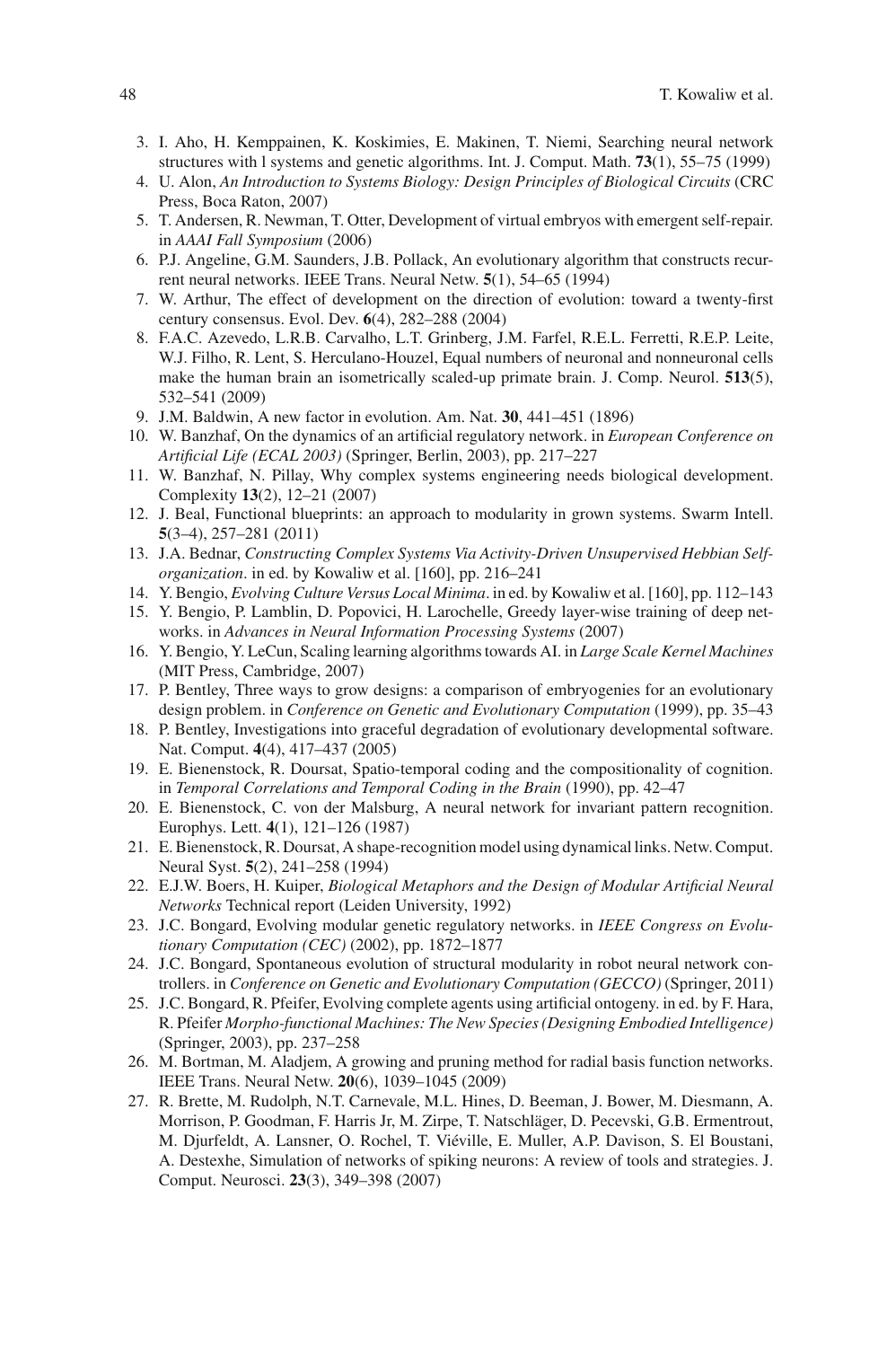- 1 Artificial Neurogenesis: An Introduction and Selective Review 49
- 28. D.J. Cahalane, B. Clancy, M.A. Kingsbury, E. Graf, O. Sporns, B.L. Finlay, Network structure implied by initial axon outgrowth in rodent cortex: empirical measurement and models. PLoS ONE **6**(1), 01 (2011)
- 29. W. Callebaut, D. Rasskin-Gutman, *Modularity: Understanding the Development and Evolution of Natural Complex Systems* (MIT Press, 2005)
- 30. A. Cangelosi, D. Parisi, S. Nolfi. Cell division and migration in a genotype for neural networks. Conf. Comput. Netw. 497–515 (1994)
- 31. S. Carroll, J. Grenier, S. Weatherbee, *From DNA to Diversity: Molecular Genetics and the Evolution of Animal Design* 2nd edn (Blackwell Publishing, 2005)
- 32. R. Cattell, A. Parker, Challenges for brain emulation: why is it so difficult? Nat. Intell. INNS Mag. **1**(3), 17–31 (2012)
- 33. L. Cazenille, N. Bredeche, H. Hamann, J. Stradner, Impact of neuron models and network structure on evolving modular robot neural network controllers. in *Conference on Genetic and evolutionary computation (GECCO)*, (ACM Press, New York, 2012), p. 89
- 34. J.P. Changeux, A. Danchin, Nature **264**, 705–712 (1976)
- 35. N. Cheney, R. Maccurdy, J. Clune, H. Lipson, Unshackling evolution: evolving soft robots with multiple materials and a powerful generative encoding. in *Genetic and Evolutionary Computation Conference (GECCO)* (2013), pp. 167–174
- 36. N. Chomsky, *Aspects of the Theory of Syntax* (MIT Press, 1965)
- 37. J. Clune, B.E. Beckmann, P.K. McKinley, C. Ofria, Investigating whether hyperNEAT produces modular neural networks. in *Conference on Genetic and Evolutionary Computation (GECCO)*, (ACM Press, New York, 2010), pp. 1523–1530
- 38. J. Clune, B.E. Beckmann, R.T. Pennock, C. Ofria, HybrID: A hybridization of indirect and direct encodings for evolutionary computation. in *European Conference on Artificial Life (ECAL)* (2009), pp. 134–141
- 39. J. Clune, J.B. Mouret, H. Lipson, The evolutionary origins of modularity. Proc. Roy. Soc. B Biol. Sci. **280**(1755), 20122863 (2013)
- 40. J. Clune, K.O. Stanley, R.T. Pennock, C. Ofria, On the performance of indirect encoding across the continuum of regularity. IEEE Trans. Evol. Comput. **15**(3), 346–367 (2011)
- 41. H. Cuntz, F. Forstner, A. Borst, M. Häusser, One rule to grow them all: a general theory of neuronal branching and its practical application. PLoS Comput. Biol. **6**(e1000877), 08 (2010)
- 42. S. Cussat-Blanc, H. Luga, Y. Duthen, Cell 2Organ: Self-repairing artificial creatures thanks to a healthy metabolism. in *IEEE Congress on Evolutionary Computation (CEC)* (2009), pp. 2708–2715
- 43. S. Cussat-Blanc, J. Pascalie, S. Mazac, H. Luga, Y. Duthen, A synthesis of the cell2organ developmental model. in Doursat et al. [67], pp. 353–381
- 44. G. Cybenko, Approximations by superpositions of sigmoidal functions. Math. Control Sig. Syst. **4**(2), 303–314 (1989)
- 45. N.M. da Costa, K.A.C. Martin, Whose cortical column would that be? Front. Neuroanat. **4**(16), (2010)
- 46. G. Dahl, M. Ranzato, A. Mohamed, G.E. Hinton, Phone Recognition with the meancovariance restricted Boltzmann machine. in *Advances in Neural Information Processing Systems* (2010), pp. 469–477
- 47. K. Dale, P. Husbands, The evolution of reaction-diffusion controllers for minimally cognitive agents. Artif. Life **16**, 1–19 (2010)
- 48. D.B. DAmbrosio, J. Gauci, K.O. Stanley, HyperNEAT: the first five years. in ed. by Kowaliw et al. [160], pp. 167–197
- 49. D.B. D'Ambrosio, K.O. Stanley, A novel generative encoding for exploiting neural network sensor and output geometry. in *Conference on Genetic and Evolutionary Computation (GECCO)* (ACM Press, New York, 2007), pp. 974–982
- 50. H. De Garis, Growing an artificial brain: the genetic programming of million-neural-netmodule artificial brains within trillion cell cellular automata machines. in *Proceedings of the Third Annual Conference on Evolutionary Programming* (1994), pp. 335–343
- 51. T.W. Deacon, Rethinking mammalian brain evolution. Am. Zool. **30**(3), 629–705 (1990)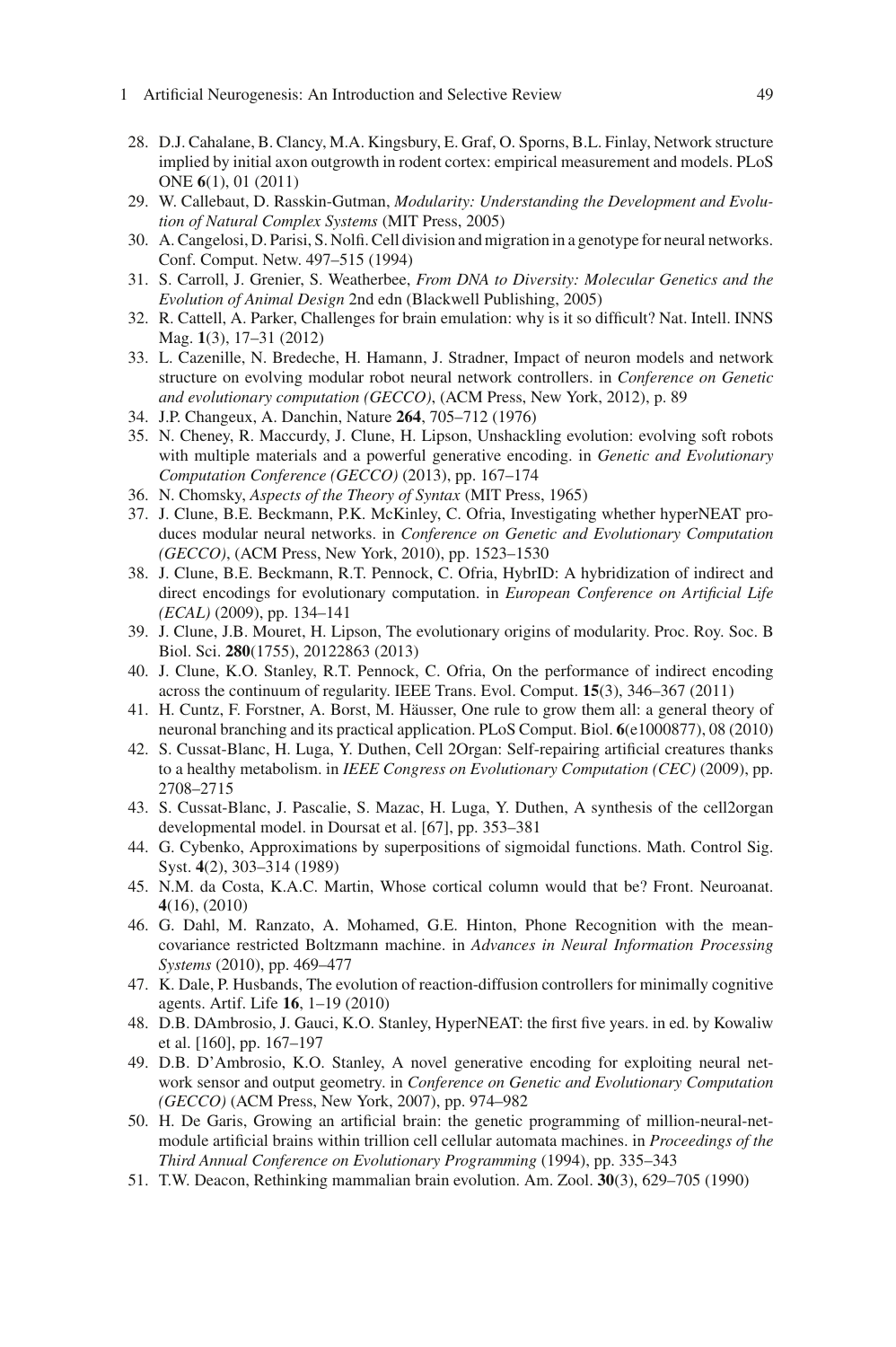- 52. J. Dean, G. Corrado, R. Monga, K. Chen, M. Devin, Q. Le, M. Mao, M. Ranzato, A. Senior, P. Tucker, K. Yang, A. Ng, Large scale distributed deep networks. in ed. by P. Bartlett, F.C.N. Pereira, C.J.C. Burges, L. Bottou, K.Q. Weinberger. *Advances in Neural Information Processing Systems 25* (2012), pp. 1232–1240
- 53. A.S. Dekaban, D. Sadowsky, Changes in brain weights during the span of human life: Relation of brain weights to body heights and body weights. Ann. Neurol. **4**(4), 345–356 (1978)
- 54. F. Dellaert, R.D. Beer, *Co-evolving Body and Brain in Autonomous Agents Using a Developmental Model*. Technical report, Department of Computer Engineering and Science (Case Western Reserve University, Cleveland, 1994)
- 55. F. Dellaert, R.D. Beer, Toward an evolvable model of development for autonomous agent synthesis. in*Proceedings of the fourth International Workshop on the Synthesis and Simulation of Living Systems (ALIFE Workshop)* (1994)
- 56. A. Deutsch, S. Dormann, *Cellular Automaton Modelling of Biological Pattern Formation: Characterization, Applications and Analysis* (Birkhauser, 2005)
- 57. A. Devert, N. Bredeche, M. Schoenauer, Robustness and the halting problem for multicellular artificial ontogeny. IEEE Trans. Evol. Comput. **15**(3), 387–404 (2011)
- 58. M. do Carmo Nicoletti, J. Bertini, D. Elizondo, L. Franco, J. Jerez, Constructive neural network algorithms for feedforward architectures suitable for classification tasks. in ed. by L. Franco, D. Elizondo, J. Jerez. *Constructive Neural Networks, Studies in Computational Intelligence*, vol. 258 (Springer, Heidelberg, 2009), pp. 1–23
- 59. S. Doncieux, J.-B. Mouret, T. Pinville, P. Tonelli, B. Girard, The evoneuro approach to neuroevolution. in Kowaliw et al. [159], pp. 10–14
- 60. R. Doursat, Bridging the mind-brain gap by morphogenetic neuron flocking: The dynamic self-organization of neural activity into mental shapes. in *2013 AAAI Fall Symposium Series* (2013)
- 61. R. Doursat, Contribution à l'étude des représentations dans le système nerveux et dans les réseaux de neurones formels. PhD thesis, Université Pierre et Marie Curie (Paris 6), 1991
- 62. R. Doursat, Facilitating evolutionary innovation by developmental modularity and variability. in *Conference on Genetic and Evolutionary Computation (GECCO)* (ACM, 2009), pp. 683– 690
- 63. R. Doursat, Organically grown architectures: creating decentralized, autonomous systems by embryomorphic engineering. in ed. by R.P. Würtz. *Organic computing, Understanding Complex Systems* (Springer, 2008), pp. 167–199
- 64. R. Doursat, The growing canvas of biological development: multiscale pattern generation on an expanding lattice of gene regulatory networks. InterJournal Complex Syst. 1809 (2006)
- 65. R. Doursat, E. Bienenstock, Neocortical self-structuration as a basis for learning. in *5th International Conference on Development and Learning (ICDL 2006)* (2006), pp. 1–6
- 66. R. Doursat, C. Sánchez, R. Dordea, D. Fourquet, T. Kowaliw, Embryomorphic engineering: emergent innovation through evolutionary development. in ed. by Doursat et al. [67], pp. 275–311
- 67. R. Doursat, H. Sayama, O. Michel (eds.), *Morphogenetic Engineering: Toward Programmable Complex Systems. Understanding Complex Systems* (Springer, 2012)
- 68. R. Doursat, H. Sayama, O. Michel, A review of morphogenetic engineering. *Nat. Comput.* 1–19 (2013)
- 69. J.E. Dowling, *The Great Brain Debate: Nature or Nurture?* (Princeton University Press, 2007)
- 70. K. Downing, A neural-group basis for evolving and developing neural networks. in *AAAI-Devp* (2006)
- 71. K. Downing, Supplementing evolutionary developmental systems with abstract models of neurogenesis. in *9th Genetic and Evolutionary Computation Conference (GECCO)* (2007), pp. 990–996
- 72. K. Downing, The Baldwin effect in developing neural networks. in *Genetic and Evolutionary Computation Conference (GECCO)* (2010), pp. 555–562
- 73. P. Durr, C. Mattiussi, D. Floreano, Neuroevolution with analog genetic encoding. in *Parallel Problem Solving from Nature (PPSN)* (2006), pp. 671–680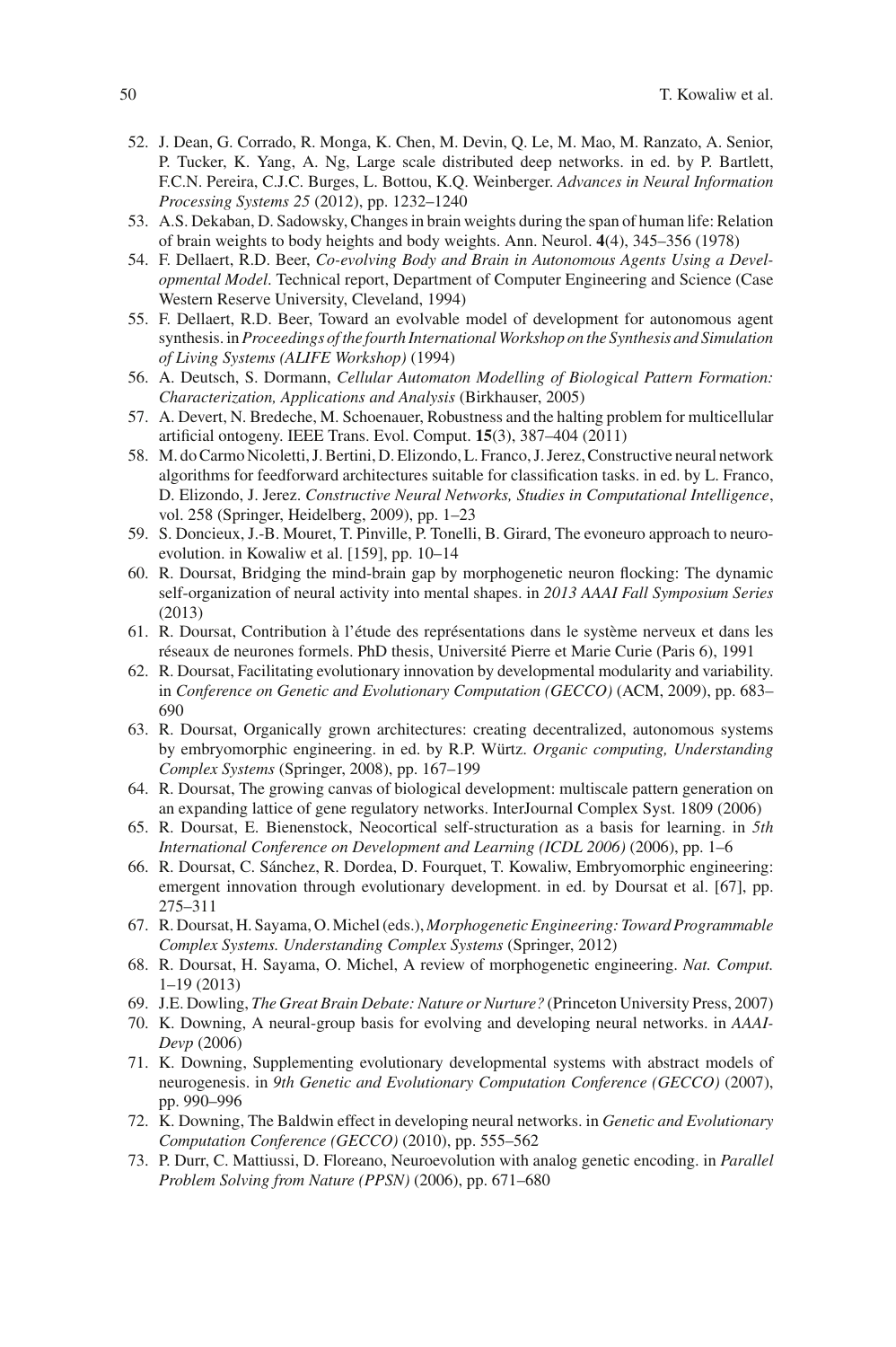- 1 Artificial Neurogenesis: An Introduction and Selective Review 51
- 74. S.O.E. Ebbesson, The parcellation theory and its relation to interspecific variability in brain organization, evolutionary and ontogenetic development, and neuronal plasticity. Cell Tissue Res. **213**(2), 179–212 (1980)
- 75. P. Eggenberger Hotz, Creation of neural networks based on developmental and evolutionary principles. in *International Conference on Artificial, Neural Networks* (1997), pp. 337–342
- 76. P. Eggenberger Hotz, Evolving morphologies of simulated 3D organisms based on differential gene expression. in *European Conference on Artificial Life (ECAL)* (MIT Press, 1997), pp. 205–213
- 77. P. Eggenberger Hotz, Evolving morphologies of simulated 3D organisms based on differential gene expression. in *European Conference on Artificial Life (ECAL)* (1997), pp. 205–213
- 78. P. Eggenberger Hotz, G. Gomez, R. Pfeiffer, Evolving the morphology of a neural network for controlling a foveating retina and its test on a real robot. in *Artificial Life 8* (2002), pp. 243–251
- 79. A.E. Eiben, J.E. Smith, *Introduction to Evolutionary Computing* (Springer, 2003)
- 80. C. Eliasmith, T.C. Stewart, X. Choo, T. Bekolay, T. DeWolf, Y. Tang, D. Rasmussen, A large-scale model of the functioning brain. Science **338(20)**, 1202-1205 (2012)
- 81. D. Erhan, Y. Bengio, A. Courville, P.A. Manzagol, P. Vincent, S. Bengio, Why does unsupervised pre-training help dDeep learning? J. Mach. Learn. Res. **11**, 625–660 (2010)
- 82. C. Espinosa-Soto, A. Wagner, Specialization can drive the evolution of modularity. PLoS Comput. Biol. **6**(3), e1000719 (2010)
- 83. S.E. Fahlman, C. Lebiere, The cascade-correlation learning architecture. in ed. by D.S. Touretzky. *Advances in Neural Information Processing Systems 2*, (Morgan Kaufmann, 1990), pp. 524–532
- 84. D. Federici, Evolving a neurocontroller through a process of embryogeny. in *Proceeding of Simulation of Adaptive Behavior (SAB)* (2004), pp. 373–384
- 85. D. Federici, Evolving developing spiking neural networks. in *IEEE Congress on Evolutionary Computation* (2005), pp. 43–550
- 86. D. Federici, K. Downing, Evolution and development of a multicellular organism: Scalability, resilience, and neutral complexification. Artif. Life **12**(3), 381–409 (2006)
- 87. J.D. Fernández, D. Lobo, G.M. Martín, R. Doursat, F.J. Vico, Emergent diversity in an openended evolving virtual community. Artif. Life **18**(2), 199–222 (2012)
- 88. D. Floreano, J. Urzelai, Neural morphogenesis, synaptic plasticity, and evolution. Theory Biosci. **120**(3–4), 225–240 (2001)
- 89. J.A. Fodor, *Modularity of Mind: An Essay on Faculty Psychology* (MIT Press, 1983)
- 90. R.M. French, Catastrophic forgetting in connectionist networks. Trends Cogn. Sci. **3**(4), 128– 135 (1999)
- 91. N. García-Pedrajas, D. Ortiz-Boyer, A cooperative constructive method for neural networks for pattern recognition. Pattern Recogn. **40**(1), 80–98 (2007)
- 92. S. Geman, E. Bienenstock, R. Doursat, Neural networks and the bias/variance dilemma. Neural Comput. **4**(1), 1–58 (1992)
- 93. S.F. Gilbert, *Developmental Biology* 8 edn. (Sinauer Associates, 2008)
- 94. S.F. Gilbert, D. Epel, *Ecological Developmental Biology* 1 edn. (Sinauer Associates, 2008)
- 95. B. Goertzel, R. Lian, I. Arel, H. de Garis, S. Chen, A world survey of artificial brain projects, part II: biologically inspired cognitive architectures. Neurocomputing **74**(1–3), 30–49 (2010)
- 96. F. Gomez, R. Miikkulainen, Solving non-markovian control tasks with neuro-evolution. in *IJCAI* (1999), pp. 1356–1361
- 97. F. Gomez, R. Miikkulainen, Incremental evolution of complex general behavior. Adapt. Behav. **5**, 317–342 (1997)
- 98. B.C. Goodwin, *How the Leopard Changed Its Spots: The Evolution of Complexity* (Scribner, 1994)
- 99. S.J. Gould, *The Structure of Evolutionary Theory* (The Belknap Press of Harvard University Press, 2002)
- 100. S.J. Gould, R. Lewontin, The spandrels of san marco and the panglossian paradigm: a critique of the adaptationist programme. Proc. Roy. Soc. London Ser. B Biol. Sci. **205**(1161), 581–598 (1979)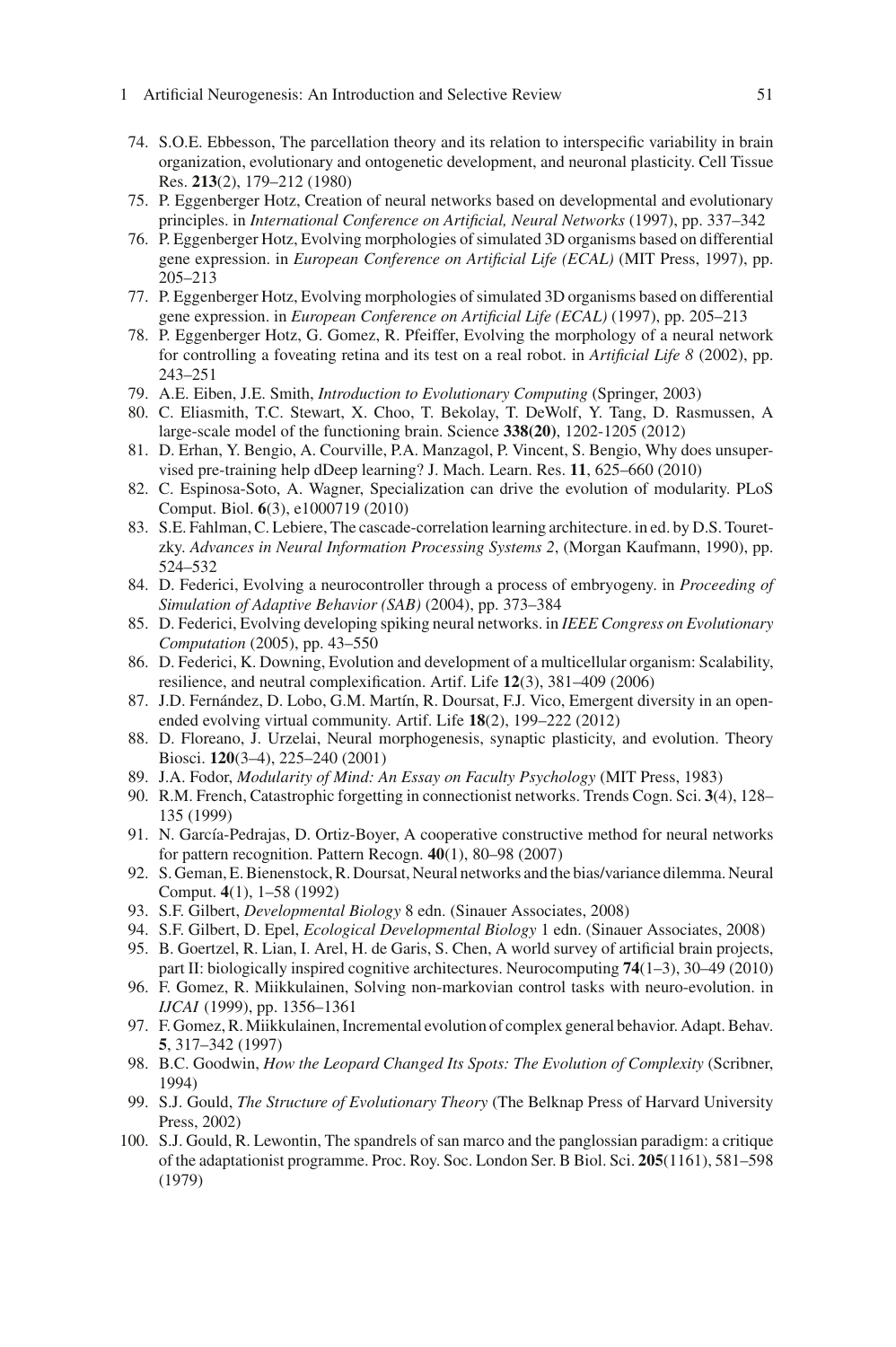- 101. F. Gruau, Cellular encoding as a graph grammar. in *Grammatical Inference: IEE Colloquium on Theory, Applications and Alternatives* (1993), pp. 1–17
- 102. F. Gruau, Genetic synthesis of Boolean neural networks with a cell rewriting developmental process. in *Proceedings of COGANN-92: International Workshop on Combinations of Genetic Algorithms and Neural Networks* (IEEE Computer Society Press, 1992), pp. 55–74
- 103. F. Gruau, *Neural Network Synthesis Using Cellular Encoding And The Genetic Algorithm* (PhD thesis, Université Claude Bernard-Lyon, 1994)
- 104. F. Gruau, D. Whitley, L. Pyeatt, A comparison between cellular encoding and direct encoding for genetic neural networks. in *Conference on Genetic Programming* (1996), pp. 81–89
- 105. H.-G. Han, J.-F. Qiao, A structure optimization algorithm for feedforward neural network construction. Neurocomputing **99**, 347–357 (2012)
- 106. H.-G. Han, J.-F. Qiao, A repair algorithm for radial basis function neural network and its application to chemical oxygen demand modeling. Int. J. Neural Syst. **20**(01), 63–74 (2010)
- 107. S. Harding, W. Banzhaf, Artificial development. in *Organic Computing, Understanding Complex Systems* (Springer, Heidelberg, 2008), pp. 201–219
- 108. S.L. Harding, J.F. Miller, The dead state: A comparison between developmental and direct encodings (updated version). in *Workshop on Complexity through Development and Self-Organizing Representations (CODESOAR), Genetic and Evolutionary Computation Conference (GECCO)* (2006)
- 109. S.L. Harding, J.F. Miller, W. Banzhaf, Self-modifying cartesian genetic programming, in ed. by J.F. Miller *Cartesian Genetic Programming*, Natural Computing Series (Springer, Berlin, 2011), pp. 101–124
- 110. C. Hartland, N. Bredeche, M. Sebag, Memory-enhanced evolutionary robotics: the echo state network approach. in *IEEE Congress on Evolutionary Computation, 2009 (CEC)* (2009), pp. 2788–2795
- 111. B. Hassibi, D.G. Stork, Second order derivatives for network pruning: Optimal brain surgeon. in *Advances in Neural Information Processing Systems* (1993), pp. 164–164
- 112. J. Hastad, Almost optimal lower bounds for small depth circuits. in *Proceedings of the Eighteenth Annual ACM Aymposium on Theory of Computing, STOC '86* (ACM, New York, 1986), pp. 6–20
- 113. S. Haykin, *Neural Networks and Learning Machines* 3 edn. (Pearson Inc., 2009)
- 114. D.O. Hebb, *The Organization of Behavior* (Wiley, New York, 1949)
- 115. J.L. Hendrikse, T.E. Parsons, B. Hallgrímsson, Evolvability as the proper focus of evolutionary developmental biology. Evol. Dev. **9**(4), 393–401 (2007)
- 116. S.L. Hill, Y. Wang, I. Riachi, F. Schürman, H. Markram, Statistical connectivity provides a sufficient foundation for specific functional connectivity in neocortical neural microcircuits. vol. 18 *Proceedings of the National Academy of Sciences* (2012)
- 117. J. Hiller, H. Lipson, Automatic design and manufacture of soft robots. IEEE Trans. Robot. **28**, 457–466 (2012)
- 118. R. Himeno, J. Savin, Largest neuronal network simulation achieved using K computer @ONLINE. http://www.riken.jp/en/pr/press/2013/20130802\_1/. Accessed: 09/2013
- 119. G.E. Hinton, S. Osindero, Y.W. Teh, A fast learning algorithm for deep belief nets. Neural Comput. **18**(7), 1527–1554 (2006)
- 120. G.E. Hinton, S.J. Nowlan, How learning can guide evolution. Complex Syst. **1**, 495–502 (1987)
- 121. A. Hintze, C. Adami, Evolution of complex modular biological networks. PLoS Comput. Biol. **4**(2), 1–12 (2008)
- 122. T.-H. Hoang, R.I. McKay, D. Essam, N.X. Hoai, On synergistic interactions between evolution, development and layered learning. IEEE Trans. Evol. Comput. **15**(3), 287–312 (2011)
- 123. J.J. Hopfield, C.D. Brody, What is a moment? transient synchrony as a collective mechanism for spatiotemporal integration. Proc. Natl. Acad. Sci. **98**(3), 1282–1287 (2001)
- 124. G.S. Hornby, Measuring, enabling and comparing modularity, regularity and hierarchy in evolutionary design. in *Conference on Genetic and Evolutionary Computation (GECCO)* (2007), pp. 1729–1736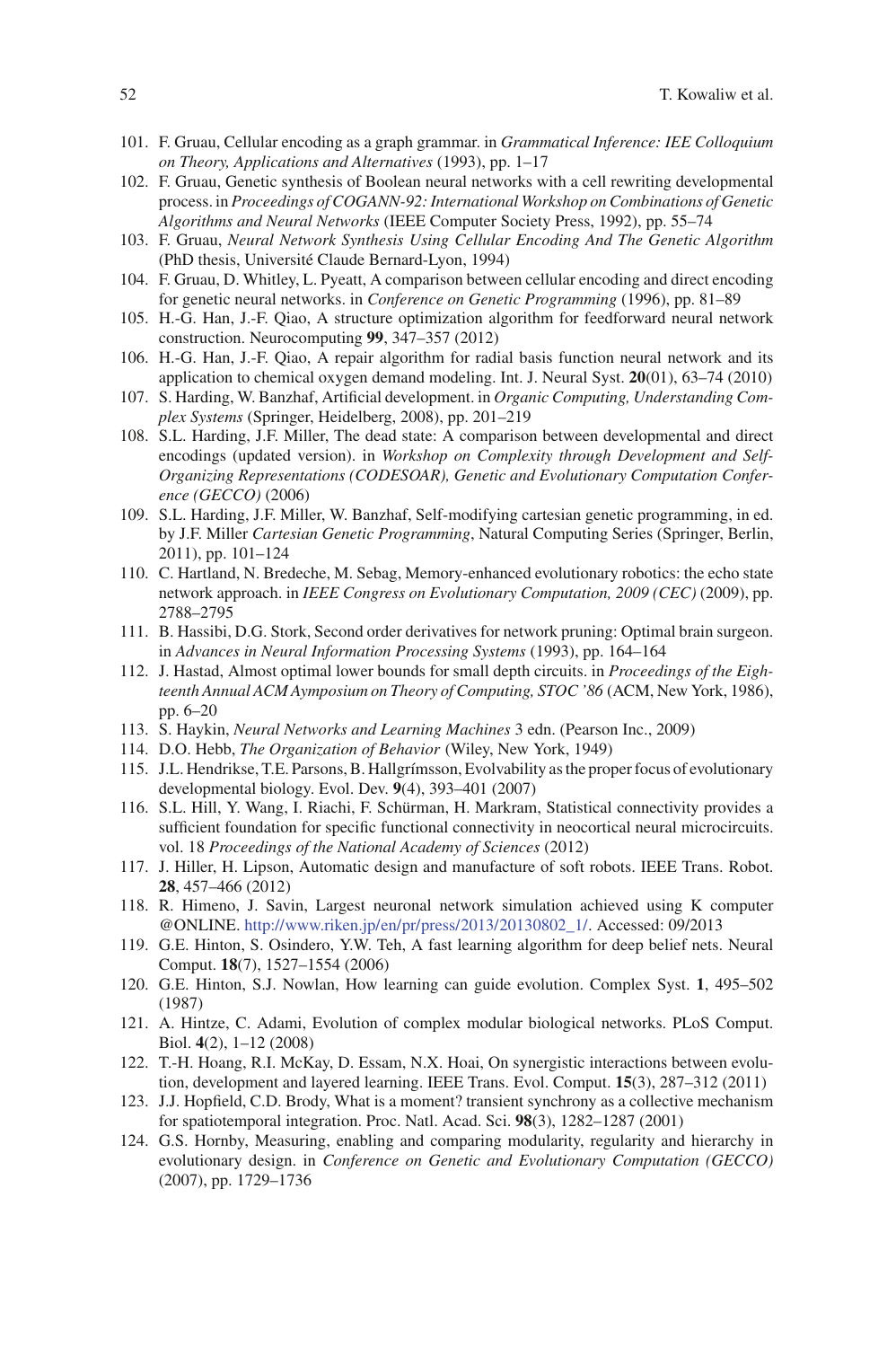- 1 Artificial Neurogenesis: An Introduction and Selective Review 53
- 125. G.S. Hornby, H. Lipson, J.B. Pollack, Generative representations for the automated design of modular physical robots. IEEE Trans. Robot. Autom. **19**(4), 703–719 (2003)
- 126. G.S. Hornby, J.B. Pollack, Creating high-level components with a generative representation for body-brain evolution. Artif. Life **8**(3), 223–246 (2002)
- 127. P.E. Hotz, Comparing direct and developmental encoding schemes in artificial evolution: a case study in evolving lens shapes. in *Congress on Evolutionary Computation (CEC)* (2004), pp. 752–757
- 128. C.-F. Hsu, Adaptive growing-and-pruning neural network control for a linear piezoelectric ceramic motor. Eng. Appl. Artif. Intell. **21**(8), 1153–1163 (2008)
- 129. T. Hu, W. Banzhaf, Evolvability and speed of evolutionary algorithms in light of recent developments in biology. J. Artif. Evol. Appl. **1–28**, 2010 (2010)
- 130. D.-S. Huang, J.-X. Du, A constructive hybrid structure optimization methodology for radial basis probabilistic neural networks. IEEE Trans. Neural Netw. **19**(12), 2099–2115 (2008)
- 131. A. Huemer, M. Gongora, D. Elizondo, A robust reinforcement based self constructing neural network. in *International Joint Conference on Neural Networks (IJCNN)* (2010), pp. 1–7
- 132. P. Husbands, T. Smith, N. Jakobi, M. O'Shea, Better living through chemistry: evolving GasNets for robot control. Connection Sci. **10**(3–4), 185–210 (1998)
- 133. A. Ilachinski, *Cellular Automata: A Discrete Universe* (World Scientific, 2001)
- 134. B. Inden, Neuroevolution and complexifying genetic architectures for memory and control tasks. Theory Biosci. **127**(2), 187–194 (2008)
- 135. T. Ishibashi, K. Dakin, B. Stevens, P. Lee, S. Kozlov, C. Stewart, R. Fields, Astrocytes promote myelination in response to electrical impulses. Neuron **49**(6), 823–832 (2006)
- 136. M.M. Islam, A. Sattar, F. Amin, Xin Yao, K. Murase, A new adaptive merging and growing algorithm for designing artificial neural networks. IEEE Trans. Syst. Man Cyber. Part B Cybern. **39**(3), 705–722 (2009)
- 137. H. Jäeger, H. Haas, Harnessing nonlinearity: Predicting chaotic systems and saving energy in wireless communication. Science **304**(5667), 78–80 (2004)
- 138. H. Jäeger, M. Lukoševičius, D. Popovici, U. Siewert, Optimization and applications of echo state networks with leaky- integrator neurons. Neural Netw. **20**(3), 335–352 (2007)
- 139. H. Jäeger, W. Maass, J. Principe, Introduction to the special issue on echo state networks and liquid state machines. Neural Netw. **20**(3), 287–289 (2007)
- 140. N. Jakobi, Harnessing morphogenesis. in *International Conference on Information Processing in Cells and Tissues* (1995), pp. 29–41
- 141. K. Jarrett, K. Kavukcuoglu, M. Ranzato, Y. LeCun, What is the best multi-stage architecture for object recognition? in *Proceedings of International Conference on Computer Vision (ICCV)* (2009), pp. 2146–2153
- 142. M. Joachimczak, T. Kowaliw, R. Doursat, B. Wróbel, Brainless bodies: controlling the development and behavior of multicellular animats by gene regulation and diffusive signals. in *Conference on the Simulation and Synthesis of Living Systems (ALife)*, (2012), pp. 349–356
- 143. M. Joachimczak, T. Kowaliw, R. Doursat, B. Wróbel, Controlling development and chemotaxis of soft-bodied multicellular animats with the same gene regulatory network. in *Advances in Artificial Life (ECAL)* (MIT Press, 2013), pp. 454–461
- 144. M. Joachimczak, B. Wróbel, Processing signals with evolving artificial gene regulatory networks. in *Conference on the Simulation and Synthesis of Living Systems (ALife)* (MIT Press, 2010), pp. 203–210
- 145. M. Joachimczak, B. Wróbel, Evolution of robustness to damage in artificial 3-dimensional development. Biosystems **109**(3), 498–505 (2012)
- 146. M. Kaiser, C.C. Hilgetag, A. von Ooyen, A simple rule for axon outgrowth and synaptic competition generates realistic connection lengths and filling fractions. Cereb. Cortex **19**(12), 3001–3010 (2009)
- 147. N. Kashtan, U. Alon, Spontaneous evolution of modularity and network motifs. Proc. Natl. Acad. Sci. **102**(39), 13773 (2005)
- 148. Y. Kassahun, G. Sommer, Evolution of neural networks through incremental acquisition of neural structures. Technical Report Number 0508, Christian-Albrechts-Universität zu Kiel, Institut für Informatik und Praktische Mathematik, Juni 2005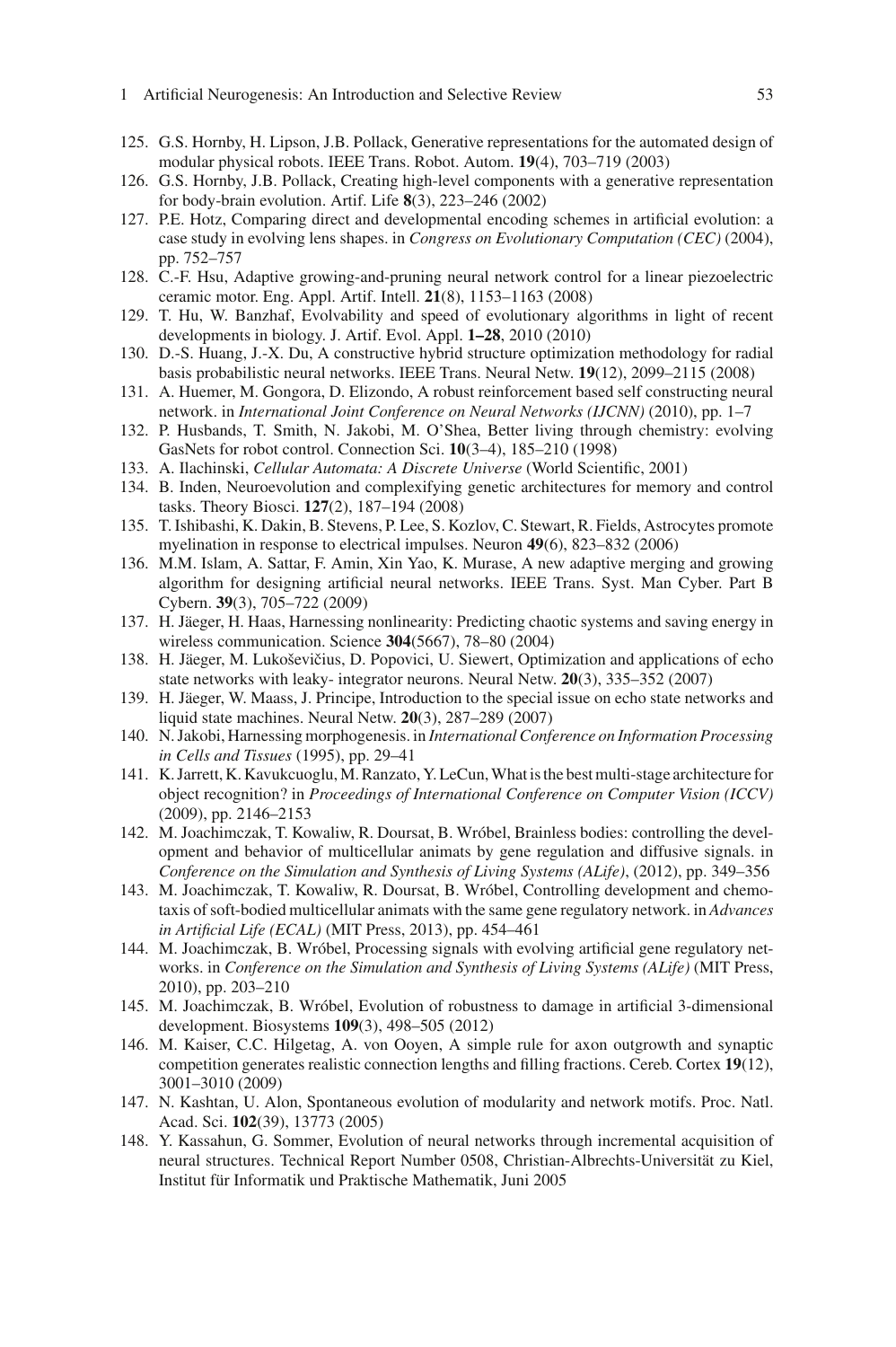- 149. M.J. Katz, R.J. Lasek, Evolution of the nervous system: Role of ontogenetic mechanisms in the evolution of matching populations. Proc. Natl. Acad. Sci. **75**(3), 1349–1352 (1978)
- 150. S.A. Kauffman, *The Origins of Order: Self Organization and Selection in Evolution* (Oxford University Press, Oxford, 1993)
- 151. G.M. Khan, J.F. Miller, D.M. Halliday, Evolution of cartesian genetic programs for development of learning neural architecture. Evol. Comput. **19**(3), 469–523 (2011)
- 152. M.W. Kirschner, J.C. Gerhart, *The Plausibility of Life: Resolving Darwin's Dilemma* (Yale University Press, 2005)
- 153. H. Kitano, Designing neural networks using genetic algorithms with graph generation system. Complex Syst. **4**, 461–476 (1990)
- 154. H. Kitano, A Simple Model of Neurogenesis and Cell Differentiation based on Evolutionary Large-Scale Chaos. Artif. Life **2**, 79–99 (1995)
- 155. J. Kodjabachian, J.-A. Meyer, Evolution and development of neural networks controlling locomotion, gradient-following and obstacle avoidance in artificial insects. IEEE Trans. Neural Netw. **9**(5), 796–812 (1998)
- 156. M. Komosinski, The world of framsticks: simulation, evolution, interaction. in *Virtual Worlds* (2000), pp. 214–224
- 157. T. Kowaliw, W. Banzhaf, Augmenting artificial development with local fitness. in ed. by A. Tyrrell *IEEE Congress on Evolutionary Computation (CEC)* (2009), pp. 316–323
- 158. T. Kowaliw, W. Banzhaf, Mechanisms for complex systems engineering through artificial development. in ed. by Doursat et al. [67], pp. 331–351
- 159. T. Kowaliw, N. Bredeche, R. Doursat (eds.), *Growing Adaptive Machines: Combining Development and Learning in Artificial Neural Networks* (Springer, 2014)
- 160. T. Kowaliw, N. Bredeche, R. Doursat (eds.), *Proceedings of DevLeaNN: A Workshop on Development and Learning in Artificial Neural Networks* (Paris, France, 2011)
- 161. T. Kowaliw, P. Grogono, N. Kharma, Bluenome: A novel developmental model of artificial morphogenesis. in *Conference on Genetic and Evolutionary Computation (GECCO)* (2004), pp. 93–104
- 162. T. Kowaliw, P. Grogono, N. Kharma, Environment as a spatial constraint on the growth of structural form. in *Conference on Genetic and Evolutionary Computation (GECCO)* (2007), pp. 1037–1044
- 163. T. Kowaliw, P. Grogono, N. Kharma, The evolution of structural form through artificial embryogeny. in *IEEE Symposium on Artificial Life (ALIFE)* (2007), pp. 425–432
- 164. J.R. Koza, D. Andre, F.H Bennett III, M. Keane, *Genetic Programming 3: Darwinian Invention and Problem Solving* (Morgan Kaufman, 1999)
- 165. J.L. Krichmar, G.M. Edelman, Brain-based devices for the study of nervous systems and the development of intelligent machines. Artif. Life **11**(1–2), 63–77 (2005)
- 166. A. Krizhevsky, I. Sutskever, G.E. Hinton, Imagenet classification with deep convolutional neural networks. in ed. by P. Bartlett, F.C.N. Pereira, C.J.C. Burges, L. Bottou, K.Q. Weinberger *Advances in Neural Information Processing Systems 25* (2012), pp. 1106–1114
- 167. P. Lauret, E. Fock, T.A. Mara, A node pruning algorithm based on a fourier amplitude sensitivity test method. IEEE Trans. Neural Netw. **17**(2), 273–293 (2006)
- 168. A. Lazar, G. Pipa, J. Triesch, SORN: a self-organizing recurrent neural network. Front. Comput. Neurosci. **3**(23), 1–9 (2009)
- 169. Q. Le, A. Karpenko, J. Ngiam, A.Y. Ng, Ica with reconstruction cost for efficient overcomplete feature learning. in ed. by J. Shawe-Taylor, R.S. Zemel, P. Bartlett, F.C.N. Pereira, K.Q. Weinberger *Advances in Neural Information Processing Systems 24* (2011), pp. 1017–1025
- 170. Q. Le, M. Ranzato, R. Monga, M. Devin, K. Chen, G. Corrado, J. Dean, A. Ng, Building high-level features using large scale unsupervised learning, in ed. by J. Langford, J. Pineau *Proceedings of the 29th International Conference on Machine Learning (ICML-12), ICML '12* (Omnipress, New York, 2012), pp. 81–88
- 171. Y. LeCun, Y. Bengio, Convolutional networks for images, speech, and time series. in *The Handbook of Brain Theory and Neural Networks* (MIT Press, 1998)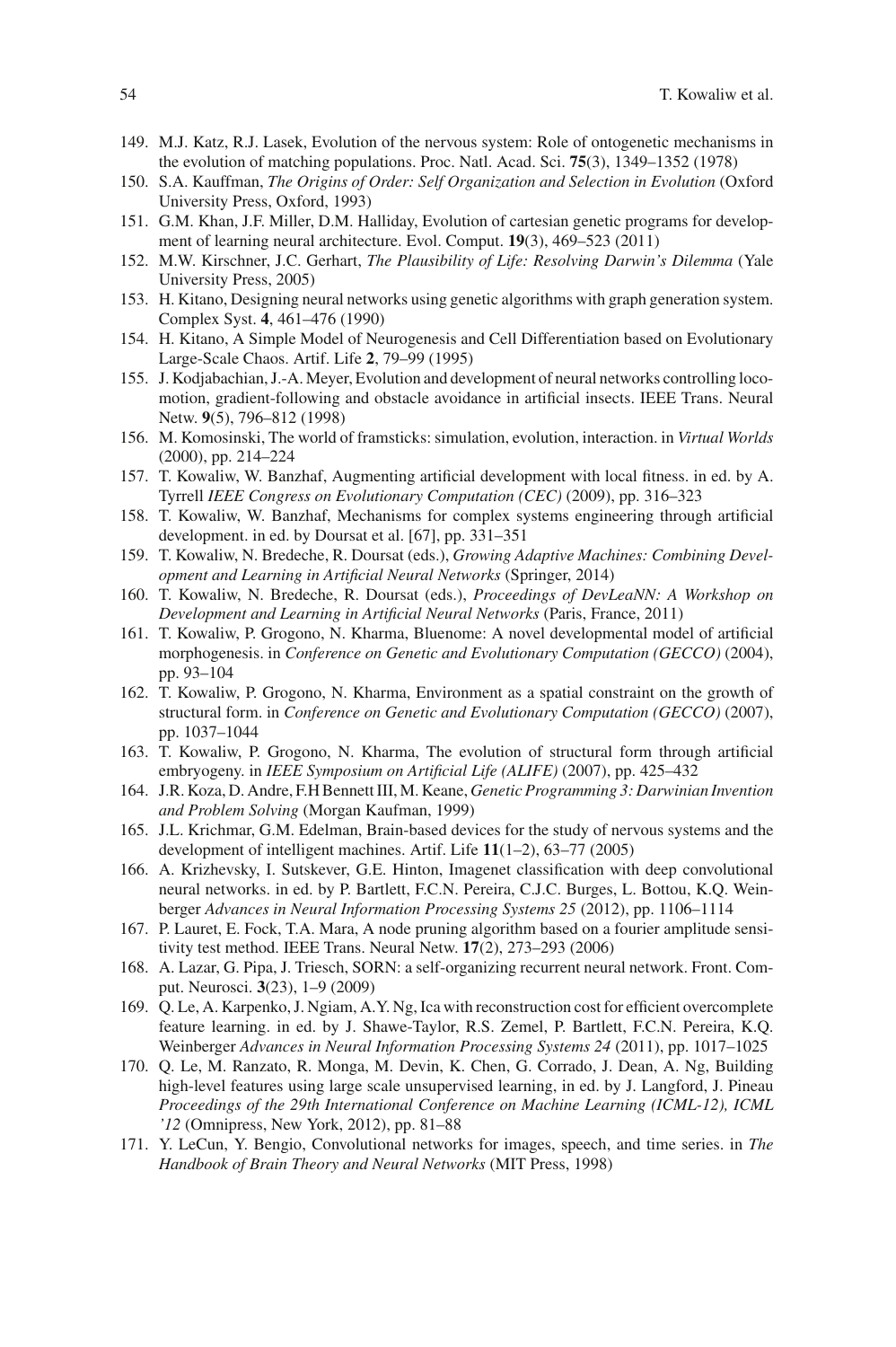- 1 Artificial Neurogenesis: An Introduction and Selective Review 55
- 172. J. Lefèvre, J.-F. Mangin, A reaction-diffusion model of human brain development. PLoS Comput. Biol. **6**(4) e1000749 (2010)
- 173. M. Li, P.M.B. Vitányi, *An Introduction to Kolmogorov Complexity and Its Applications* 3rd edn. (Springer, 2008)
- 174. H. Lipson, Principles of modularity, regularity, and hierarchy for scalable systems. J. Biol. Phys. Chem. **7**, 125–128 (2007)
- 175. J. Lohn, G. Hornby, D. Linden, Evolutionary antenna design for a NASA spacecraft. in *Genetic Programming Theory and Practice II* Chap. 18 (Springer, Ann Arbor, 2004), pp. 301–315
- 176. R.L. Lopes, E. Costa, The regulatory network computational device. Genetic Program. Evolvable Mach. **13**, 339–375 (2012)
- 177. C.J. Lowe, G.A. Wray, Radical alterations in the roles of homeobox genes during echinoderm evolution. Nature **389**, 718–721 (1997)
- 178. S. Luke, L. Spector, Evolving graphs and networks with edge encoding : preliminary report. in *Late Breaking Papers at the Genetic Programming 1996 Conference* (1996), pp. 117–124
- 179. M. Lukoševičius, H. Jaeger, Reservoir computing approaches to recurrent neural network training. Comput. Sci. Rev. **3**(3), 127–149 (2009)
- 180. W. Maass, T. Natschläger, H. Markram, Real-time computing without stable states: a new framework for neural computation based on perturbations. Neural Comput. **14**(11), 2531– 2560 (2002)
- 181. J.M. Mandler, *The Foundations of Mind: Origins of Conceptual Thought* (Oxford University Press, Oxford, 2004)
- 182. H. Markram, A brain in a supercomputer. www.ted.com. Accessed: 27/12/2012
- 183. H. Markram, J. Lübke, M. Frotscher, B. Sakmann, Regulation of synaptic efficacy by coincidence of postsynaptic APs and EPSPs. Science **275**(5297), 213–215 (1997)
- 184. H. Markram, The blue brain project. Nat. Rev. Neurosci. **7**(2), 153–160 (2006)
- 185. A. Matos, R. Suzuki, T. Arita, Heterochrony and artificial embryogeny: A method for analyzing artificial embryogenies based on developmental dynamics. Artif. Life **15**(2), 131–160 (2009)
- 186. C. Mattiussi, D. Floreano, Analog genetic encoding for the evolution of circuits and networks. IEEE Trans. Evol. Comput. **11**(5), 596–607 (2007)
- 187. J. McCormack, Aesthetic evolution of L-Systems revisited. in *Applications of Evolutionary Computing (Evoworkshops)* (2004), pp. 477–488
- 188. J. McCormack, *Impossible Nature: the Art of Jon McCormack*, Australian Centre for the Moving Image (2004)
- 189. W.S. McCulloch, W. Pitts, A logical calculus of the ideas immanent in nervous activity. Bull. Math. Biophys. **5**(4), 114–133 (1943)
- 190. N.F. McPhee, E. Crane, S.E. Lahr, R. Poli, Developmental plasticity in linear genetic programming. in *conference on Genetic and Evolutionary Computation (GECCO)* (2009), pp. 1019–1026
- 191. T. Menezes, E. Costa, Artificial brains as networks of computational building blocks. in *European Conference on Complex Systems* (2008)
- 192. T. Menezes, E. Costa, The gridbrain: an heterogeneous network for open evolution in 3d environments. in *IEEE Symposium on Artificial Life* (2007), pp. 155–162
- 193. Y. Meng, Y. Zhang, Y. Jin, Autonomous self-reconfiguration of modular robots by evolving a hierarchical mechanochemical model. IEEE Comput. Intell. Mag. **6**(1), 43–54 (2011)
- 194. Z. Michalewicz, *Genetic Algorithms* + *Data Structures* = *Evolution Programs* 1st–3rd edn. (Springer, New-York, 1992–1996)
- 195. Y. Miche, A. Sorjamaa, P. Bas, O. Simula, C. Jutten, A. Lendasse, Op-elm: Optimally pruned extreme learning machine. IEEE Trans. Neural Netw. **21**(1), 158–162 (2010)
- 196. K.D. Micheva, B. Busse, N.C. Weiler, N. O'Rourke, S.J. Smith, Single-synapse analysis of a diverse synapse population: Proteomic imaging methods and markers. Neuron **68**(4), 639–653 (2004)
- 197. J.F. Miller, Evolving a self-repairing, self-regulating, french flag organism. in *Conference on Genetic and Evolutionary Computation (GECCO)* (Springer, 2004), pp. 129–139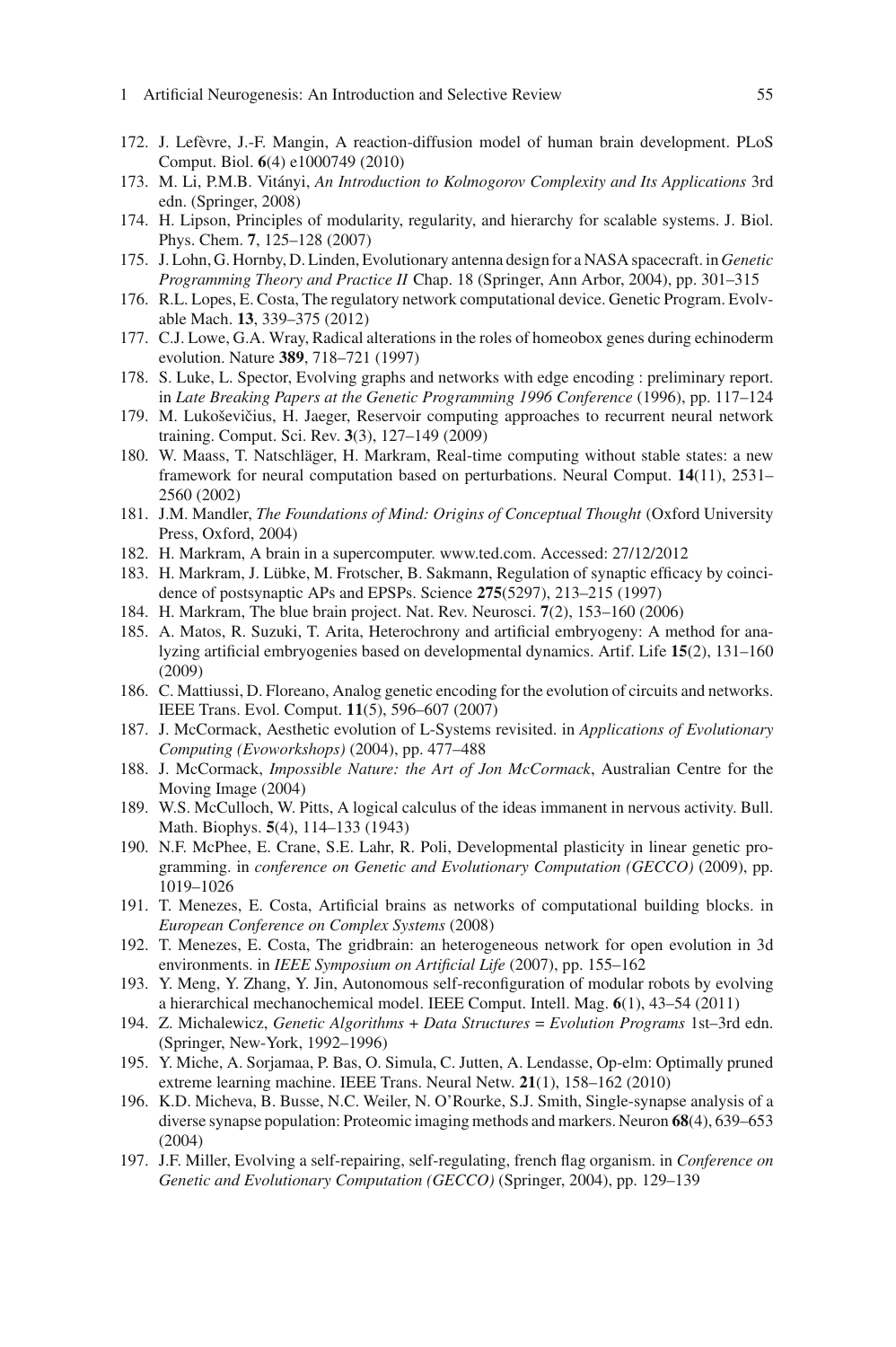- 198. J.F. Miller, Neuro-centric and holocentric approaches to the evolution of developmental neural networks. in ed. by Kowaliw et al. [160], pp. 242–268
- 199. J.F. Miller, W. Banzhaf, Evolving the program for a cell:fFrom french flags to boolean circuits. in *On Growth, Form and Computers* (2003), pp. 278–301
- 200. J.F. Miller, P. Thomson, A developmental method for growing graphs and circuits. in*Evolvable Systems: From Biology to Hardware* (2003), pp. 93–104
- 201. J.F. Miller, G.M. Khan, Where is the brain inside the brain? Memetic Comput. **3**, 217–228 (2011)
- 202. R. Milo, S. Itzkovitz, N. Kashtan, R. Levitt, S. Shen-Orr, I. Ayzenshtat, M. Sheffer, U. Alon, Superfamilies of evolved and designed networks. Science **303**(5663), 1538–1542 (2004)
- 203. A.A. Minai, D. Braha, Y. Bar-Yam, Complex engineered systems: Science meets technology. in ed. by D. Braha, Y. Bar-Yam, A.A. Minai *Complex Engineered Systems: Science Meets Technology, Chapter Complex Engineered Systems: A New Paradigm* (Springer, 2006), pp. 1–21
- 204. D.E. Moriarty, *Symbiotic Evolution of Neural Networks in Sequential Decision Tasks*, Ph.D. Thesis (University of Texas at Austin, USA, 1998)
- 205. J.-B. Mouret, S. Doncieux, B. Girard, Importing the computational neuroscience toolbox into neuro-evolution-application to basal ganglia. in *Conference on Genetic and Evolutionary Computation (GECCO)* (2010), pp. 587–595
- 206. J.-B. Mouret, P. Tonelli, Artificial evolution of plastic neural networks: a few key concepts. en ed. by Kowaliw et al. [160], pp. 269–280
- 207. J.-B. Mouret, S. Doncieux, MENNAG: a modular, regular and hierarchical encoding for neural-networks based on attribute grammars. Evol. Intell. **1**(3), 187–207 (2008)
- 208. T.D. Mrsic-Flogel, S.B. Hofer, K. Ohki, R.C. Reid, T. Bonhoeffer, M. Hbener, Homeostatic regulation of eye-specific responses in visual cortex during ocular dominance plasticity. Neuron **54**, 961–972 (2007)
- 209. P.L. Narasimha, W.H. Delashmit, M.T. Manry, J. Li, F. Maldonado, An integrated growingpruning method for feedforward network training. Neurocomputing **71**(13–15), 2831–2847 (2008)
- 210. T. Natschläger, W. Maass, H. Markram, The "liquid computer": A novel strategy for real-time computing on time series. Spec Issue Found. Inf. Proc. TELEMATIK **8**, 39–43 (2002)
- 211. M.E.J. Newman, Modularity and community structure in networks. Proc. Natl. Acad. Sci. **103**(23), 8577–8582 (2006)
- 212. S.A. Newman, G. Forgacs, G.B. Müller, Before programs: the physical origination of multicellular forms. Int. J. Dev. Biol. **50**, 289–299 (2006)
- 213. S. Nichele, G. Tufte, Genome parameters as information to forecast emergent developmental behaviors. in ed. by J. Durand-Lose, N. Jonoska *Unconventional Computation and Natural Computation (UCNC)* (Springer, 2012), pp. 186–197
- 214. S. Nichele, G. Tufte, Trajectories and attractors as specification for the evolution of behaviour in cellular automata. in *IEEE Congress on Evolutionary Computation (CEC)* (2010), pp. 1–8
- 215. M. Nicolau, M. Schoenauer, W. Banzhaf, Evolving genes to balance a pole. in ed. by A. Esparcia-Alczar, A. Ekárt, S. Silva, S. Dignum, A. Uyar *Genetic Programming, Lecture Notes in Computer Science*, vol. 6021 (Springer, Berlin, 2010), pp. 196–207
- 216. A.B. Nielsen, L.K. Hansen, Structure learning by pruning in independent component analysis. Neurocomputing **71**(10–12), 2281–2290 (2008)
- 217. K. Nigam, A.K. Mccallum, S. Thrun, T. Mitchell, Text classification from labeled and unlabeled documents using EM. Mach. Learn. **39**(2–3), 103–134 (2000)
- 218. S. Nolfi, O. Miglino, D. Parisi, Phenotypic plasticity in evolving neural networks. in *From Perception to Action (PerAc)* (1994), pp. 146–157
- 219. S. Nolfi, D. Floreano, *Evolutionary Robotics: The Biology, Intelligence, and Technology of Self-Organizing Machines* (MIT Press/Bradford Books, Cambridge, 2000)
- 220. D. Norton, D. Ventura, Improving liquid state machines through iterative renement of the reservoir. Neurocomputing **73**, 2893–2904 (2010)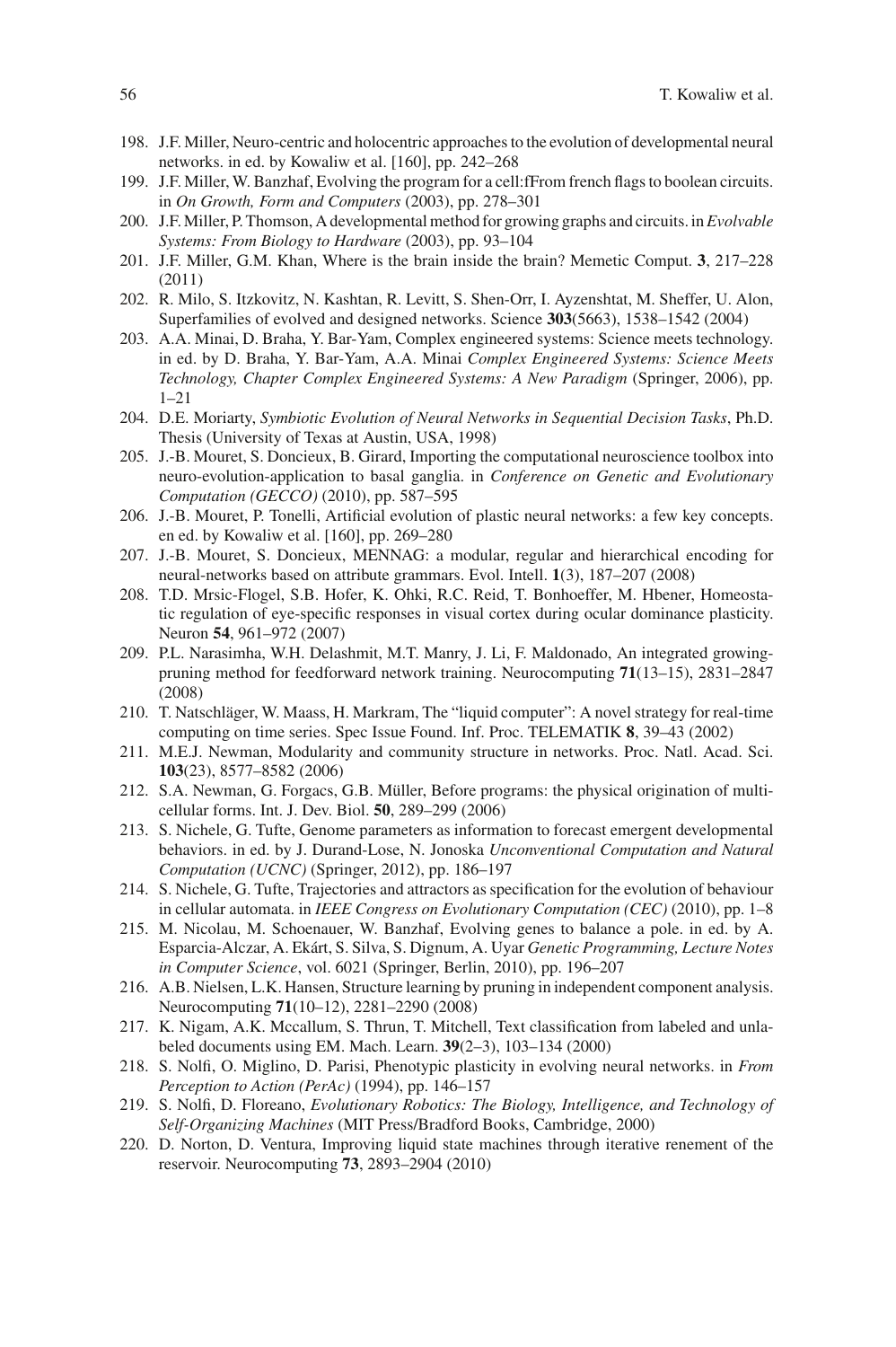- 1 Artificial Neurogenesis: An Introduction and Selective Review 57
- 221. D. Norton, D. Ventura, Preparing more effective liquid state machines using hebbian learning. in *International Joint Conference on Neural Networks (IJCNN)* (2006), pp. 8359–8364
- 222. B.A. Olshausen, D.J. Field, Sparse coding with an overcomplete basis set: a strategy employed by V1? Vis. Res. **37**(23), 3311–3325 (1997)
- 223. T.H. Oong, N.A.M.M. Isa, Adaptive evolutionary artificial neural networks for pattern classification. IEEE Trans. Neural Netw. **22**, 1823–1836 (2011)
- 224. C. Öztürkeri, M.S. Capcarrere, Self-repair ability of a toroidal and non-toroidal cellular developmental model. in *European conference on Advances in Artificial Life (ECAL)* (Springer, 2005), pp. 138–148
- 225. M.E. Palmer, Evolved neurogenesis and synaptogenesisfor robotic control: the L-brain model. in *Conference on Genetic and Evolutionary Computation (GECCO)* (2011), pp. 1515–1522
- 226. H. Paugam-Moisy, R. Martinez, S. Bengio, Delay learning and polychronization for reservoir computing. Neurocomputing **71**(7–9), 1143–1158 (2008)
- 227. R. Perin, T.K. Berger, H. Markram, A synaptic organizing principle for cortical neuronal groups. Proc. Natl. Acad. Sci. **108**, 5419–5424 (2011)
- 228. R. Pfeifer, J. Bongard, *How the Body Shapes the Way We Think: A New View of Intelligence* (Bradford Books, 2006)
- 229. M. Pigliucci, Is evolvability evolvable? Nat. Rev. Genet. **9**, 75–82 (2008)
- 230. D.J. Price, A.P. Jarman, J.O. Mason, P.C. Kind, Building brains: an introduction to neural development. 2nd edn. (Wiley, 2009)
- 231. P. Prusinkiewicz, A. Lindenmayer, *The Algorithmic Beauty of Plants* (Springer, 1990)
- 232. W.J. Puma-Villanueva, E.P. dos Santos, F.J. Von Zuben, A constructive algorithm to synthesize arbitrarily connected feedforward neural networks. Neurocomputing **75**(1), 14–32 (2012)
- 233. Z.W. Pylyshyn, Is vision continuous with cognition? the case for cognitive impenetrability of visual perception. Behav. Brain Sci. **22**, 341–423 (1999)
- 234. S.R. Quartz, T.J. Sejnowski, H. Hughes, The neural basis of cognitive development: a constructivist manifesto. Behav. Brain Sci. **20**, 537–596 (1997)
- 235. R. Raina, A. Battle, H. Lee, B. Packer, A.Y. Ng, Self-taught learning: transfer learning from unlabeled data. in *ICML '07: Proceedings of the 24th International Conference on Machine Learning* (ACM, New York, 2007), pp. 759–766
- 236. S. Rebecchi, H. Paugam-Moisy, M. Sebag, Learning sparse features with an auto-associator. in ed. by Kowaliw et al. [160], pp. 144–165
- 237. T. Reil, Dynamics of gene expression in an artificial genome—implications for biological and artificial ontogeny. in *Proceedings of the 5th European Conference on Artificial Life (ECAL99), Number 1674 in Lecture Notes in Artificial Intelligence* (1999), pp. 457–466
- 238. J. Reisinger, R. Miikkulainen, Acquiring evolvability through adaptive representations. in *8th Conference on Genetic and Evolutionary Computation (GECCO)* (2007), pp. 1045–1052
- 239. J. Reisinger, R. Miikkulainen, Selecting for evolvable representations. in *7th Conference on Genetic and Evolutionary Computation (GECCO)* (2006), pp. 1297–1304
- 240. J. Rieffel, D. Knox, S. Smith, B. Trimmer, Growing and evolving soft robots. Artif. Life 1–20 (2012)
- 241. J. Rieffel, J. Pollack, The emergence of ontogenic scaffolding in a stochastic development environment. in ed. by K. Deb *Conference on Genetic and Evolutionary Computation (GECCO) of Lecture Notes in Computer Science*, vol. 3102 (Springer, 2004), pp. 804–815
- 242. B. Roeschies, C. Igel, Structure optimization of reservoir networks. Logic J. IGPL **18**(5), 635–669 (2010)
- 243. D. Roggen, D. Federici, Multi-cellular development: is there scalability and robustness to gain? in *Parallel Problem Solving from Nature (PPSN)* (2004), pp. 391–400
- 244. D. Roggen, D. Federici, D. Floreano, Evolutionary morphogenesis for multi-cellular systems. Genet. Program. Evol. Mach. **8**(1), 61–96 (2006)
- 245. D.E. Rumelhart, G.E. Hinton, R.J. Williams, Learning representations by back-propagating errors. Nature **323**, 533–536 (1986)
- 246. R. Salakhutdinov, A. Mnih, G. Hinton, Restricted Boltzmann machines for collaborative filtering. in *Proceedings of the 24th International Conference on Machine Learning, ICML '07* (ACM, New York, 2007), pp. 791–798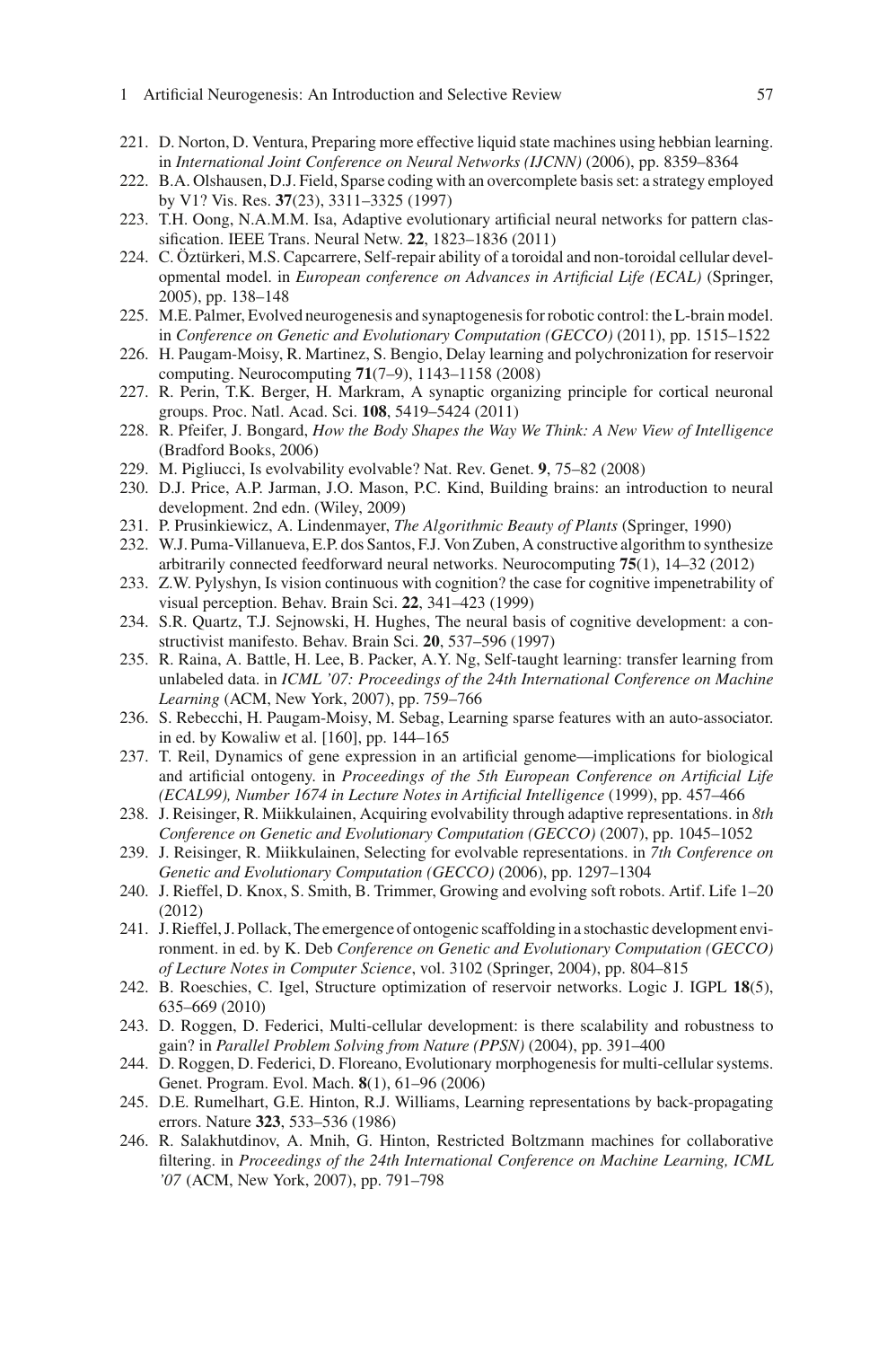- 247. K. Sano, H. Sayama, Wriggraph: a kinetic graph model that uniformly describes ontogeny and motility of artificial creatures. in *Artificial life X: proceedings of the Tenth International Conference on the Simulation and Synthesis of Living Systems*, vol. 10 (MIT Press, 2006), p. 77
- 248. L. Schramm, Y. Jin, B. Sendhoff, Redundancy creates opportunity in developmental representations. in *IEEE Symposium on Artificial Life (IEEE-ALIFE)*(2011)
- 249. L. Schramm, B. Sendhoff, An animat's cell doctrine. in *European Conference on Artificial Life (ECAL)* (MIT Press, 2011), pp. 739–746
- 250. B. Schrauwen, M. Wardermann, D. Verstraeten, J.J. Steil, D. Stroobandt, Improving reservoirs using intrinsic plasticity. Neurocomputing **71**(7–9), 1159–1171 (2008)
- 251. E.K. Scott, L.L. Luo, How do dendrites take their shape? Nat. Neurosci. **4**(4), 359–365 (2001)
- 252. S.I. Sen, A.M. Day, Modelling trees and their interaction with the environment: A survey. Comput. Graph. **29**(5), 805–817 (2005)
- 253. B. Sendhoff, E. Körner, O. Sporns, Creating brain-like intelligence. in ed. by Sendhoff et al. [255], pp. 1–14
- 254. B. Sendhoff, E. Körner, O. Sporns, H. Ritter, K. Doya (eds.), *Creating Brain-Like Intelligence* vol. 5436 (Springer, 2009)
- 255. S.H. Seung, Neuroscience: towards functional connectomics. Nature **471**(7337), 170–172 (2011)
- 256. C.W. Seys, R.D. Beers, Genotype reuse more important than genotype size in evolvability of embodied neural networks. in *9th European Conference on Advances in Artificial Life (ECAL)* (2007), pp. 915–924
- 257. S.K. Sharma, P. Chandra, An adaptive slope sigmoidal function cascading neural networks algorithm. in *2010 3rd International Conference on Emerging Trends in Engineering and Technology (ICETET)* (2010), pp. 531–536
- 258. A.A. Siddiqi, S.M. Lucas, Comparison of matrix rewriting versus direct encoding for evolving neural networks. in *IEEE International Conference on Evolutionary Computation, ICEC'98* (1998), pp. 392–397
- 259. M.S.M. Siddiqui, B. Bhaumik, Reaction-diffusion based model to develop binocular simple cells in visual cortex along with cortical maps. in *International Joint Conference on Neural Networks (IJCNN)* (2010), pp. 1–8
- 260. J. Šíma, P. Orponen, General-purpose computation with neural networks: a survey of complexity theoretic results. Neural Comput. **15**(12), 2727–2778 (2003)
- 261. K. Sims, Evolving virtual creatures. in *Proceedings of SIGGRAPH* (1994), pp. 15–22
- 262. A. Soltoggio, P. Durr, C. Mattiussi, D. Floreano, Evolving neuromodulatory topologies for reinforcement learning-like problems. *IEEE Congress on Evolutionary Computation (CEC)* (2007), pp. 2471–2478
- 263. O. Sporns, From complex networks to intelligent systems. in ed. by Sendhoff et al. [255], pp. 15–30
- 264. K.O. Stanley, R. Miikkulainen, Evolving neural networks through augmenting topologies. Evol. Comput. **10**(2), 99–127 (2002)
- 265. K.O. Stanley, R. Miikkulainen, A taxonomy for artificial embryogeny. Artif. Life **9**(2), 93–130 (2003)
- 266. K.O. Stanley, D.B. D'Ambrosio, J. Gauci, A hypercube-based encoding for evolving largescale neural networks. Artif. Life **15**(2), 185–212 (2009)
- 267. T. Steiner, Y. Jin, B. Sendhoff, Vector field embryogeny. PLoS ONE **4**(12), e8177 (2009)
- 268. G.F. Striedter, *Principles of Brain Evolution* (Sinauer Associates, Sunderland, 2005)
- 269. J.L. Subirats, L. Franco, J.M. Jerez, C-mantec: a novel constructive neural network algorithm incorporating competition between neurons. Neural Netw. **26**, 130–140 (2012)
- 270. M. Suchorzewski, J. Clune, A novel generative encoding for evolving modular, regular and scalable networks. in *Proceedings of the 13th Annual Conference on Genetic and Evolutionary Computation - GECCO '11* (2011), pp. 1523–2531
- 271. R.S. Sutton, A.G. Barto, *Reinforcement Learning: An Introduction* (MIT Press, 1998)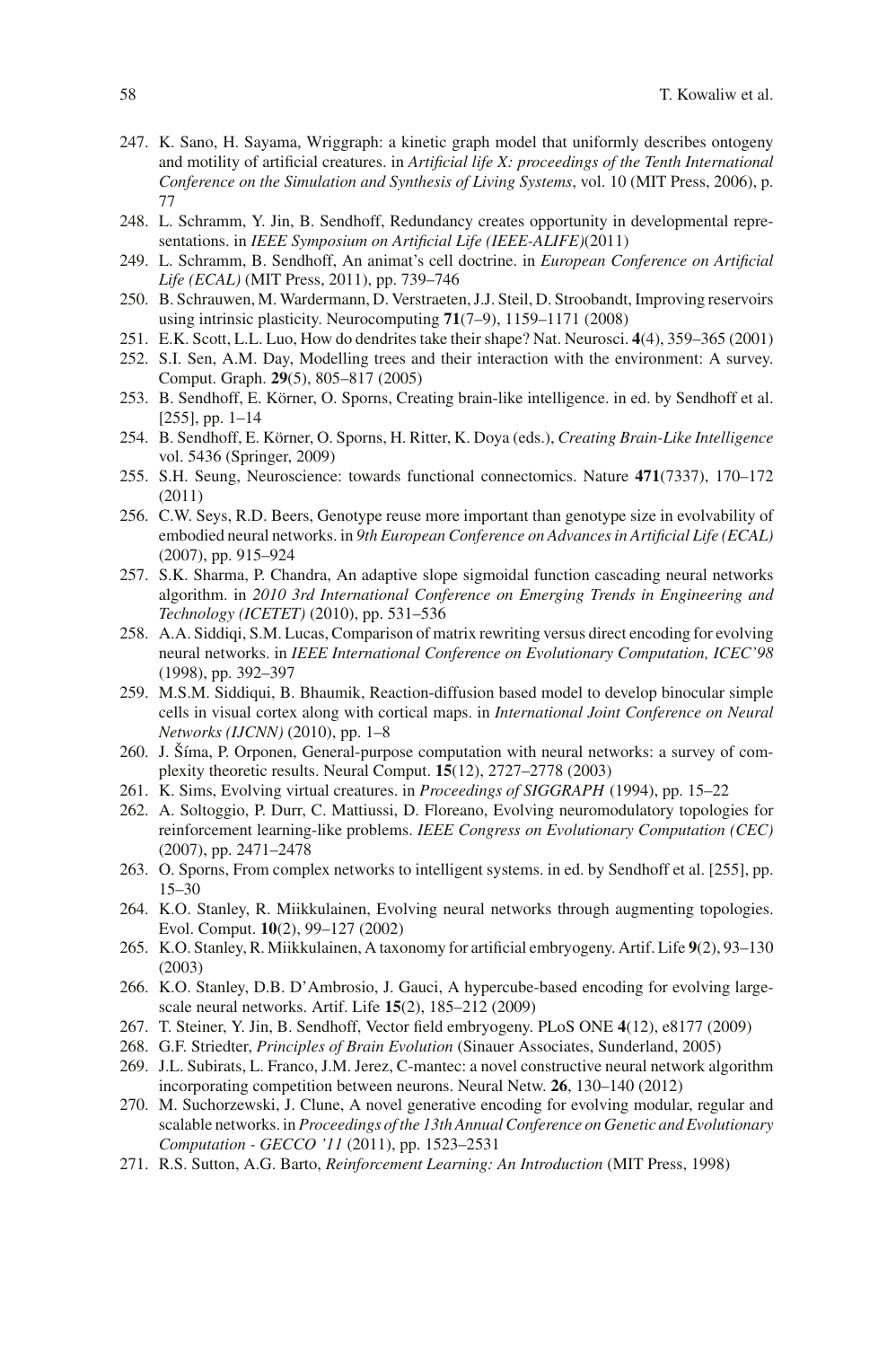- 1 Artificial Neurogenesis: An Introduction and Selective Review 59
- 272. H. Tanaka, L.T. Landmesser, Cell death of lumbosacral motoneurons in chick, quail, and chick-quail chimera embryos: a test of the quantitative matching hypothesis of neuronal cell death. J. Neurosci. **6**(10), 2889–2899 (1986)
- 273. M.E. Taylor, S. Whiteson, P. Stone, Temporal difference and policy search methods for reinforcement learning: an empirical comparison. in *Proceedings of the Twenty-Second Conference on Artificial Intelligence (AAAI-07)* (2007)
- 274. G. Tesauro, Practical issues in temporal difference learning. Mach. Learn. **8**(3), 257–277 (1992)
- 275. R. Thenius, M. Dauschanand, T. Schmickl, K. Crailsheim, Regenerative abilities in modular robots using virtual embryogenesis. in *International Conference on Adaptive and Intelligent Systems (ICAIS)* (2011), pp. 227–237
- 276. P. Tonelli, J.-B. Mouret, On the relationships between synaptic plasticity and generative systems. in *Conference on Genetic and Evolutionary Computation (GECCO)* (2011)
- 277. P. Tonelli, J.B. Mouret, On the relationshipd between generative encodings, regularity, and learning abilities when encoding plastic artificial neural networks. PLoS One **8**(11), e79138 (2013)
- 278. T. Trappenberg, *Fundamentals of Computational Neuroscience* 2nd edn. (Oxford University Press, Oxford, 2009)
- 279. T. Trappenberg. A brief introduction to probabilistic machine learning and its relation to neuroscience. in ed. by Kowaliw et al. [160], pp. 62–110
- 280. G. Tufte, P.C. Haddow, Extending artificial development: exploiting environmental information for the achievement of phenotypic plasticity. in *Conference on Evolvable Systems: from Biology to Hardware (ICES)* (Springer, 2007), pp. 297–308
- 281. A. Turing, The chemical basis of morphogenesis. Philosop. Trans. Roy. Soc. B **237**, 37–72 (1952)
- 282. M. Ulieru, R. Doursat, Emergent engineering: a radical paradigm shift. Int. J. Auton. Adap. Commun. Syst. **4**(1), 39–60 (2011)
- 283. V. Valsalam, J.A. Bednar, R. Miikkulainen, Developing complex systems using evolved pattern generators. IEEE Trans. Evol. Comput. **11**(2), 181–198 (2007)
- 284. P. Verbancsics, K.O. Stanley, Constraining connectivity to encourage modularity in Hyper-NEAT. in *Proceedings of the 13th Annual Conference on Genetic and Evolutionary Computation (GECCO)* (ACM Press, New York, 2011), pp. 1483–1490
- 285. P. Vincent, H. Larochelle, I. Lajoie, Y. Bengio, P.-A. Manzagol, Stacked denoising autoencoders: learning useful representations in a deep network with a local denoising criterion. J. Mach. Learn. Res. (2010)
- 286. C. von der Malsburg, Synaptic plasticity as basis of brain organization. in ed. by J.P. Changeux, M. Konishi *The Neural and Molecular Bases of Learning* (Wiley, 1987), pp. 411–432
- 287. C. von der Malsburg, The correlation theory of brain function. in *Models of Neural Networks II: Temporal Aspects of Coding and Information Processing in Biological Systems* (Springer, 1981), pp. 95–119
- 288. C. von der Malsburg, E. Bienenstock, Statistical coding and short-term synaptic plasticity. in *Disordered Systems and Biological Organization* (Springer, 1986), pp. 247–272
- 289. G.P. Wagner, M. Pavlicev, J.M. Cheverud, The road to modularity. Nat. Rev. Genet. **8**(12), 921–931 (2007)
- 290. V.J. Wedeen, D.L. Rosene, R. Wang, G. Dai, F. Mortazavi, P. Hagmann, J.H. Kaas, W.-Y.I. Tseng, The geometric structure of the brain fiber pathways. Science **335**(6076), 1628–1634 (2012)
- 291. J. Weng, J. McClelland, A. Pentland, O. Sporns, I. Stockman, M. Sur, E. Thelen, Autonomous mental development by robots and animals. Science **291**(5504), 599–600 (2001)
- 292. J. Weng, A computational introduction to the biological brain-mind. Nat. Intell. INNS Mag. **1**(3), 5–16 (2012)
- 293. D.J. Willshaw, C. von der Malsburg, How patterned neural connections can be set up by self-organization. Proc. Roy. Soc. London Ser. B Biol. Sci. **194**(1117), 431–445 (1976)
- 294. L. Wolpert, *Developmental Biology* (Oxford University Press, Oxford, 2011)